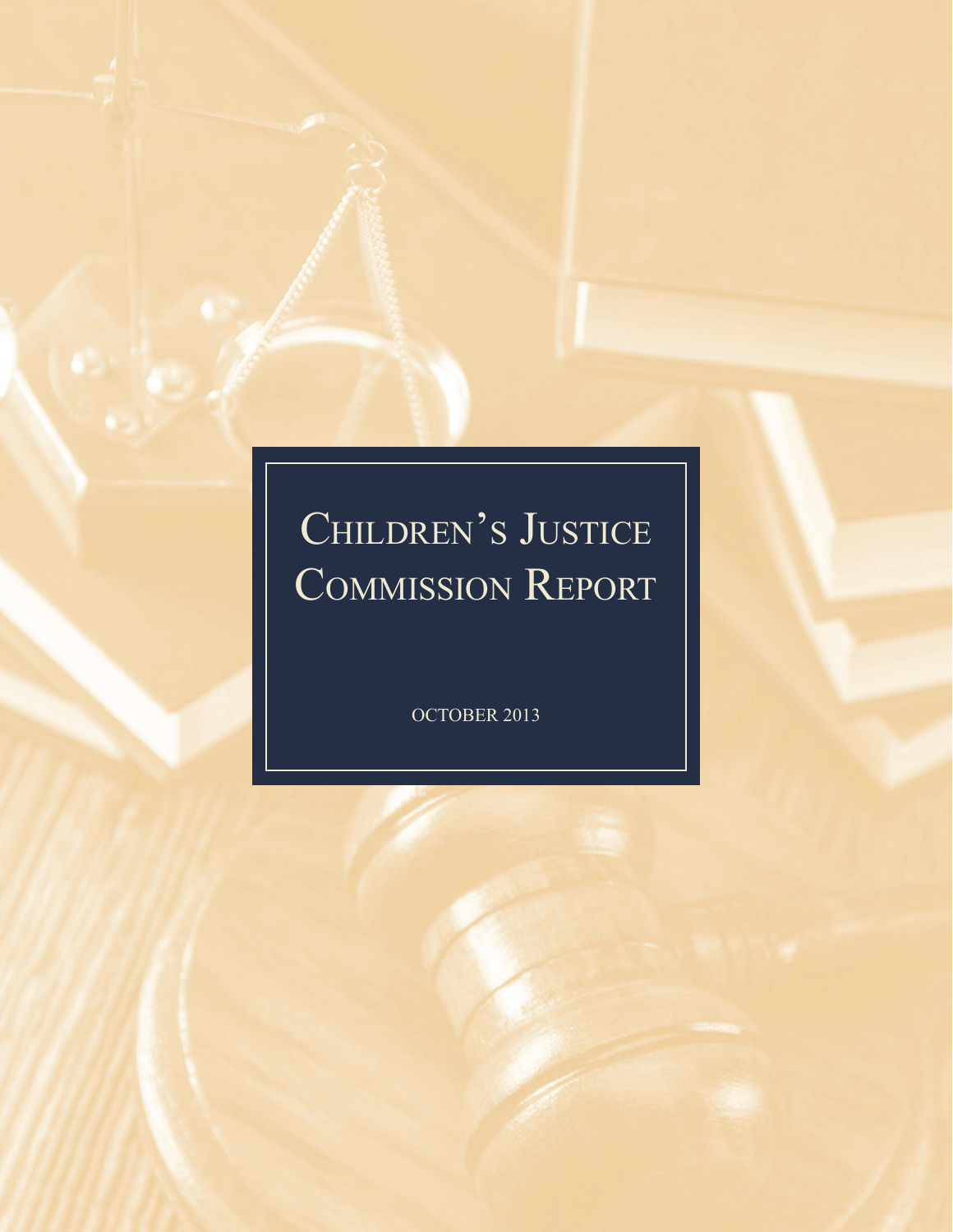

ADMINISTRATIVE OFFICE OF COURTS Post Office Box 117 JACKSON, MISSISSIPPI 39205 PHONE: 601-576-4630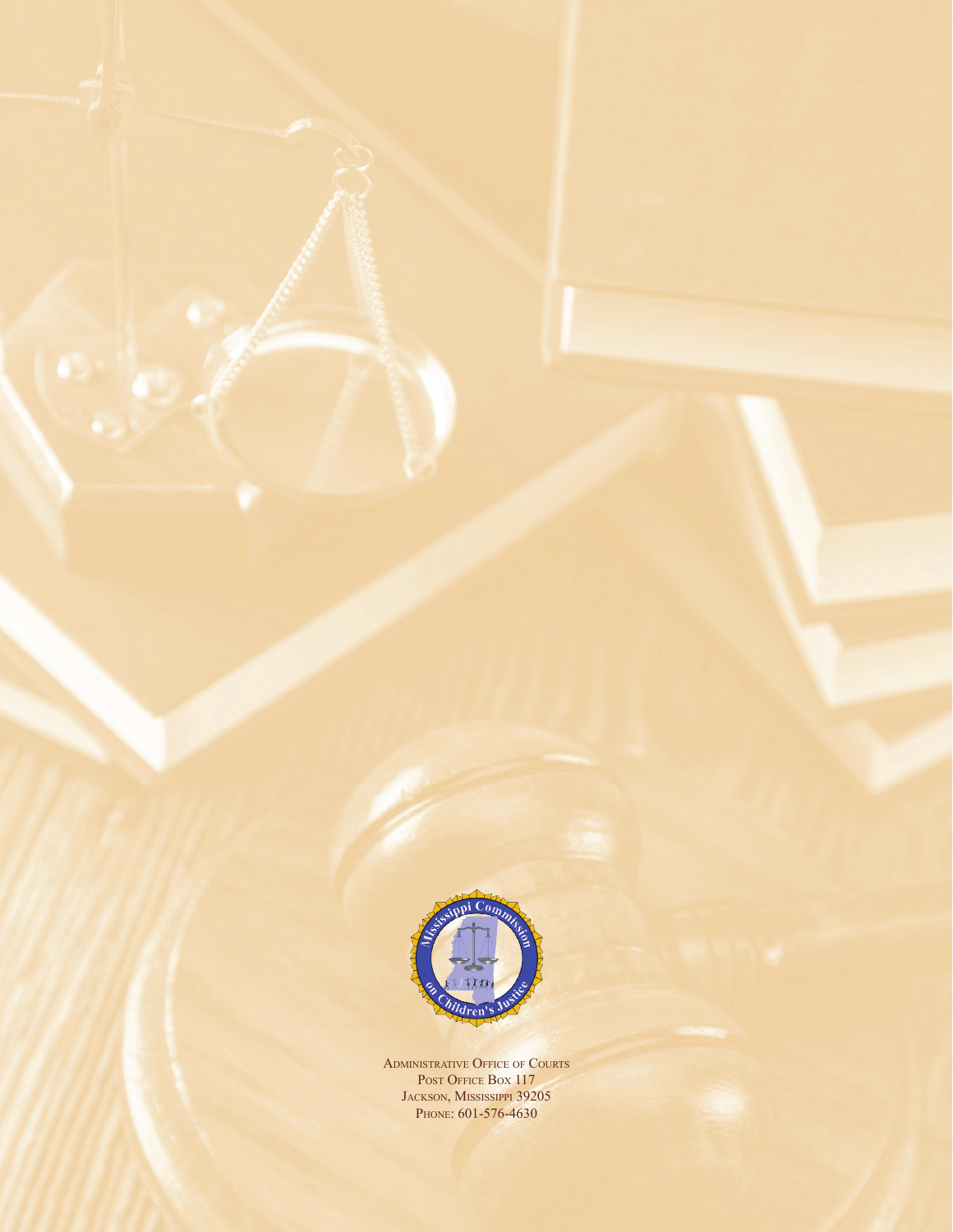The Mississippi Supreme Court created the Commission on Children's Justice in April 2006. The Commission laid the groundwork for the Mississippi Supreme Court's adoption of the Uniform Rules of Youth Court Practice. Mississippi Supreme Court Chief Justice William (Bill) Waller, Jr., re-established the Mississippi Children's Justice Commission by an order signed on June 8, 2010. In response to Chief Justice's charge to the Commission in that order, the Commission respectfully submits this report recommending a comprehensive review of all the state statutes pertaining to youth courts in the area of child protection and foster care cases. The Commission also recommends that such review identify changes necessary to develop a statewide comprehensive approach and judicial structure to accomplish the following: improve the administration of justice in child protection cases; create a more childcentered approach; provide a more integrated interagency state response; and improve coordination between community-based, state, and private resources.

The Commission recommends a comprehensive review of the judicial process in child protection cases in youth court to evaluate the sufficiency of the current youth court structure in Mississippi; the sufficiency of its current funding provided primarily by the county governments; and the need for uniform state level funding and state level accountability of youth courts statewide. The review of Mississippi's current judicial youth court structure and our allocation of judicial assets should include a review of models utilized successfully in other states and the model youth court programs in Mississippi that have proven more effective in achieving permanency and positive results for children and their families.<sup>1</sup>

To provide a more integrated<sup>2</sup> response in child protection cases, state agencies involved in responding, investigating, and presenting child protection cases to the court must establish effective liaison, procedures, processes, and integration of resources to maximize the effective provision of services and resources to the child or children involved in the proceeding so as to ensure that the judicial process of the child protection case results in no further trauma to the child involved and to achieve permanency as soon as possible. After considering much testimony and evidence-based practices and materials, the Commission concludes that the judiciary provides a more child-centered approach when a single judge hears all matters related to a single family's court experience and wherein the judicial process is "front-loaded" in child protection cases.<sup>3</sup> Of course, sufficient budget funding and appropriations are needed to provide these "front-loaded" services and to provide effective distribution of youth court judicial assets.

The Commission received testimony and material from the model youth court in Forrest County, Rankin County, and Adams County, Mississippi. The Commission also received testimony and supporting evidence reflecting the judicial structure in Texas wherein Texas revised its allocation of judicial assets and the state-appropriated monies to fund an associate judge position in the various judicial districts for youth courts. In the revised Texas youth court judicial process, an associate judge is appointed to preside over the youth courts in various counties located in a judicial district. The associate judge is subject to annual performance review and may be reappointed at the end of the appointed term.

<sup>&</sup>lt;sup>2</sup> Children and families in child protection cases require that the youth court and the Mississippi Department of Human Services' case workers possess the capacity to implement an effective integrated response involving the resources of other state agencies, like Department of Mental Health, and also of non-state agencies such as private non-profit organizations that partner with youth courts.

<sup>3</sup> Note, youth court matters may be heard by the following depending upon the county and the chancery court district: a county court judge, a youth court referee appointed by the senior chancellor of that chancery court judicial district, or a chancery judge. *See* Rule 2(b), Uniform Rules of Youth Court Practice; Miss. Code Ann. § 43-21-107 (Rev. 2009) (providing for creation of youth courts); Miss. Code Ann. § 43-21- 111 (appointed youth court referees).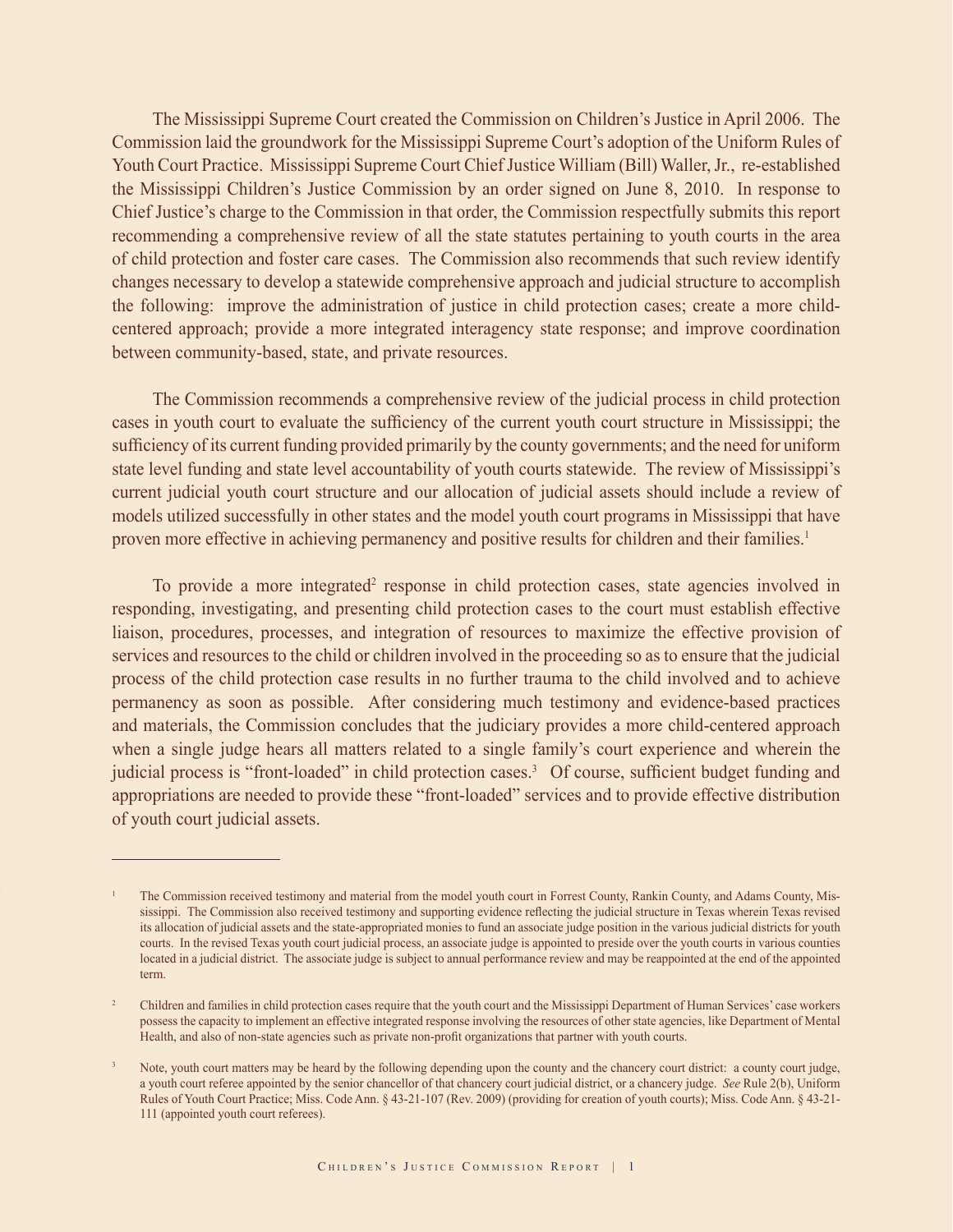The term "front-loaded" as used herein refers to when the process allows for adequate time to be spent at the beginning of the case to locate the whereabouts of family members, ensure proper service of process, appoint competent representation, engage the family in voluntary crisis intervention services, develop and implement a comprehensive case plan, and encourage parties to be a part of the solution for their children. This "front loading" significantly reduces the time frame required to achieve permanency for the children and their families. "Front-loading" in child protection cases requires sufficient judicial assets to provide individual calendaring and to allow the youth court to effectively control its docket by setting hearings for specific dates and times, scheduling the amount of time needed for specific hearings, setting future hearings at the conclusion of a hearing, and providing written notice of the date and time of the next hearing to all parties before leaving the court room.

Mississippi should fund youth courts statewide and develop youth courts that are more accountable and more uniform in procedures, administration of justice, and staffing. Currently in every county with a county court, the legislature created a youth court division. There are 21 county courts in Mississippi with 30 total county court judges. In all other counties, there is a youth court division in each chancery court wherein the chancellor hears youth court cases or appoints a youth court referee to perform youth court judicial functions.4 Through the tireless efforts of dedicated youth court judges, Mississippi adopted Uniform Rules of Youth Court Practice in 2009 and currently the Rules contain amendments received through June 1, 2013. The State indeed improved the practice in youth courts through the adoption of uniform procedural rules, but youth court structure and assets differ from county to county resulting in a lack of uniformity resulting in an unacceptable risk of error in results in geographic areas without resources served by referees lacking sufficient staffing.<sup>5</sup> This lack of uniformity negatively impacts public confidence in our youth court system. This report now turns to address significant identified areas wherein the lack of a uniform state judicial youth court structure impacts pubic confidence in our courts.

Inconsistency exists from county to county as to whether a petition would be filed to seek an adjudication that a child is in need of supervision due to the cost of filing fees for the petitions. Information reflects that based upon the same information that in some counties, a petition may be filed wherein others only an informal adjustment, monitoring or no action is ordered to avoid incurring costs of filing fees.<sup>6</sup> Current Mississippi statutes provide that fees in youth court cases originating in petitions are to be paid by the county as provided by law in other cases.<sup>7</sup> Statutes also provide that upon receipt of a complaint for abuse or neglect that Mississippi Department of Human Services (MDHS) will conduct an informal preliminary inquiry. Miss. Code Ann. § 43-21-353 (Rev. 2009) (intake); Miss. Code Ann. §

<sup>4</sup> *See* Miss. Code Ann.§ 43-21-107(2)-(3) (Rev. 2009); Miss. Code Ann.§ 43-21-151 (Supp. 2013).

<sup>5</sup>As acknowledged, counties bear the burden of financially supporting youth courts and providing the staffing required for the youth court to function. Youth court referees admittedly receive little administrative support, but the support received comes primarily from the following county assets: chancery clerk's office, appointed guardian ad litem(s), and youth court prosecutors.

<sup>6</sup> *See Chrissy F. By Medley v. Miss. Dep't of Pub. Safety*, 925 F2.d 844 (5th Cir. 1991) (Finding that failure to file report and investigate violated the infant child's right to access to the courts).

<sup>7</sup>*See* Miss. Code Ann. § 43-21-205 (Rev. 2009); *see also* Miss. Att'y Gen. Op., 95-0490, 1995 WL 526427, *Beckett* (Aug. 16, 1995); Miss. Att'y Gen. Op., 1999-0342, 1999 WL 1078446, *Sumners* (Aug. 27, 1999) (no fee charged unless a petition in youth court is filed).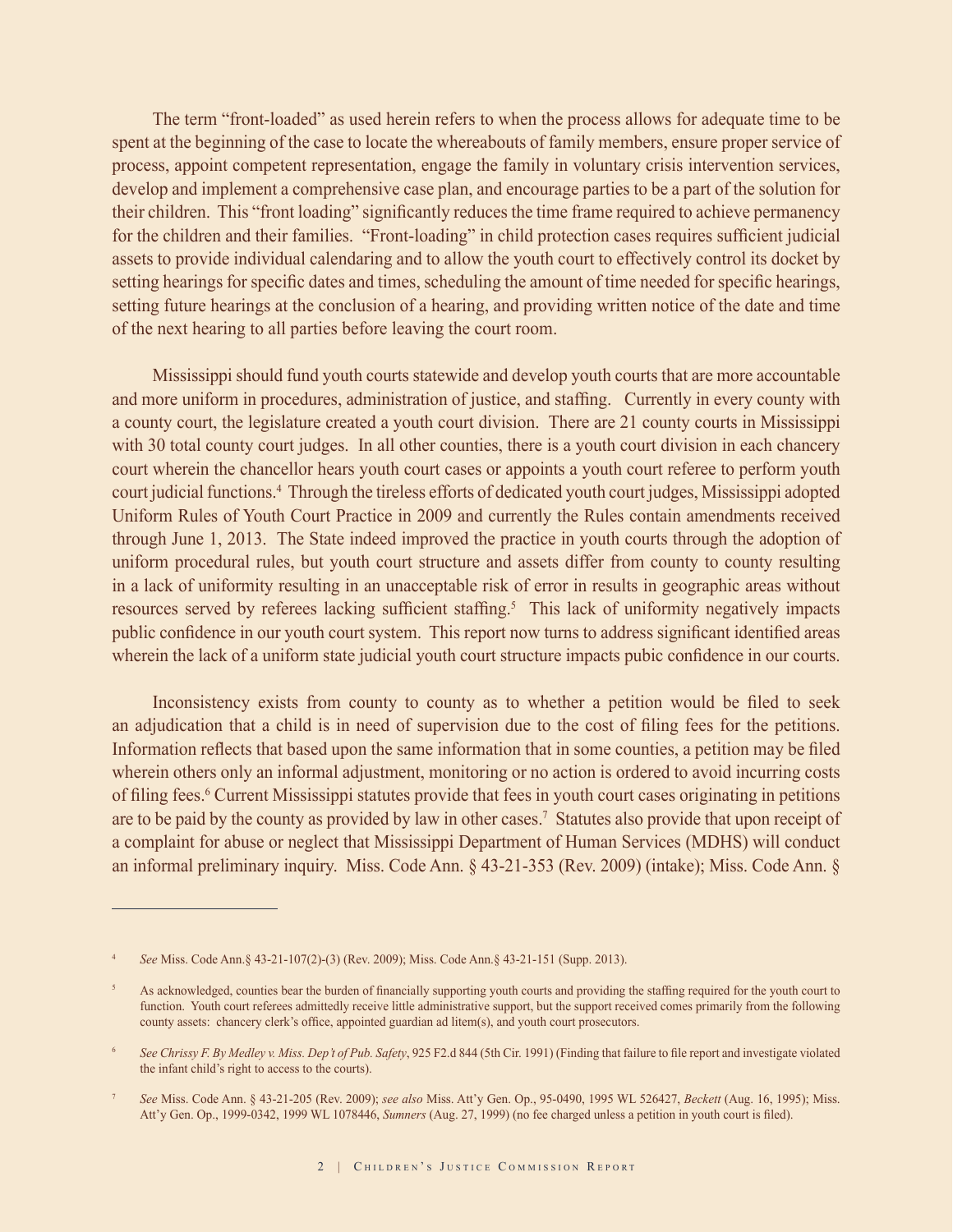43-21-357 (Supp. 2013) (preliminary inquiry); Miss. Code Ann. § 43-21-407 (Rev. 2009) (termination of informal adjustment). After the intake and preliminary inquiry in child protection cases, the youth court judge may take the following action: order no action be taken; order an informal adjustment be made without the filing of a petition; monitor the child, family, and other children in the same environment; order that the parents be warned or counseled informally; or order the filing of a petition by youth court prosecutor unless the youth court designated some other person to file the petition.<sup>8</sup> *See* Uniform Rule of Youth Court Practice 8; Miss. Code Ann. § 43-21-357; *see also* Miss. Code Ann. § 43-21-205 (Rev. 2009) (requires payment of fees by the county in youth court cases when petitions are filed).

The impact of placing the burden upon the counties to bear the filing fees in child protection cases has also resulted in inconsistent content in the various petitions. Some counties include multiple children in one petition as alleging that such children are in need of supervision.<sup>9</sup> Other counties limited petitions to allegations pertaining to only one child per petition, but allow a petition to contain two or more offenses involving that same child as provided by Rule 20(b)(5), Uniform Rules of Youth Court Practice. The inconsistent practice pertaining to the content of the petitions resulted from counties' attempts to reduce the counties' costs for filing fees since only one fee is paid per petition regardless of number of children included therein.

Since statutes allow the youth court judge to order an informal adjustment or to order monitoring of the child without the incurring the costs required to file a petition, then potential, or the appearance thereof, exists for misplaced considerations to enter the decision as to whether or not to order the filing of a petition in child protection proceedings to avoid incurring filing fees. While the county bears the burden of the fees to be paid upon the filing of a petition in child protection proceedings, the State ironically possesses liability for negligent acts exempted from Mississippi's Torts Claims Act for those children injured in state custody. Additionally, requiring a judge to order the filing of a petition in youth court necessarily requires the judge to act as an advocate and outside of his impartial judicial role.10 State level funding of statewide youth courts removes consideration of financial hardship of a county in the decision to file a petition or not, and establishing the authority and responsibility for the filing determination with the appropriate executive branch official protects the impartiality of the youth court judge.

Whether the funding stems from state, county, or both levels of resources, youth courts need sufficient resources to fulfill their purpose in child protection cases of protecting the child and of achieving permanency as soon as possible, and youth courts need resources to build strong families in child protection cases. Youth courts also require tools and resources necessary to provide appropriate and effective dispositions in juvenile justice adjudications. As discussed above, youth courts currently

Rule 20 (b) Uniform Rules of Youth Court Practice provides that upon authorization of the youth court, the petition shall be drafted and filed by the youth court prosecutor unless the youth court has designated some other person to file the petition.

<sup>&</sup>lt;sup>9</sup> The Commission learned that some counties include multiple children per petition in situations where the children are members of the same family or involved in the same incident.

<sup>&</sup>lt;sup>10</sup> *See* Uniform Rule of Youth Court Practice 8 (intake).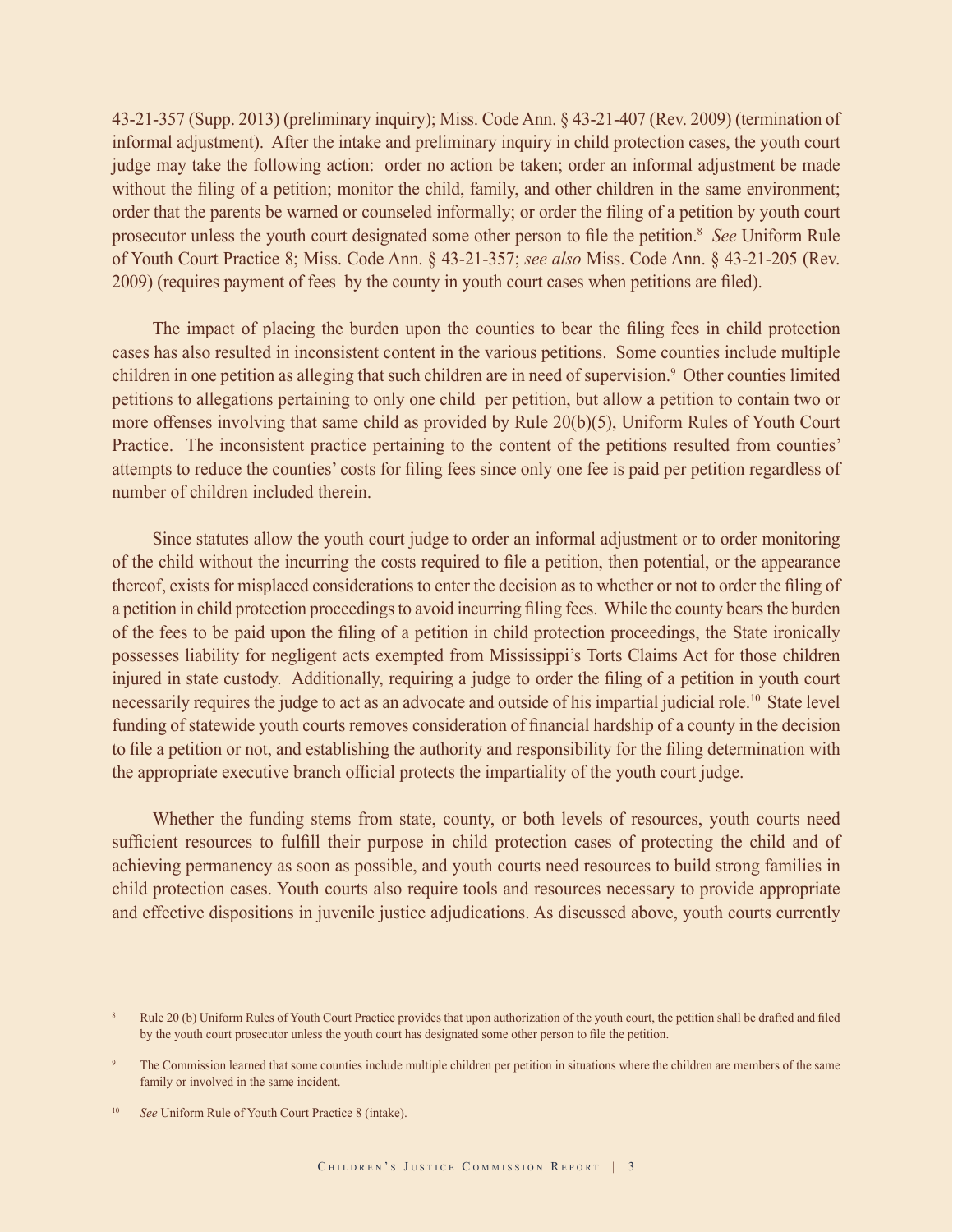receive most youth court funding from the county in which the court is located and serves. However, most of the resources and services for children and families that are served by youth court constitute state agency or private resources or services. The disconnect between the lack of county resources and a county youth court and the needed state and private resources inhibits an integrated response by all involved in child protection cases.

Mississippi moved toward a more community-based approach in 2007 without concurrently funding community based resources to support dispositions and needs of children in child protection cases and delinquency cases in youth courts.11 Since withdrawing from reliance upon services of state institutional juvenile facilities and with the constraints upon the Department. of Mental Health funding, the State should evaluate needed investment in community-based options for youth court juvenile dispositions.12 The State still does not possess a community-based juvenile justice Adolescent Opportunity Program (AOP) in every county.13 Currently, less than half the State is served by an AOP.14 Many rural counties possess few, if any, options or resources for community-based rehabilitative options. Also, with the recent expansion of drug courts to all the circuit court districts in Mississippi, little or no funds remain to support operations for youth court drug courts. The Commission therefore recommends review of statutes and resources to determine whether the current statewide system of care for youth in state custody may be utilized by youth courts to access those resources, through MDHS youth court counselor and the Multidisciplinary Assessment, Planning and Resource (MAP) and Adolescent (A) Teams to support youth drug courts.15

With respect to education, Mississippi statutes in the area of child protection and foster care should be reviewed to provide appropriate support for the educational welfare of children in state custody, particularly when transferring schools and school districts. Additionally, statutes and/or regulatory

<sup>11</sup> *See* Miss. Code Ann. § 43-14-1(4)(a)-(b) (Supp. 2012) (establishing procedures for youth court offenders to access the statewide system of care through Multidisciplinary Assessment, Planning and Resource Teams and Adolescent Teams where the youth court counselor serves as a member); *see also* Miss. Code Ann. § 9-23-51 (Supp. 2012) (establishing special funds for drug court); Miss. Code Ann. § 43-21-605 (Supp. 2012) (setting forth authorized youth court dispositions for juveniles adjudicated delinquent). Currently, Multidisciplinary Assessment, Planning and Resource Teams and Adolescent Teams are not providing services or resources to support youth court dispositions wherein the youth court orders a juvenile adjudicated delinquent into a youth drug court program.

<sup>12</sup> The "Tony Gobar" grant is subject to whether funds are appropriated, and funds have not been sufficient to meet the needs for eligible atrisk youth. This grant provides individual assessment and comprehensive community intervention initiatives for eligible youth who would otherwise be committed to a training school. This grant seeks to provide at-risk youth and their families with access to necessary services available in their home community.

<sup>13</sup>These programs were formally identified as Adolescent Offender Programs. *See also* Miss. Code Ann. § 43-27-201 (Rev. 2009) (providing that AOPs are supposed to increase incrementally across the state over a specified period); *see also* Juvenile Justice Act of 2005 (attempting to reconcile the treatment and provision of services to juvenile offenders with the original rehabilitation goals of youth courts). The Juvenile Justice Act of 2005 required local county Adolescent Teams and Multidisciplinary Assessment, Planning and Resource Teams to work together to provide a system of care for youth offenders. The statute requires participation by the "child serving" state agencies on local county Multidisciplinary Assessment, Planning and Resource Teams.

<sup>&</sup>lt;sup>14</sup> MDHS provides that Mississippi will soon have forty-seven AOPs statewide for our eighty-two counties.

<sup>&</sup>lt;sup>15</sup> See Miss. Code Ann. § 43-14-1(4)(a) (Supp. 2012) (providing that juveniles have access to the statewide system of care through the A Team participation with the MAP Teams across the state).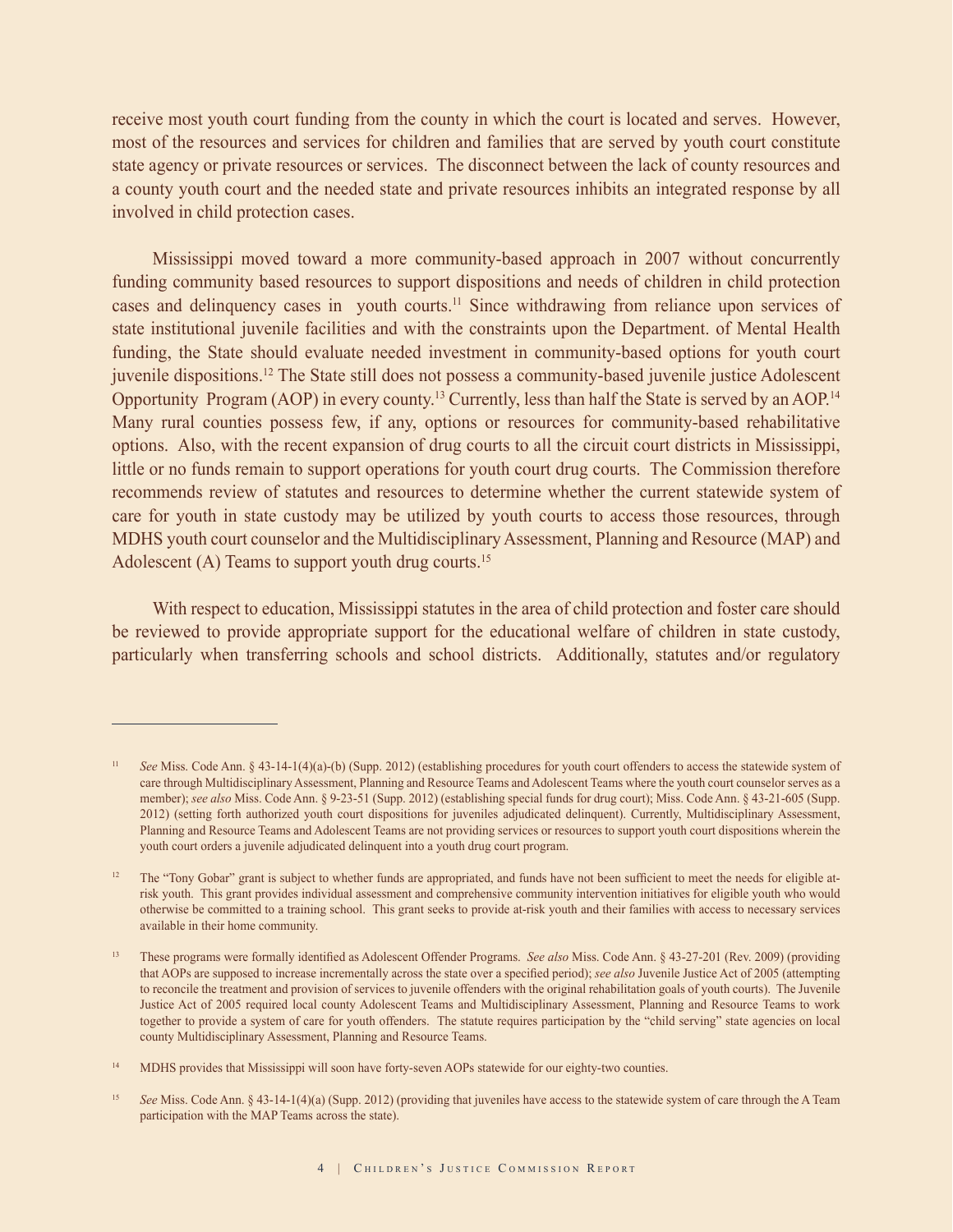requirements should establish procedures for liaison or reporting requirements for the school district wherein the child is placed to the MDHS case worker and ultimately to the supervising youth court in child protection cases to ensure that the supervising youth court is aware of significant school placement matters, like alternative school placement, or of disciplinary issues concerning a child in foster care. For example, such information regarding the child's progress and educational welfare is provided in Tennessee by requiring the assigned DHS case worker to file a quarterly report with the supervising court. Tennessee Code Annotated section 37-1-130 also requires that where a court finds a child neglected or dependant and places the child in state custody, the receiving school system must convene a multidisciplinary team prior to placement of the child if the child is handicapped as defined by state and federal laws and regulations and entitled to special education and related services. Similar measures to support the educational success of foster children in state custody should be considered in Mississippi.

 Specific educational requirements and curriculum should be established for all youth court guardians ad litem (GALs), MDHS case workers, and others youth court personnel as needed, to be trained in the area of educational advocacy to assist in the educational success of children involved in child protection cases. The youth court and those that work in youth court should possess knowledge of the law, rights, and programs available to children with disabilities, including educational disabilities, as defined by state and federal laws. CASA currently provides educational advocacy training for all of its personnel and this program could be expanded. The Commission further recommends the consideration of establishing a standing GAL position per each chancery court district, or some other allocation, to assist youth courts, and such qualifications and standards should be identified for the youth court GAL position. The revolving door of numerous GALs impacts the effectiveness of the process and whereas a standing GAL position would benefit from development of historical knowledge by the GAL and would ensure the court is served by a well-trained GAL ready to face the broad issues raised in youth court. The State ultimately bears responsibility and potential liability for the safety and welfare of children in child protection court cases. As discussed above, Mississippi statutes should be revised to enable a more integrated interagency state response in child protection cases, as well as delinquency adjudications requiring services to aid in rehabilitation. In acknowledging that the State bears the responsibility for youth court child protection cases and for the welfare of children in state custody, then the State should embrace a transition to a congruent and integrated statewide judicial structure for youth courts to ensure integrity in the judicial process and to provide better outcomes for children and families.

In addition to recommending that Mississippi fund and allocate judicial resources at the state level to ensure the effective administration of justice and to ensure public confidence in the integrity of our youth courts across our eighty-two counties, the Commission also recommends that Mississippi adopt standards that reflect best practices in youth court procedures and adopt best practices to provide an effective and integrated response by the state in child protection cases. More specifically, the Commission recommends that Mississippi adopt best practice standards in both the judicial process and in an integrated interagency response involving interagency coordination, as well as community and private sector involvement. To implement best practices in youth courts, the Commission recommends the following standards and related milestones: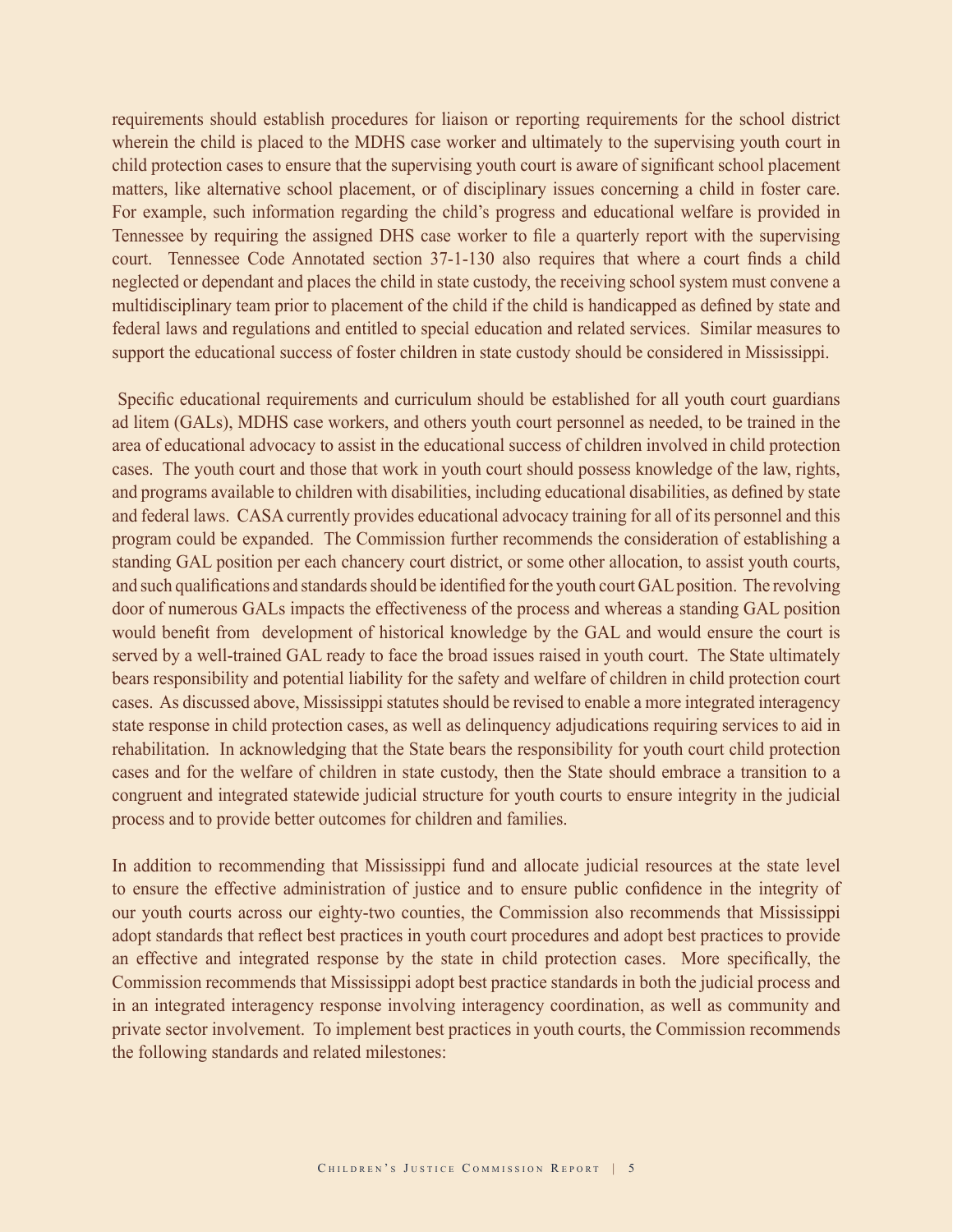- I. Standard: Increase Prevention and Early Intervention Efforts
	- 1. Utilize caring community cornerstones, such as Excel by 5; Mississippi Building Blocks; 0-3 (Forest County); 1<sup>st</sup> Steps Early Intervention Program)
	- 2. Expand Mississippi Family Nurse Partnership
	- 3. Develop Medicaid and other insurance reimbursement policy to assist with screening, assessment, and referral
	- 4. Strengthen community-based mental health services
	- 5. Strengthen families socially, economically, and spiritually
	- 6. Coordinate and maximize resources using collaboration and new technologies Are we maximizing available assets and technologies, *i.e. Mississippi Public Broadcasting*
	- 7. Review and evaluate access to services and eliminate barriers
- II. Standard: Increase Collaboration and Integration of Child and Family Services across Systems
	- 1. Establish Permanent Standing Children's Justice Commission and its Partners
	- 2. Map and publicize resources across communities, state, nationally and internationally - make resources available on a website
	- 3. Sustain and replicate effective systems of care
	- 4. Develop seamless service delivery options for children and families
	- 5. Increase the numbers of qualified professionals who can provide services through retention and creation
	- 6. Assess system for timely and effective delivery of services
	- 7. Conduct emergency preparedness plans (mass care, child care, reunification, mental health, pediatric health care, recovery)
- III. Standard: Training Educate and Advocate for Systematic Reform of the System
	- 1. Strengthen and educate the connection among state advocates
	- 2. Bring together national, state, and local advocates for action
	- 3. Examine the structure and responsibilities of the key players
	- 4. Create and act upon a statewide strategic plan with one-, five-, and ten-year goals
	- 5. Establish a permanent commission on children, youth, and families
	- 6. Develop effective methods to education legislative and congressional leaders on matters affecting youth court.
	- 7. Seek statutory amendments as needed to implement best practices in youth courts.
	- 8. Establish law enforcement and MDHS first responder training for sworn law enforcement officers and MDHS workers to provide practical knowledge of how to respond and what agencies or resources are available to respond to sexual assault cases, child abuse and child neglect reports. Provide resources reflecting government and non-government agencies, and contact information therefore, that assist law enforcement and MDHS first responders in sexual assault, child neglect and child physical abuse cases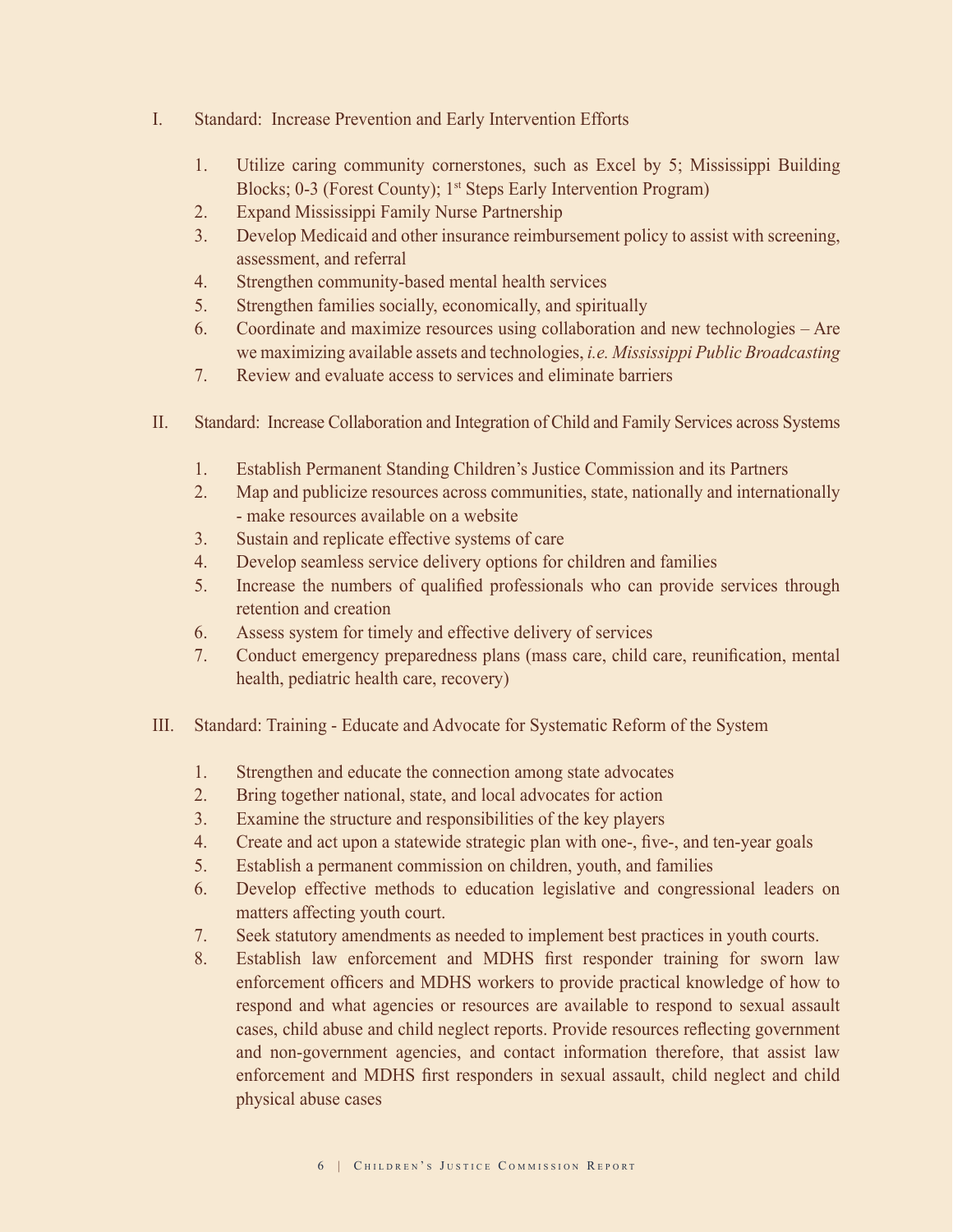- 9. Establish standing operating procedures and memorandums of agreement between law enforcement MDHS (in counties) for response to reports of child abuse, neglect, and sexual assault. The procedures should include contact information of hospitals, clinics, prosecutors in the particular jurisdiction, law enforcement in the relevant jurisdiction, agencies and institutions providing assistance to such first responders and with Children Advocacy Centers across the state.
- 10. Expand SANE nurse training to ensure that each county possess at least one nurse with SANE nurse certification.
- 11. Develop and explore on line training for law enforcement and providing net work of information to law enforcement first responders on line.
- IV. Standard: Harness the Power of Data and Improve Accountability
	- 1. Develop system capabilities that share data
	- 2. Increase accountability through the use of data
	- 3. Share the data with stakeholders and the public
	- 4. Foster court improvement projects to streamline the system
	- 5. Create standardized model processes and protocols
	- 6. Create a web site with on line resources and links
- V. Standard: Develop and Promote Foundational Principles
	- 1. Every child deserves a safe and permanent home in the shortest time possible
	- 2. Avoid unnecessary separation of child and family if the child can remain safely in the home
	- 3. A child's sense of time requires timely permanency decisions
	- 4. Youth court judges have a responsibility to provide individual case oversight, as well as system oversight and leadership
- VI. Provide State Level Oversight of the Administration of Justice in Mississippi's Youth Courts through established and permanent Children's Justice Commission

1. The Commission should provide reports and recommendations to the Mississippi Supreme Court as requested and as needed regarding systemic improvements or obstacles related to Mississippi's youth courts and procedures impacting child protection cases.

2. The Commission should provide a venue wherein state agencies involved in child welfare and education and child protection cases may come together to resolve systemic obstacles in child protection cases and positive outcomes for children and their families.

3. The Commission should also provide a venue for liaison with non-government partners that work or assist with the youth courts, its goals, children and/or their families, in child protection cases.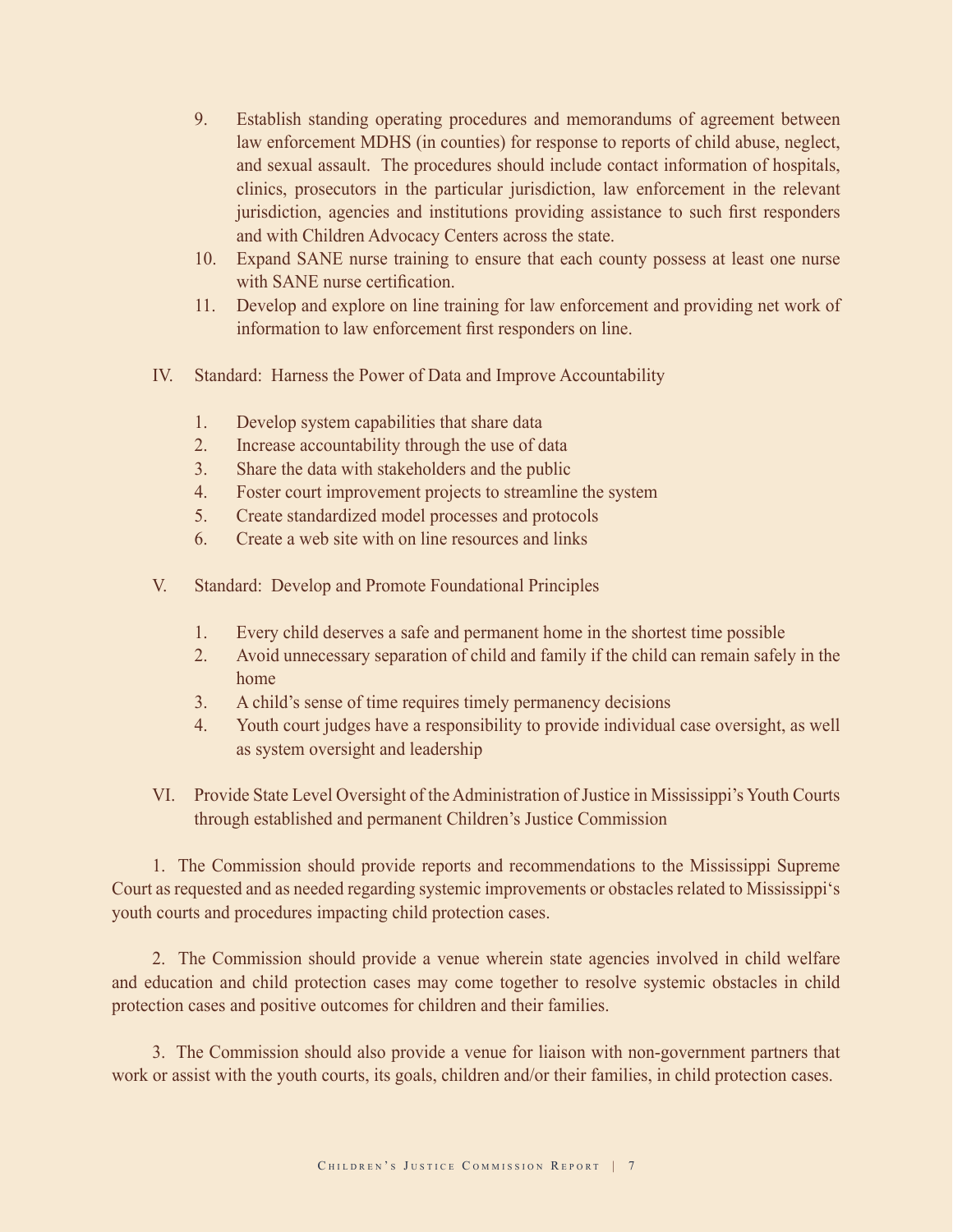The Commission also recommends the following related recommendations for consideration:

**I. Modify the Mississippi Code of Judicial Conduct Canon 3(B)(7)(e) to recognize the unique role of a youth court or chancery court judge in state child protection cases pertaining to a termination of parental rights or a loss of parental custody. Similarly, revise the Mississippi Rules of Professional Conduct for lawyers serving as guardians ad litem (GAL) for children in abuse and neglect cases to acknowledge and enable the unique role of the judge therein and the need to communicate ex parte in emergency situations.**

A. Recognize the role of the youth court judge as the custodian of the children within the youth court's jurisdiction in matters including the following: applicable rules of conduct; ability to access resources; supervising case status; and recognizing the court's need for independent and credible information.

B. Statutorily establish and fund a full time GAL position as an arm of the youth court judge to assist the respective youth court judge in the court's duty to determine the child's best interest. To assist the youth court in its duties, the investigatory duties provided by a GAL assisting the youth court judge may be fulfilled by a trained non-lawyer.

# **II. Establish Resident Jurist state level position to assist youth courts statewide and establish sufficient staffing for youth courts to effectively administer justice in the cases before the court. Also, expand the role of the judiciary's leadership as a "convenor" in youth court child protection cases to ensure timely review and provision of support, services, and interventions to achieve better outcomes and permanency.**

At the state level, establish a "resident jurist" position to assist the Mississippi Supreme Court in performing its supervisory role with respect to the effective administration of justice in youth courts. This resident jurist position would assist in the area of youth court by serving as a liaison with state agencies involved in child protection such as MDHS. The resident jurist would also conduct on-site training for youth courts, their staff, and for those that practice in youth courts in child protection cases. In assisting the Mississippi Supreme Court in its supervisory role of all the courts in this state, the resident jurist would also provide judicial training to youth court judges. As the judiciary's liaison with state agencies and the private sector, the resident jurist would also obtain data related to child protection cases to provide feedback to youth court judges and the Mississippi Supreme Court to assist in measuring and improving performance of youth courts in achieving permanency and positive results for families and children. The resident jurist would assist the Mississippi Supreme Court at the state level in the operation of a standing Children's Justice Commission and provide liaison with youth court partners.

With respect to youth court staffing, the effective administration of justice requires sufficient resources and staffing. Sufficient staffing allows youth courts to effectively recruit, coordinate, and access community public and private resources for youth court programs. Courts that possess sufficient staff to perform duties of a community coordinator potentially increase resources available for that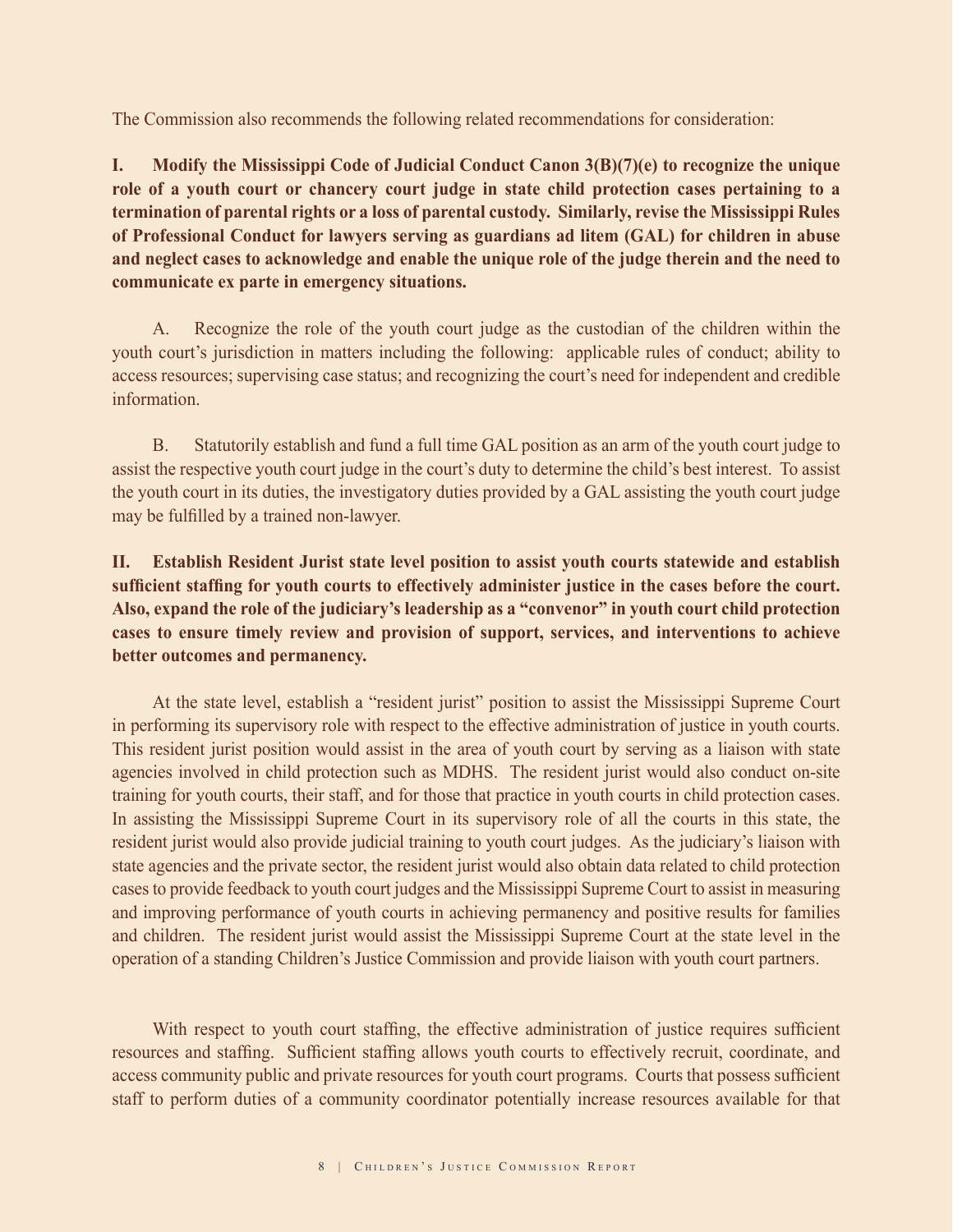court's programs. Youth courts achieve permanency more quickly and effectively when resources are "front-loaded" and such coordination can assist in that goal as reflected in the successes of Model Youth Court Programs. Various models exist at the local level to accomplish the goal of an integrated private sector, state agency, and community involvement. Please review the Appendix provided by the Adams County Youth Court wherein an established community nonprofit partnership included the youth court in its mission and fund-raising mission. Additionally, the Forrest County Youth Court has successfully implemented a model youth court program with partnerships with USM, the private sector, and other partners.

A standing state level Children's Commission should also include partners not traditionally considered as a youth court resource or tool, such as MPB and/or Mississippi's Institutions of Higher Learning. For example, internet training could be provided locally through innovative use of state online programming by MPB or other groups for early childhood education, parenting, nutrition, and the like.

Also, furthering the judicial role as a convenor in the area of youth court and with those that work or support youth courts, a "resident jurist" position created on the state level could assist the judiciary in training local youth courts, their staff, those who practice in youth court or support the child protection response. A resident jurist may serve in various roles, i.e. as a trainer regarding state and national youth court standards, as a liaison for the Mississippi Supreme Court and state agencies and youth court partners to resolve systematic obstacles to the effective administration of justice in youth courts and to reduce the risk of institutional secondary trauma to children by the child protection court action instituted to protect the child.

**III. Establish systematic processes, procedures, and boards necessary to provide continuing foster child feedback as to systematic obstacles to the judiciary and youth court partners through MDHS-established Foster Child advisory boards, foster care mentors, and foster care court buddy programs.**<sup>16</sup>

**IV. Revise Mississippi Code Annotated section 43-21-201 (Rev. 2009) to enact a statutory right to court-appointed counsel for indigent parents in child protection proceedings initiated by the state when termination proceedings are initiated potentially resulting in deprivation of permanent custody or termination of parental rights.** *See* **Miss. Code Ann. section 93-15-103 (grounds for termination of parental rights)** 

Such an amendment would create a state statutory right to court appointed counsel for indigent parents/guardians in cases where the state seeks to terminate a parent's rights to care and custody of his or her child, and this proposed statutory amendment would create a statutory based right, not a

<sup>16</sup> This report reviews evidence-based programs that assist or share the same goals as youth courts. However, this report does not address funding or contracting with such ancillary and supportive programs. *See City of Abbeville v. Vermilion Parish Police Jury*, 85 So. 3d 233 (La. Ct. App. 2012).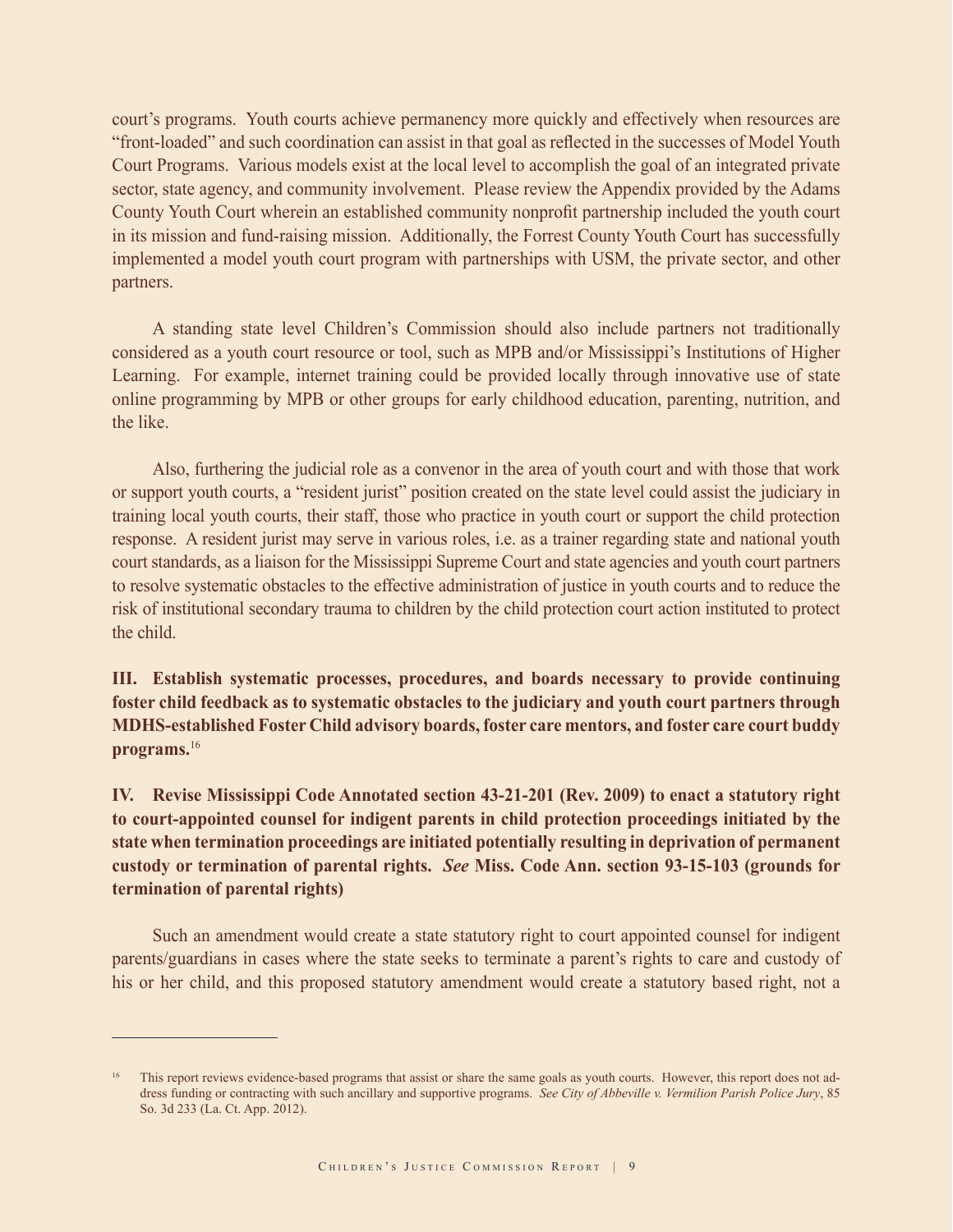constitutional right, to such counsel. This recommendation is proposed based upon the situation currently existing in Mississippi's youth courts impacting procedural due process. Only 21 counties in Mississippi now have a county court, and the remainder of the counties are considered too rural to support a county court. In those counties, an appointed youth court referee presides over most youth courts unless the Chancellor presides. Youth court referees possess little to no administrative support, and in many counties, the county prosecutor reportedly refuses to present the testimony and evidence from the DHS worker(s) involved in the case since such workers are state, not county, employees. Also, inconsistency exists as to whether sufficient evidence exist to support the filing of a petition or whether a matter is handled informally without the filing of a petition.

Based upon this currently existing youth court structure, the Commission recommends that a state statutory right to court appointed counsel be established for indigent parents/guardians when the state initiates a termination of parental rights proceeding that could deprive them of their parental rights or permanent custody. *See* Miss. Code Ann. § 93-15-103. This recommend provides a procedural safeguard to protect the procedural due process rights of indigent parents when such proceedings are initiated due to the high risk of potential error that exists due to the lack of a state wide and state funded uniform youth court system. *See MLB v. SLJ*, 519 U.S. 102, 109 (1986) (U.S. Supreme Court found Mississippi procedural due process lacking in review of appeal of indigent parent in a termination of parental rights case)

The Commission learned that the risk of error is reduced in youth court in termination or loss of permanent custody cases wherein indigent parents are represented by legal counsel. The risk of error results from the currently existing procedural deficiencies caused by the lack of resources, insufficient personnel, inadequate funding, and absence of a uniform youth court structure. Such representation would assist the youth court in ensuring that the court possesses all the relevant information needed and that ensures that the state complied with applicable laws and regulations prior to terminating the parental rights or permanent custody of an indigent parent/guardian. The Commission's proposed state statutory right to appointed counsel, for indigent parents/guardians in termination of parent rights proceedings, addresses procedural due process as discussed in United States Supreme Court in *Lassiter v. Dep't of Soc. Svs. of Durham Cnty., N.C.,* 452 U.S. 18 (1981), wherein appointment of counsel would be necessary to ensure a fair and adequate hearing.

In this third context addressed in *Lassiter*, the U.S. Supreme Court weighed the factors of *Mathews v Eldridge*, 424 US 319 (1976), addressing the interest affected by official action; the risk of erroneous deprivation through procedures used and the value of safeguards and fiscal burdens that the additional safeguards would entail. In reviewing more current U.S. Supreme jurisprudence to include *MLB*, 519 US at 109, the Commission recommends a state established right to court appointed counsel for indigent parents/guardians facing a termination of their parental right to constitutes a reasonable safeguard to reduce the risk of erroneous deprivation in light of the existing youth court structure and resources. This Commission recommendation provides a prospective procedural safeguard, as opposed to the retrospective standard of appellate review used to determine whether the lack of representation constituted error by retrospectively assessing whether such representation would have made a determinative difference. The third context evaluated in *Lassiter* indeed acknowledged that procedures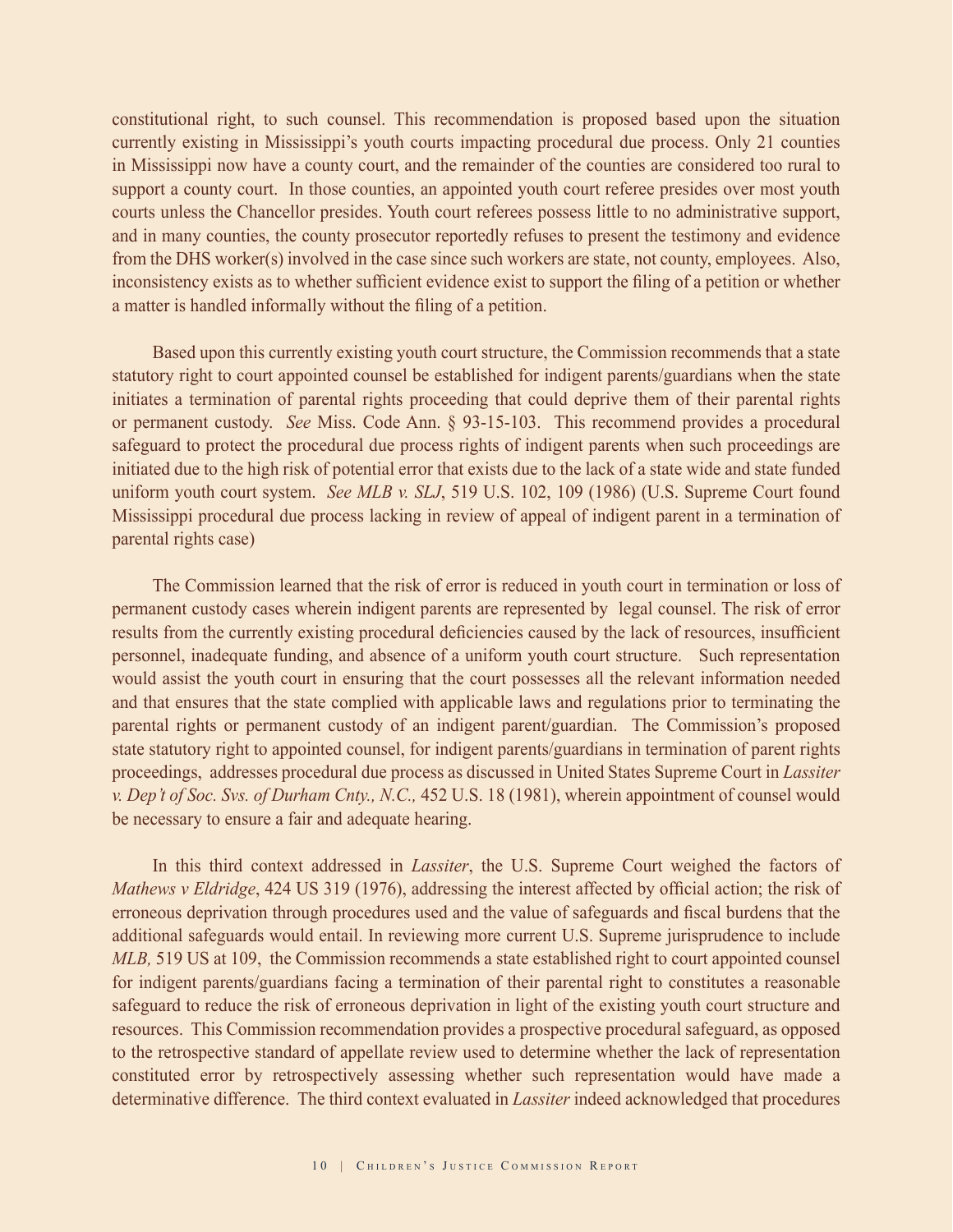impacting the risk of erroneous deprivation of an interest or right due to official action may warrant additional procedural safeguards.

Five years after *Lassiter* the United States Supreme Court in the Mississippi child protection case of *M.L.B. v. S.L.J.,* 519 U.S. 102, 109 (1986), found Mississippi's youth courts lacking in procedural due process thereby requiring appointment of counsel for an indigent parent in termination of parental rights case. The U. S. Supreme Court in *MLB* provided that the court was not impressed with Mississippi's attempt to save money with youth courts. *MLB,* 519 U.S. at 109**.** We also acknowledge that also subsequent to *Lassiter,* in the case of *Troxel v. Granville*, 530 U.S. 57 (2000), the U.S. Supreme Court found that parental rights to custody and care of child constitute liberty interest protected by the United States Constitution's 14<sup>th</sup> Amendment due process protections. The Commission assessed Mississippi's youth court currently existing procedures that impact procedural due process in termination proceedings relative to the risk of error created thereby. After reviewing the existing procedures, resources, legal precedent, the Commission recommends a statutory right to counsel be established for indigent parents facing a loss of permanent custody or termination of parental rights pursuant to state initiated action.

In *M.L.B.*, the United States Supreme Court reviewed Mississippi's judicial process in proceedings to terminate parental rights in the case of an indigent parent seeking to appeal in forma pauperis and requests for waiver of costs and free transcripts. As acknowledged above, the Supreme Court in *M.L.B.* found Mississippi's system lacking in procedural safeguards to protect the fundamental rights of the parents in their relationships with their children. *Id*. at 104-05. In reversing the Mississippi judiciary's denial of an indigent parent's request for free transcripts, the Supreme Court explained "[w]hen deprivation of parental status is at stake, . . . counsel is sometimes part of the process that is due." *Id.* at 123 (citing *Lassiter,* 452 U.S. at 31-32). The Court further explained that while *Lassiter* and *Santosky v. Kramer,* 455 U.S. 745 (1982), yielded divided opinions, the Court was unanimous in its view that the interest of parents in their relationship with their children was a constitutionally protected liberty interest. *M.L.B.,* 519 U.S. at 119.

A further review of case law regarding parental representation is located at the appendix

# **V. Comprehensive review of Mississippi's youth court structure to include effectiveness of the current allocation and structure of judicial assets.**

The comprehensive review should evaluate the effectiveness of at least the following: the allocation and structure of judicial assets; current training for referees and youth court county court judges; administrative support for youth court county court judges and also provide for referees serving in judicial capacities; current procedure and practice in youth courts; sufficiency of current selection procedures for youth court referees; and compare Mississippi's current youth court judicial structure and systematic procedures in the area of child protection to the effectiveness of those utilized by other states to include Texas.

# **VI. Establish a "Court Performance Improvement Program" for child protection cases in local youth courts. Establish such program in collaboration with MDHS to receive timely court data**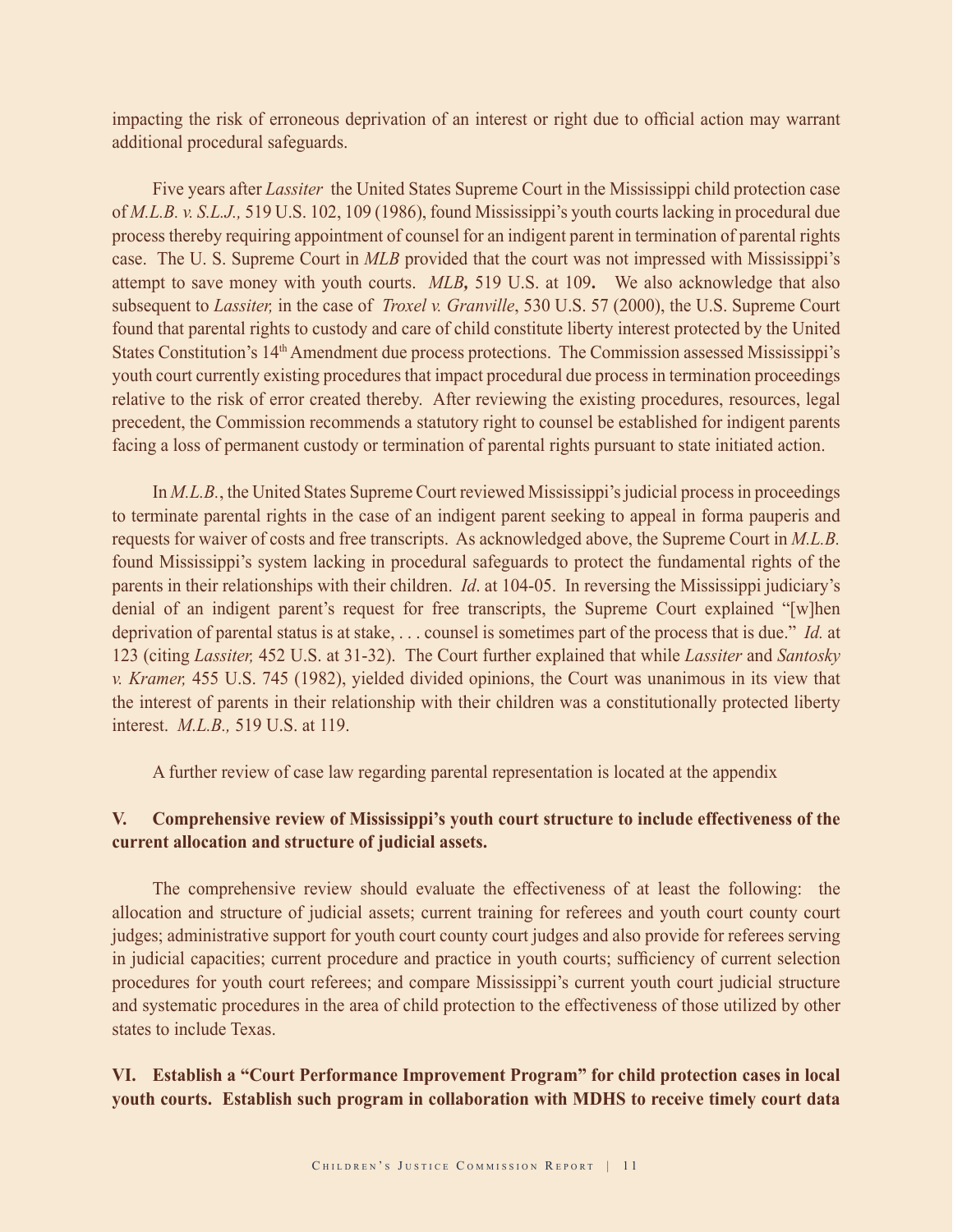**in child protection cases to enable local youth courts to review and improve the processing time in their courts. Enable the resident jurist to serve as liaison between the judiciary and state agencies including MDHS to obtain data and information relevant to child protection cases to measure performance in achieving permanency and positive results and to improve performance in youth courts administration of justice.** 

**VII. Review current statutes to ensure compliance with federal statutory requirements in child protection cases as well as requirements imposed on the state by recent federal court settlement agreements. (I.E. Federal Court Compliance Requirements provided by Olivia Y. Settlement)** 

**VIII.Establish liaison and process for notification to the supervising youth court by a school district through the MDHS case worker when the district considers the placement of such child in an alternative school. Also establish assessment tools to determine sufficient resources and counselor/student ratios in school districts with significant at-risk student population and foster children.** 

#### **IX. Establish Quarterly MDHS Case Worker Reports.**

Require MDHS assigned case worker to file quarterly progress reports with the supervising youth court for all children in state custody.<sup>17</sup> This quarterly report should be filed with the supervising court and should include all information gathered during contacts, to include school contact and contacts gathered during child and family team meetings.18 The quarterly report should also include the advisory recommendations of the permanency roundtables from that quarter's roundtable meeting.

# **X. Aspire to establish yearly MDHS permanency roundtable meetings in each MDHS region as a long term goal. In support of this goal, request supporting funding and additional personnel. In the event that a MDHS permanency roundtable is held, then the report of such meeting should be filed with the youth court possessing jurisdiction of the case.**

MDHS permanency roundtables meet now only with the financial assistance of a private organization, The Casey Foundation, in Mississippi to review the progress of permanency for children in out-of-home placements. Funding and personnel are not currently available to establishing regular meetings much less regular meeting intervals.

<sup>&</sup>lt;sup>17</sup> For example, Tennessee requires such quarterly reports to be filed by completion of a form entitled "CS-0430 Quarterly Progress Reports" and also requires uniformity in the information that is provided to the court in the report. Mississippi currently reflects some inconsistency in the information provided to the youth court. Such inconsistencies include the inclusion of information about school and academic progress or lack thereof, while others do not. See and compare the following statutory sections: Tennessee Code Annotated sections 37-1-130-131 (2013); 37-1-132 (2010); 37-2-404 to -407 (2010); 37-4-201 (2010); 37-4-207 (2010); 37-5-106 (2013); *see also* Miss. Code Ann. § 43-15- 13(5) (Rev. 2009) (identifies five categories of information that must be provided as a minimum for the Foster Care Review, and some courts seek only this minimum information). Note, the identified minimum information fails to include information about school progress or school discipline or whether the child was referred by a school or others to a youth court for supervision as delinquent.

<sup>&</sup>lt;sup>18</sup> Compare with State of Tennessee, Administrative Policies and Procedures: 16.32. Tennessee requires the filing of such quarterly reports and requires that the first quarterly report be filed within ninety days of the date the child was placed in custody and every three months thereafter.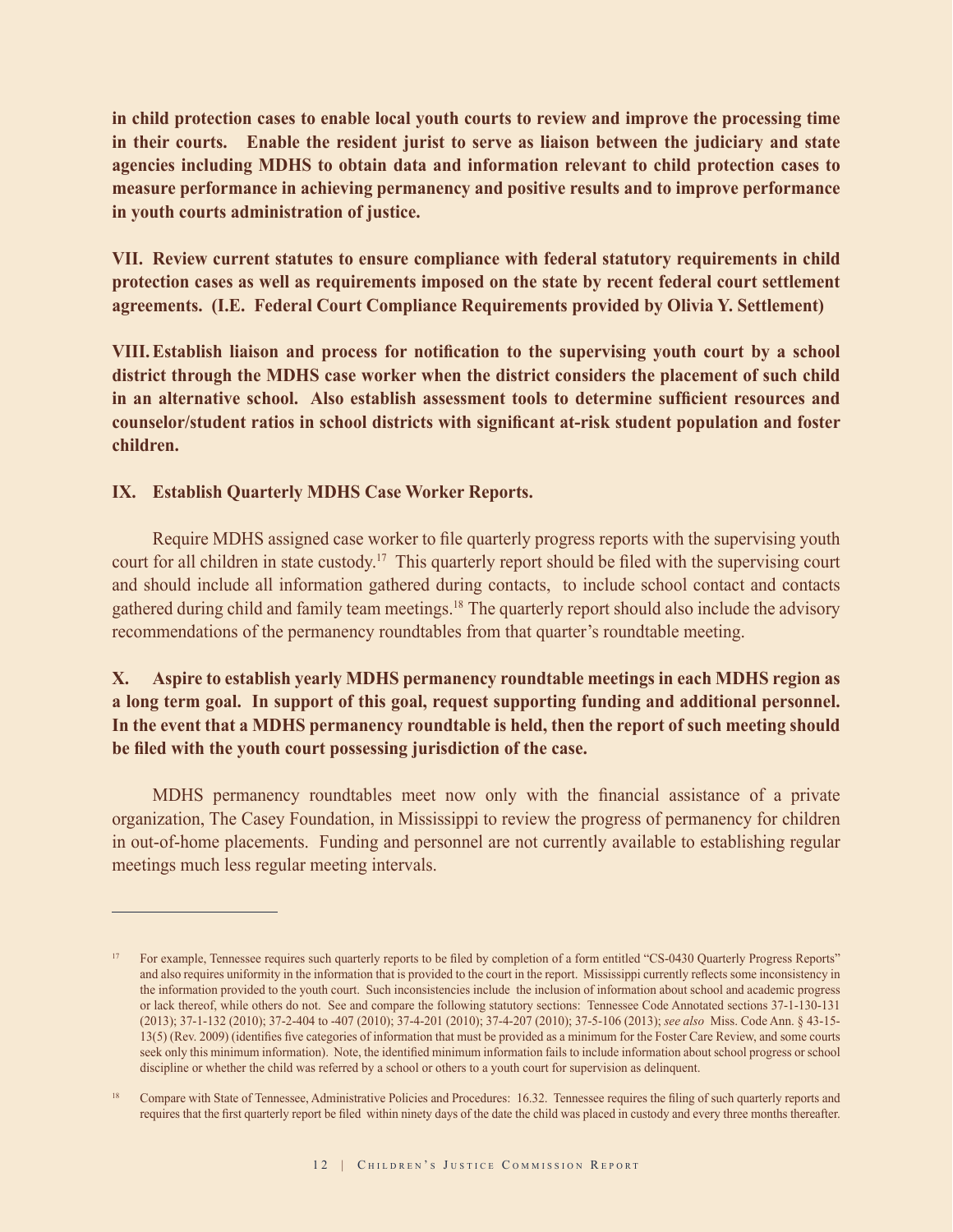However, we support the aspiration of yearly MDHS permanency round tables if sufficient funding and personnel are provided to enable MDHS to do so. If an MDHS roundtable indeed convenes, then the report of such meeting would provide the supervising youth court with valuable non-binding advice and recommendations. If the legislature provided funding and resources sufficient to support annual MDHS permanency roundtables, an amendment of statute would be required to statutorily establish such. *See* Mississippi Code Annotated section 43-15-13 (Rev. 2009). *See also* Miss. Code Ann. § 43- 15-13 (5) (foster care review boards may be conducted by the youth court or its designee, or the MDHS or its designee).

#### **XI. Establish a Filing Requirement for the Report of the Family Team Meetings**

Family Team Meetings occur within the first 30 days of a child coming into custody and every 90 days thereafter. MDHS calls an extra meeting if a substantial change occurs, if a worker, or if the family believes a need exists warranting a meeting. These meetings are also held prior to a child coming into care and are an integral part of the MDHS family centered approach.

Family Service Plans are done within the first 30 days of a child coming into care and every 90 days thereafter. Family Service Plans are a written part of the MDHS practice model and incorporate the plan for services. The family is included in the planning process. Most of the time the plans will be developed in a family team meeting and often will be updated in the family team meeting.

Additionally, Mississippi Code Annotated section 43-15-13(5) requires Foster Care Reviews within ninety days of the date of the child's placement in custody and not less than every six (6) months thereafter, for so long as the child remains in state custody. Currently MDHS conducts the first one between the fifth and sixth month of a child coming into custody. The Foster Care Review Boards also have follow-up recommendations. This is accomplished through a continuous quality improvement process. Reports of the Foster Care Review are required by the decree in the Olivia Y. Case. These Foster Care Review reports are based upon a 6 month data gathering schedule.

The goal of "front-loading" resources in child protection cases may be assisted by requiring the report of the Family Team Meeting to be filed with the court. Filing of the report allows information to be pushed to the court. The goal is also reflected in the recommendation to establish a filing requirement of a quarterly report by the MDHS showing the all the contacts by the case worker and MDHS regarding the child during the quarter.

**XII. Study the youth court prosecutorial duties and the assignments of youth court public defenders for sufficiency of personnel and pay in relation to the youth court case load.** For references See Mississippi Code Annotated sections 19-23-11 and 25-31-11.

**XIII. Seek Funding and resources and statutorily authority to create positions for MDHS in house counsel to be located in and serve the various MDHS regions.**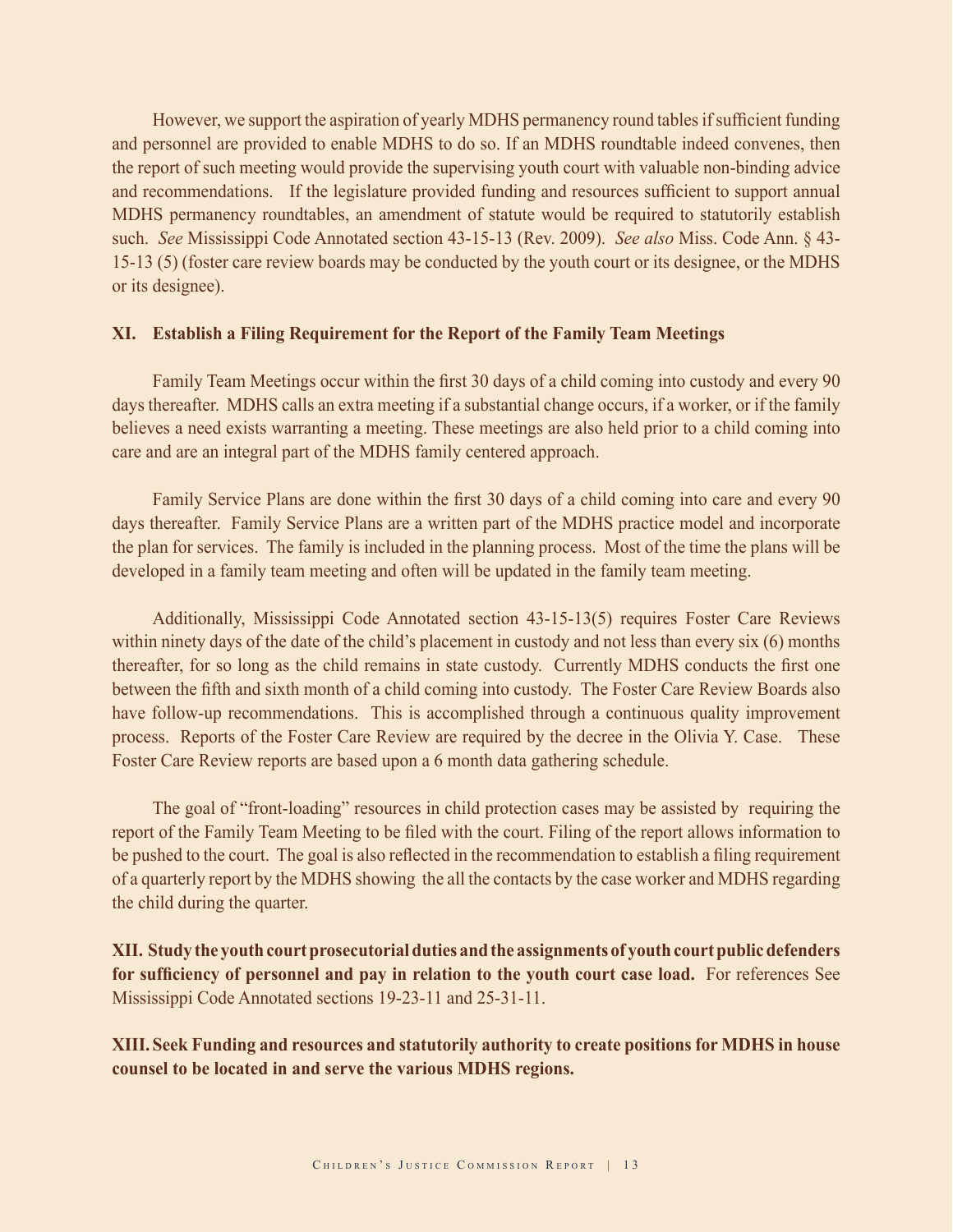Other states, such as Louisiana, have in-house counsel co-located with the Parish (county) level DHS offices. The in-house counsel would be available to advise MDHS case workers on various issues that arise within the scope of their child protection duties and such in-house counsel could also assist in preparing MDHS case workers for youth court. Such in-house counsel could also provide valuable liaison with the county attorney prosecuting attorney as well as with the youth court public defender if needed.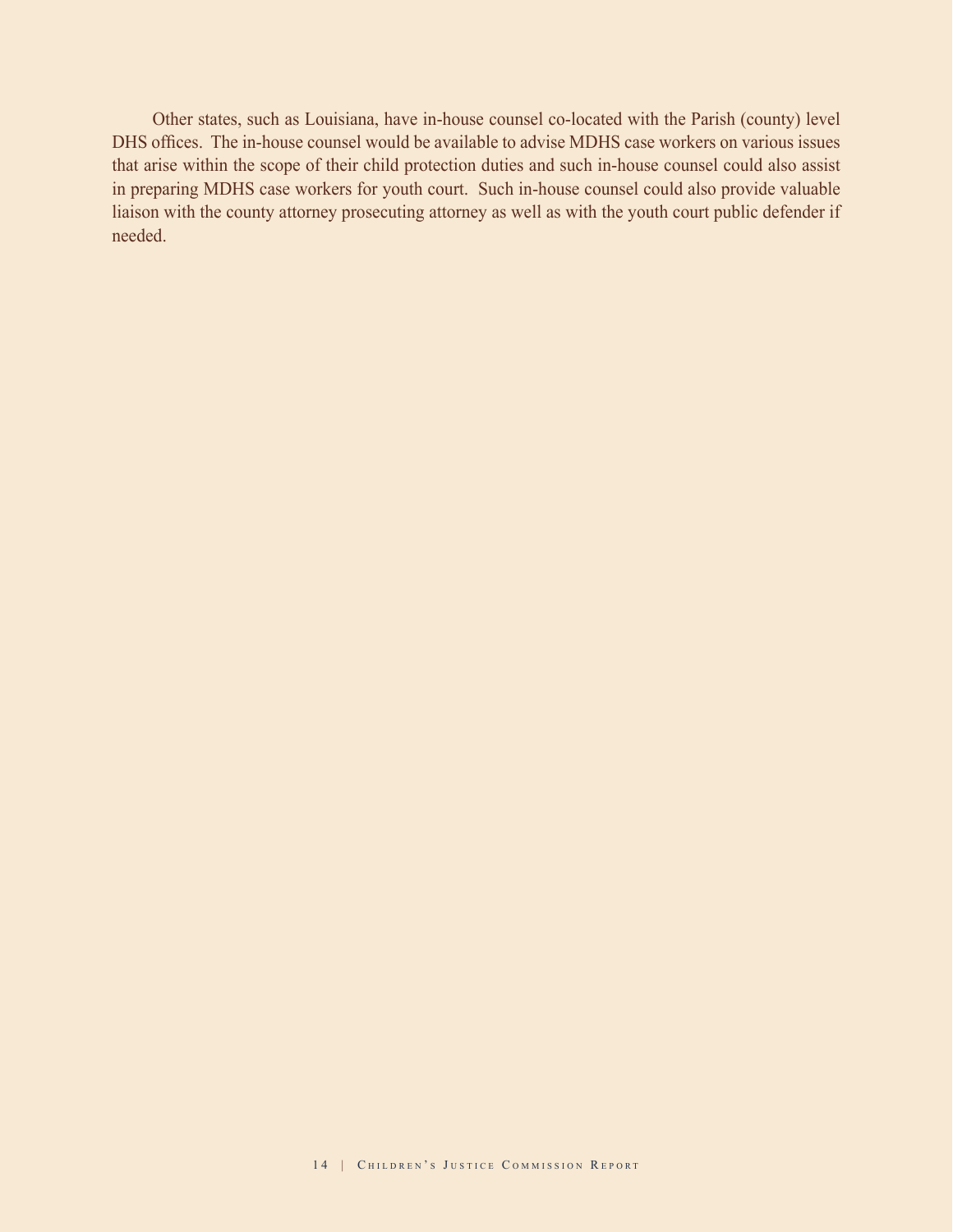#### **APPENDIX I**

#### **Review of law relevant to establishing a statutory right to legal counsel in youth court for indigent parents facing termination of parental rights or loss of custody**

Such an amendment would create a state statutory right to counsel in cases where the state seeks to terminate a parent's rights to care and custody of his or her child, and this amendment would address the need to reduce the risk of error in MS youth court decisions due to the lack of resources, personnel, a uniform youth court structure, and related procedures. This amendment addresses the third context set forth by the United States Supreme Court in *Lassiter v. Dep't of Soc. Svs. of Durham Cnty., N.C.,* 452 U.S. 18 (1981), wherein appointment of counsel would be necessary to ensure a fair and adequate hearing. We acknowledge that subsequent to *Lassiter* the United States Supreme Court in the Mississippi child protection case of *M.L.B. v. S.L.J.,* 519 U.S. 102 (1986), found Mississippi's youth courts lacking in procedural due process thereby requiring appointment of counsel for an indigent parent in termination of parental rights case. The U. S. Supreme Court in MLB provided that the court was not impressed with Mississippi's attempt to save money with youth courts. We also acknowledge that also subsequent to *Lassiter,* in the case of *Troxel v. Granville*, 530 U.S. 57 (2000), the U.S. Supreme Court found that parental rights to custody and care of child constitute liberty interest protected by the United States Constitution's 14th Amendment due process protections. In assessing Mississippi's youth court procedural due process relative to the risk of error created thereby and in light of precedent, the Commission recommends a statutory right to counsel be established for indigent parents facing a loss of custody or termination of parental rights.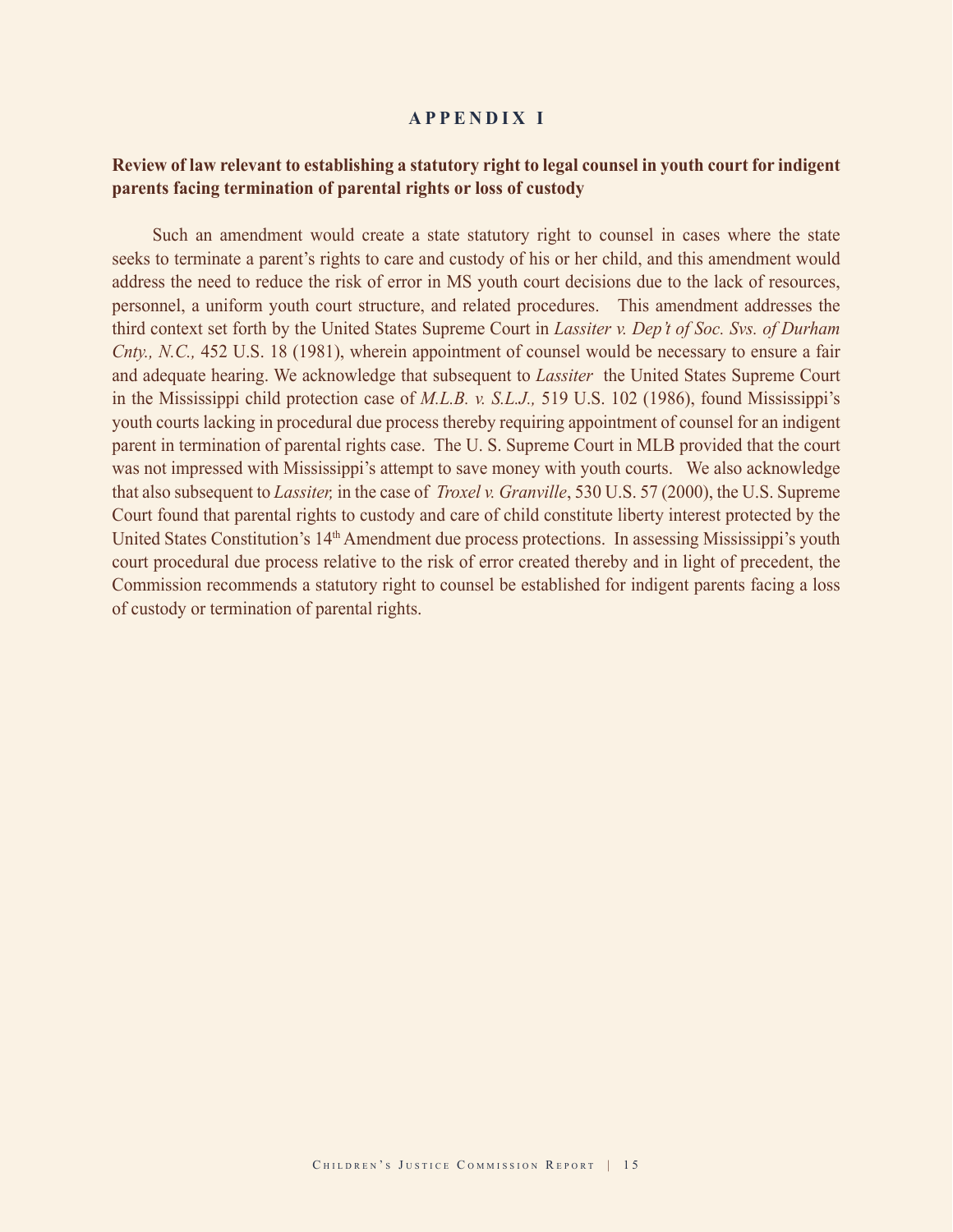#### **APPENDIX II**

### **Review of Case Law Relevant to Court-Appointed Counsel for Indigent Parents in Cases involving Termination of Parental Rights or loss of Permanent Custody In Current MS Youth Court Structure**

A review of jurisprudence in the area of appointment of counsel in child protection cases shows that the United States Supreme Court recognized a presumption against the appointment of counsel exists where no deprivation of physical liberty is at stake. *See Lassiter*, 452 U.S. at 25-27. In Mississippi, *Lassiter* has been applied to determine whether the presumption against appointment of counsel was overcome in light of complexity of the case. Subsequent to *Lassiter*, the Mississippi Supreme Court set forth the "determinative difference" test to determine whether this presumption has been overcome. *See K.D.G.L.B.P. v. Hinds Cty. Dep't of Human Svs.*, 771 So. 2d 907, 910 (Miss. 2000). However, *Lassiter* clearly recognized that deficiencies in procedural due process could rise to a level where the risk of error in the youth court's decision was sufficiently high to rebut the presumption against appointment of counsel. *Lassiter*, 452 U.S. at 31-32.

The *Lassiter* Court acknowledges that a parent's right to the care, companionship, custody, and management of their children are of such importance that these rights require deference and, absent a countervailing interest, protection. *Id*. at 27. The *Lassiter* Court further recognized that the parents' interest in accuracy and justice of the decision to terminate their parental status is an extremely important one, and the Court referred to a North Carolina statute creating a statutory right to counsel in such cases, North Carolina General Statute section 7A-289.29 (Supp. 1979). *Id.* at 28.

Our Mississippi Supreme Court has followed the precedent of *Lassiter* in holding that no right to counsel exists in such cases unless the petition to terminate contains allegations of abuse or neglect upon which criminal charges could be brought, or unless the complexity of the case required such appointment. *See K.D.G.L.B.P.*, 771 So. 2d at 910 (a 2000 Mississippi Supreme Court case finding that, on appeal, court must determine whether appointment of counsel in a termination of parental rights proceeding would have made a "determinative difference"); *see also J.C.N.F. v. Stone Cnty. Dep't of Human Svs.*, 996 So. 2d 762 (Miss. 2008) (finding no due process right to counsel for parent in termination proceedings); *Parker v. Bliven*, 59 So. 3d 619 (Miss. Ct. App. 2010) (no right to counsel exists in child custody modification action between two private citizens, the parents); *Green v. Miss. Dep't of Human Svs.*, 40 So. 3d 660 (Miss. Ct. App. 2010) (finding that precedent recognized no right to counsel for parents unless petition to terminate contained potential criminal charges against parents or was of a complex nature). The *K.D.G.L.B.P.* court discussed *Lassiter*'s precedent of requiring a caseby-case analysis to determine if appointment was needed, and the court acknowledged that *Lassiter* weighed procedural due process factors against the presumption that no right to counsel exists without potential for deprivation of physical liberty.

Significantly, subsequent to *Lassiter*, the United States Supreme Court found in the case of *M.L.B.*, 519 U.S. at 109, Mississippi courts lacking in sufficient procedural due process protections in a child protection case. In *M.L.B.*, the United States Supreme Court reviewed Mississippi's judicial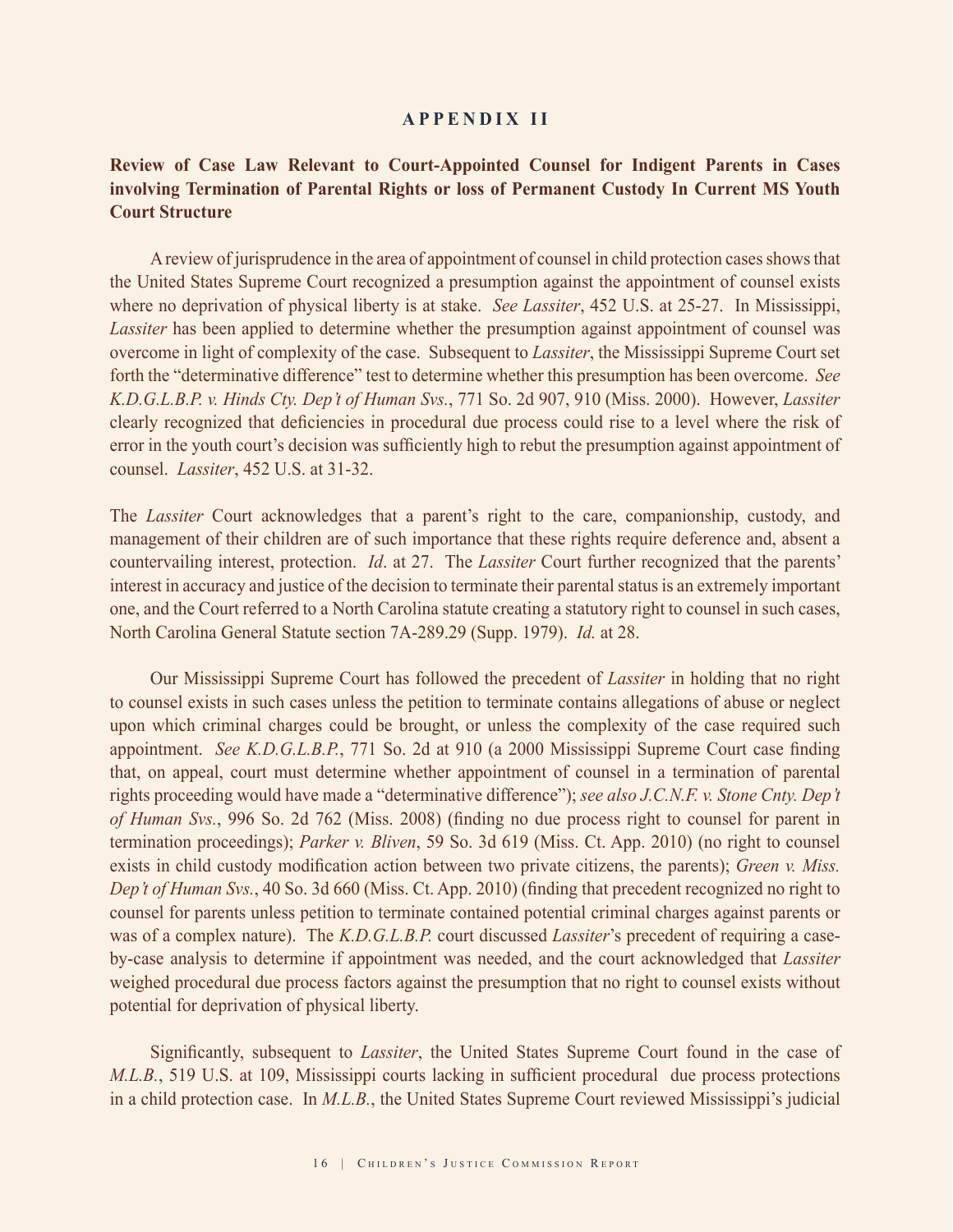process in proceedings to terminate parental rights in the case of an indigent parent seeking to appeal in forma pauperis and requests for waiver of costs and free transcripts. The Supreme Court found Mississippi's system lacking in procedural safeguards to protect the fundamental rights of the parents in their relationships with their children. *Id*. at 104-05. In reversing the Mississippi judiciary's denial of an indigent parent's request for free transcripts, the Supreme Court explained "[w]hen deprivation of parental status is at stake, . . . counsel is sometimes part of the process that is due." *Id.* at 123 (citing *Lassiter,* 452 U.S. at 31-32). The Court further explained that while *Lassiter* and *Santosky v. Kramer,*  455 U.S. 745 (1982), yielded divided opinions, the Court was unanimous in its view that the interest of parents in their relationship with their children was a constitutionally protected liberty interest. *M.L.B.,*  519 U.S. at 119.

The Supreme Court provided that the interests of parents in their relationship with their children was sufficiently fundamental to come within the finite class of liberty interest protected by the 14<sup>th</sup> Amendment of the United States Constitution. *Id*. at 119. The Court also provided that Mississippi's countervailing interest in off-setting the costs of the judicial system is unimpressive when measured against the rights at stake when depriving a parent of their relationship to their child. *Id.* at 104. The Court acknowledged deficiencies in the chancellor's order terminating parental rights in that case wherein the order recited the applicable statute but contained no evidentiary support or factual findings. *Id*.

Mississippi jurisprudence acknowledges that *Lassiter* provided that the presumption against court-appointed counsel may be rebutted. *See K.D.G.L.B.P.*, 771 So. 2d at 910. As stated, Mississippi jurisprudence recognizes a right to counsel in child protection cases wherein the petition contains potential criminal charges and recognizes appointed counsel may be needed in complex cases for a fair hearing. However, *Lassiter* also acknowledged that procedural due process may give rise to a right to appointed counsel in cases wherein the risk of error in the judicial decisions are high due to a lack of procedural safeguards. *See Lassiter*, 452 U.S. at 31-32. This high risk of error in Mississippi youth courts was addressed in *M.L.B.* We turn now to address the United States Supreme Court decision in *M.L.B.* 

The Supreme Court then specifically addressed Mississippi's judicial process in *M.L.B.,* finding it lacking in procedural fairness. In 2000, the Supreme Court's opinion in *Troxel v. Granville*, 530 U.S. 57, 66 (2000), addressed child custody, and again the Court held that due process provided by the 14th amendment protects the fundamental rights of parents to make decisions concerning the care and custody of their child and protects the parents from deprivation of these rights by third parties. The Mississippi Supreme Court has held that *Troxel* does not apply to custody disputes between two parents. *See Mabus v. Mabus*, 847 So. 2d 815, 819 (¶16) (Miss. 2003).

Therefore, based upon the foregoing, we recommend that Mississippi Code Annotated section 43- 21-201 be revised to provide a statutory right to appointed counsel for indigent parents or guardians, in state initiated child protection cases, where the loss of their parental rights or custodial rights is at stake. Alternatively, the Commission recommends that section 43-21-201 be amended to provide for a right to court appointed counsel in such cases wherein judicial decisions potentially result in a loss of custody, even temporary custody, such as shelter hearings, temporary custody, and removal decisions.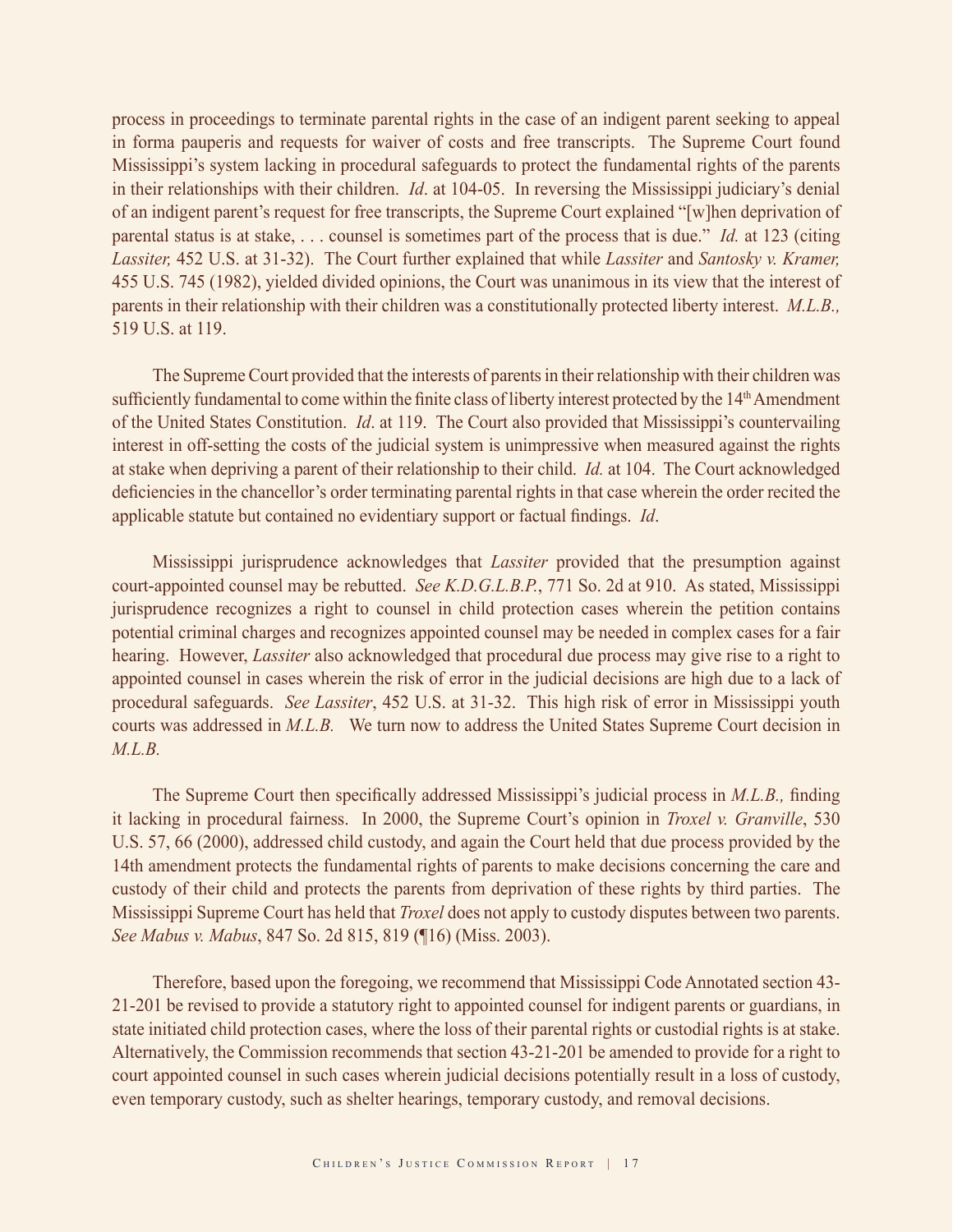# **APPENDIX III**

# **THE SCOPE OF YOUTH COURT JURISDICTION**

**2013**

**By**

WILLIAM CHARLTON

**Staff Attorney, Mississippi Judicial College**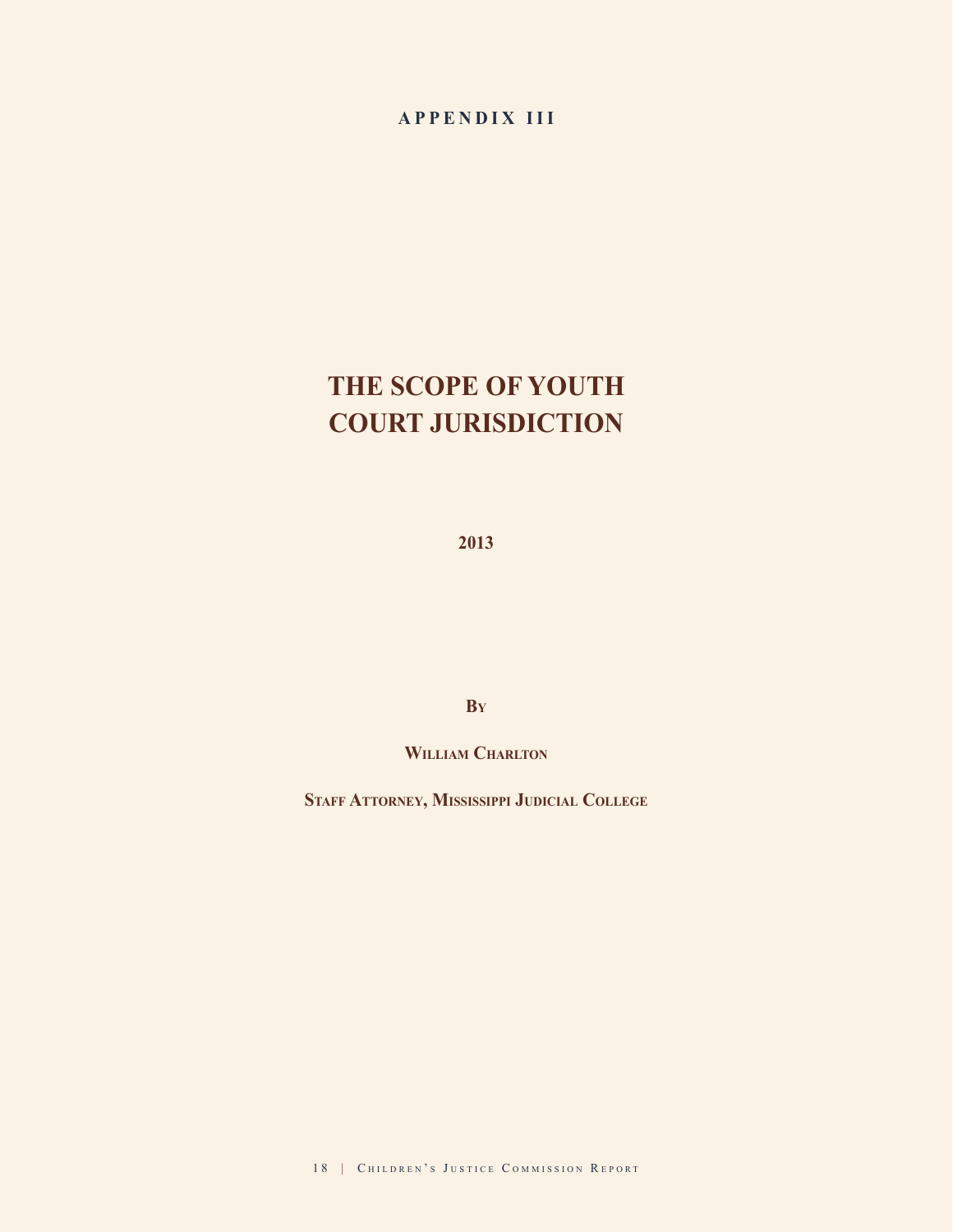# **THE SCOPE OF YOUTH COURT JURISDICTION**

#### **I. POWERS OF GOVERNMENT**

- **A. Branches of government**
- **B. Judicial branch**
- **C. Construing constitutional grants of power**

#### **II. FULL JURISDICTION OF CHANCERY COURT**

- **A. Constitutional provision**
- **B. Power to fully adjudge the subject-matter**
- **C. Not synonymous to exclusive jurisdiction**
- **D. Establishment of inferior courts not precluded**

#### **III. ALL MATTERS IN EQUITY**

- **A. Not entirely dependent on subject-matter**
- **B. Immemorial usage**
- **C. Legislative enactments enlarging chancery's equity powers**
- **D. Legislative enactments on incidental and dependent matters**

#### **IV. MINOR'S BUSINESS**

- **A. Term originated in probate court**
- **B. Constitution of 1869 conferred "minor's business" on chancery court**
- **C. Protection of infants traditionally in equity**
- **D. Jurisdiction over minors limited to matters involving equitable relief**

#### **V. FORUM FOR ADMINISTERING PARENS PATRIAE POWERS**

- **A. Abused, neglected, and delinquent children**
- **B. Termination of parental rights**
- **C. Adoptions**

#### **VI. INFERIOR COURTS**

- **A. Constitutional provision**
- **B. What is an inferior court?**
- **C. Jurisdiction is special, limited, and less extensive**
- **D. Subject to the supervision and control of another court**
- **E. Streamlining the appellate process**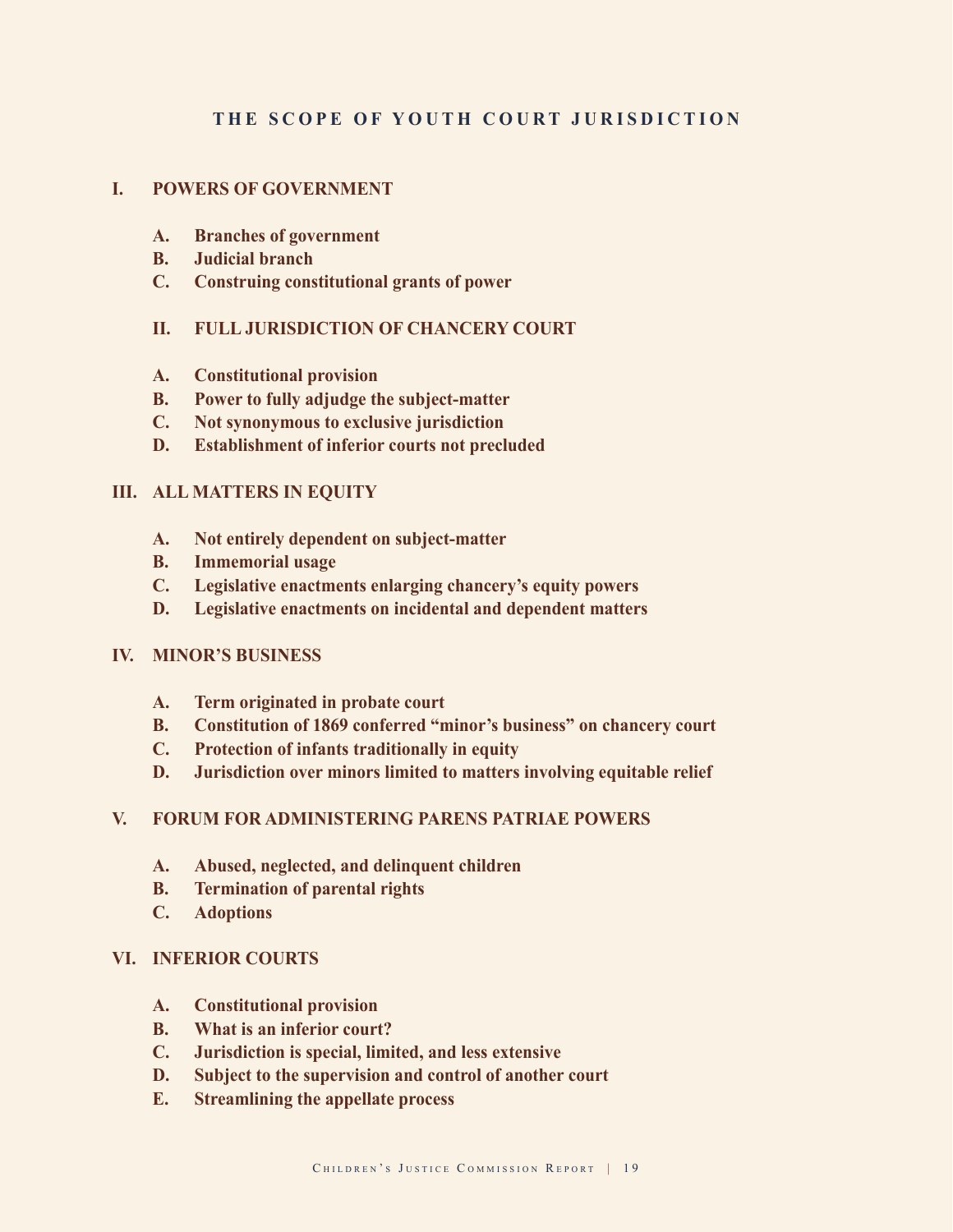#### **VII. DISTINCTIONS BETWEEN SUPERIOR AND INFERIOR COURTS**

- **A. Inferior courts may be abolished whenever deemed expedient**
- **B. A superior court's jurisdiction is presumed**
- **C. A superior court's constitutional powers cannot be diminished by statute**
- **D. Inferior courts are special courts of limited jurisdiction**

#### **VIII.YOUTH COURT**

- **A. Limited jurisdiction**
- **B. Special proceedings**
- **C. Special purpose (parens patriae)**

#### **IX. PRIORITY OF JURISDICTION RULE**

- **A. What is the priority of jurisdiction rule?**
- **B. Abuse and neglect proceedings**
- **C. Divorce proceedings**
- **D. Adoption proceedings**
- **E. Termination of parental rights proceedings**
- **F. When trying to thwart the State's parens patriae powers**
- X. COMMENTARY ON THE SCOPE OF YOUTH COURT JURISDICTION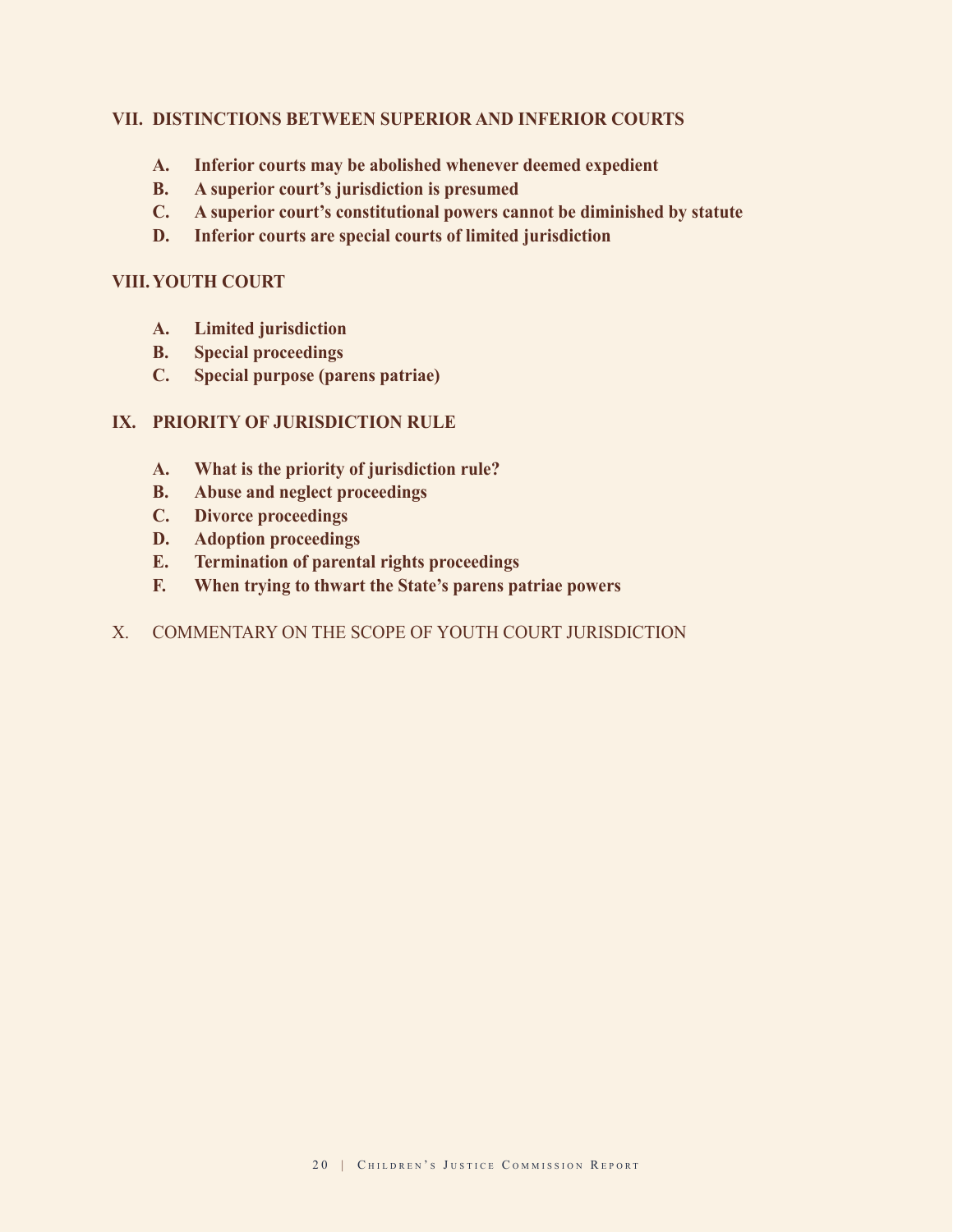# **THE SCOPE OF YOUTH COURT JURISDICTION**

#### **I. POWERS OF GOVERNMENT**

#### **A. Branches of government**

 "The powers of the government of the state of Mississippi shall be divided into three distinct departments, and each of them confided to a separate magistracy, towit: those which are legislative to one, those which are judicial to another, and those which are executive to another." Miss. Const. art. I, § 1.

 "No person or collection of persons, being one or belonging to one of these departments, shall exercise any power properly belonging to either of the others. The acceptance of an office in either of said departments shall, of itself, and at once, vacate any and all offices held by the person so accepting in either of the other departments." Miss. Const. art. I, § 2.

#### **B. Judicial branch**

 "The judicial power of the state shall be vested in a Supreme Court and such other courts as are provided for in this constitution." Miss. Const. art. VI, § 144.

The Mississippi Constitution provides for the following courts:

Supreme court (Miss. Const. art. VI, § 146). Circuit courts (Miss. Const. art. VI, §§ 156, 161, and 162). Chancery courts (Miss. Const. art. VI, §§ 157, 159, 160, and 161). Justice courts (Miss. Const. art. VI, § 171). Inferior courts (Miss. Const. art. VI, § 172).

#### **C. Construing constitutional grants of power**

 "The power therefore to create inferior courts necessarily implies the power to clothe them when created with a part of the jurisdiction which had been vested in the courts established by the Constitution; otherwise they could have no jurisdiction whatever, for the Constitution had disposed of all. Any other supposition leads to a charge of absurdity in the convention, in having done a useless and unmeaning act; and such a presumption is not to be indulged when the act can have a sensible application." *Houston v. Royston*, 8 Miss. 543 (1843).

 "All our courts, including the chancery, derive their jurisdiction from the constitution; and the expressing of jurisdiction over certain matters for one, excludes it from all others." *Wilson v. Duncan*, 44 Miss. 642 (1871).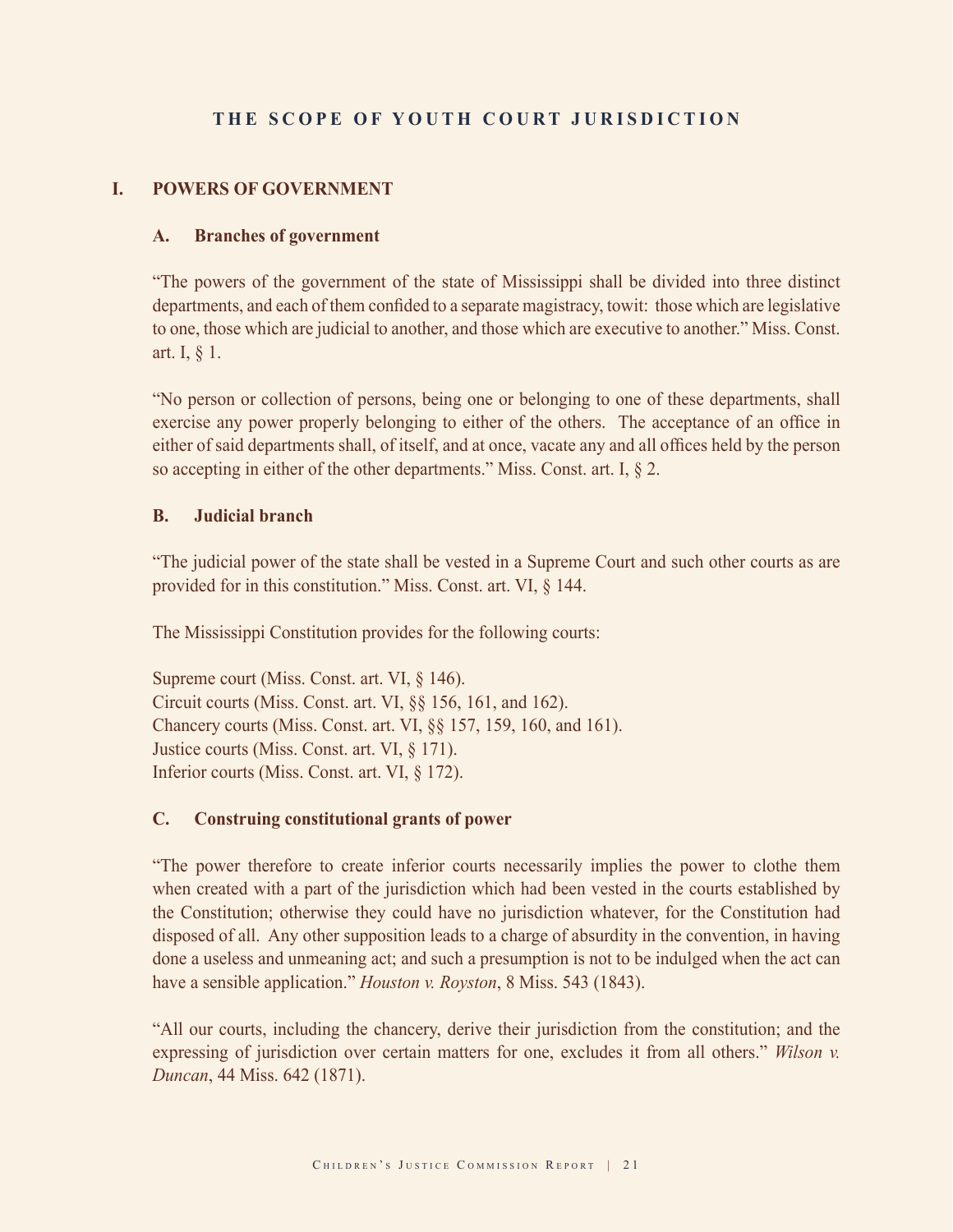"It is a familiar rule that the fundamental purpose in construing a constitutional provision is to ascertain and give effect to the intent of those who adopted it, to constantly keep in mind the object desired to be accomplished and the evils sought to be prevented or remedied. . . . This principle of construction remains true even in the matter of grants of power, a feature upon which there is some more of strictness." *Moore v. General Motors Acceptance Corporation*, 125 So. 411, 412-13 (Miss. 1930).

# **II. FULL JURISDICTION OF CHANCERY COURT**

# **A. Constitutional provision**

"The chancery court shall have full jurisdiction in the following matters and cases, viz.:

- (a) All matters in equity;
- (b) Divorce and alimony;
- (c) Matters testamentary and of administration;
- (d) Minor's business;
- (e) Cases of idiocy, lunacy, and persons of unsound mind;
- (f) All cases of which the said court had jurisdiction under the laws in force when this Constitution is put in operation." Miss. Const. art. VI, § 159.

# **B. Power to fully adjudge the subject-matter**

 "We are instructed to give a meaning to every word in a constitution or statute, for each (we must suppose) was used to aid in giving complete expression to the will of the lawmaker. The word 'full'—'full jurisdiction'— implies that nothing is reserved. Whatever is a matter of equity, as to that the power to adjudge is full." *Bank of Mississippi v. Duncan*, 52 Miss. 740 (1876).

 "The source of the equity jurisdiction of the chancery court is the Constitution. Section 159. Among other matters, this section vests in the chancery court full jurisdiction of all matters in equity. There is no limitation on the power of the chancery court in equity matters except that the rights enforced or to be protected must come within the province and policy of remedial justice, and be a matter involving civil rights or property. Griffith, Miss. Chancery Practice, Sec. 25." *Duvall v. Duvall*, 80 So. 2d 752, 755 (Miss. 1955).

# **C. Not synonymous to exclusive jurisdiction**

 "This Court has rejected the assertion that Article 6, Section 159 of the Mississippi Constitution conferred *exclusive jurisdiction* in all matters of equity when it conferred *full jurisdiction* over such matters. *W. Horace Williams Co. v. Fed. Credit Co.*, 198 Miss. 111, 21 So.2d 582, 583 (1945) (emphasis added). However, the Legislature has instructed that 'proceedings to obtain a divorce shall be by complaint in chancery....' Miss.Code Ann. § 93-5-7 (Rev.2004) (emphasis added)." *Germany v. Germany*, 123 So. 3d 423, 427 (Miss. 2013).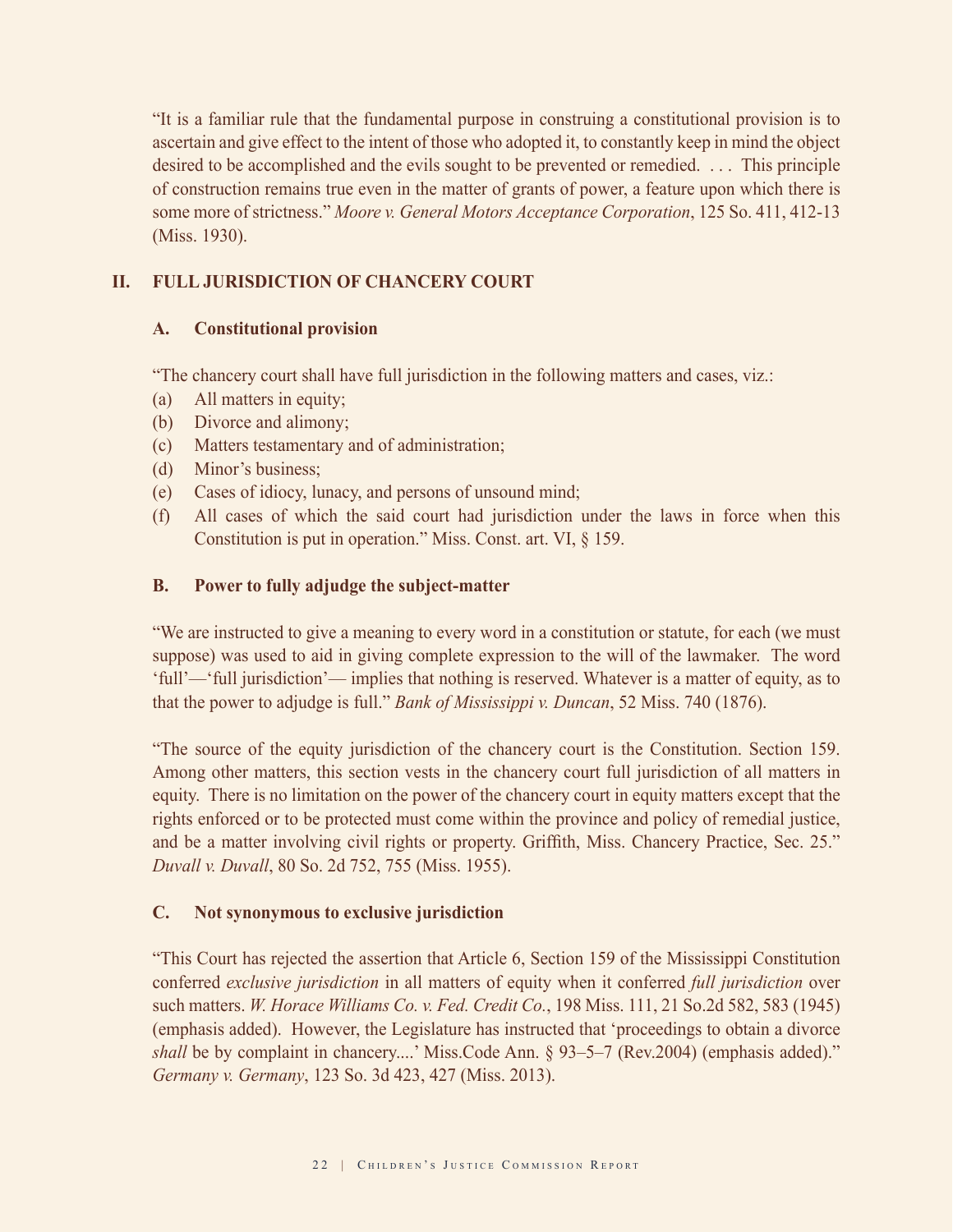#### **D. Establishment of inferior courts not precluded**

 "Appellant says that when Section 159, Constitution 1890, conferred upon the chancery court full jurisdiction in all matters of equity, it meant thereby to confer upon that court exclusive jurisdiction in matters of equity and that this would prohibit the exercise by the county court of any part of such jurisdiction although done as an inferior court of equity under Section 172 of the Constitution. This contention was denied in *State ex rel. Knox v. Speakes*, 144 Miss. 125, 109 So. 129, nearly twenty years ago, and we had supposed that everybody has considered the debate on that issue as having been closed, as it is." *W. Horace Williams Co. v. Federal Credit Co.*, 21 So. 2d 582, 58283 (Miss. 1945).

 "The family court's jurisdiction is despite the Mississippi Constitution, which states in Section 159 of Article 6 that the chancery court 'shall have full jurisdiction in ... [m]inor's business....' *See id.* Yet, Section 172 of Article 6 of the Mississippi Constitution states that '[t]he legislature shall, from time to time, establish such other inferior courts as may be necessary, and abolish the same whenever deemed expedient.' *See id.* In light of such, this court has held constitutional the youth court and its jurisdiction." *In re T.A.P.*, 742 So. 2d 1095, 110203 (Miss. 1999).

#### **III. ALL MATTERS IN EQUITY**

#### **A. Not entirely dependent on subject-matter**

 "The 'full powers in all matters of equity' which are secured to it by the provision for its establishment, were intended to embrace such subjects of jurisdiction as the chancery court has possessed by immemorial usage, or particular legislative enactments. If this be so, then it follows, that whenever the legislature create a new subject of chancery jurisdiction, it becomes immediately one of those 'matters of equity' of which that court has full jurisdiction by the constitution. It is not the subject of the suit which determines the criterion of the jurisdiction of a court of chancery, so much, as the particular mode in which it proceeds, differing then, from a court of law principally in the mode of proof, of trial and of relief. . . . And this power is constantly exerted, regardless of the subject matter in all cases, where without it, adequate justice cannot be done in the courts of law." *Farish v. State*, 5 Miss. 170 (1839).

#### **B. Immemorial usage**

"[E]quity is defined to be that system of justice which is administered by the high court of chancery in England in the exercise of its extraordinary jurisdiction." *Smith v. Everett*, 50 Miss. 575 (1874).

 "[T]he equitable jurisdiction and power of the chancery court is limited to the system of justice administered by England's high court of chancery." *In re Bell*, 962 So. 2d 537, 540 (Miss. 2007).

#### **C. Legislative enactments enlarging chancery's equity powers**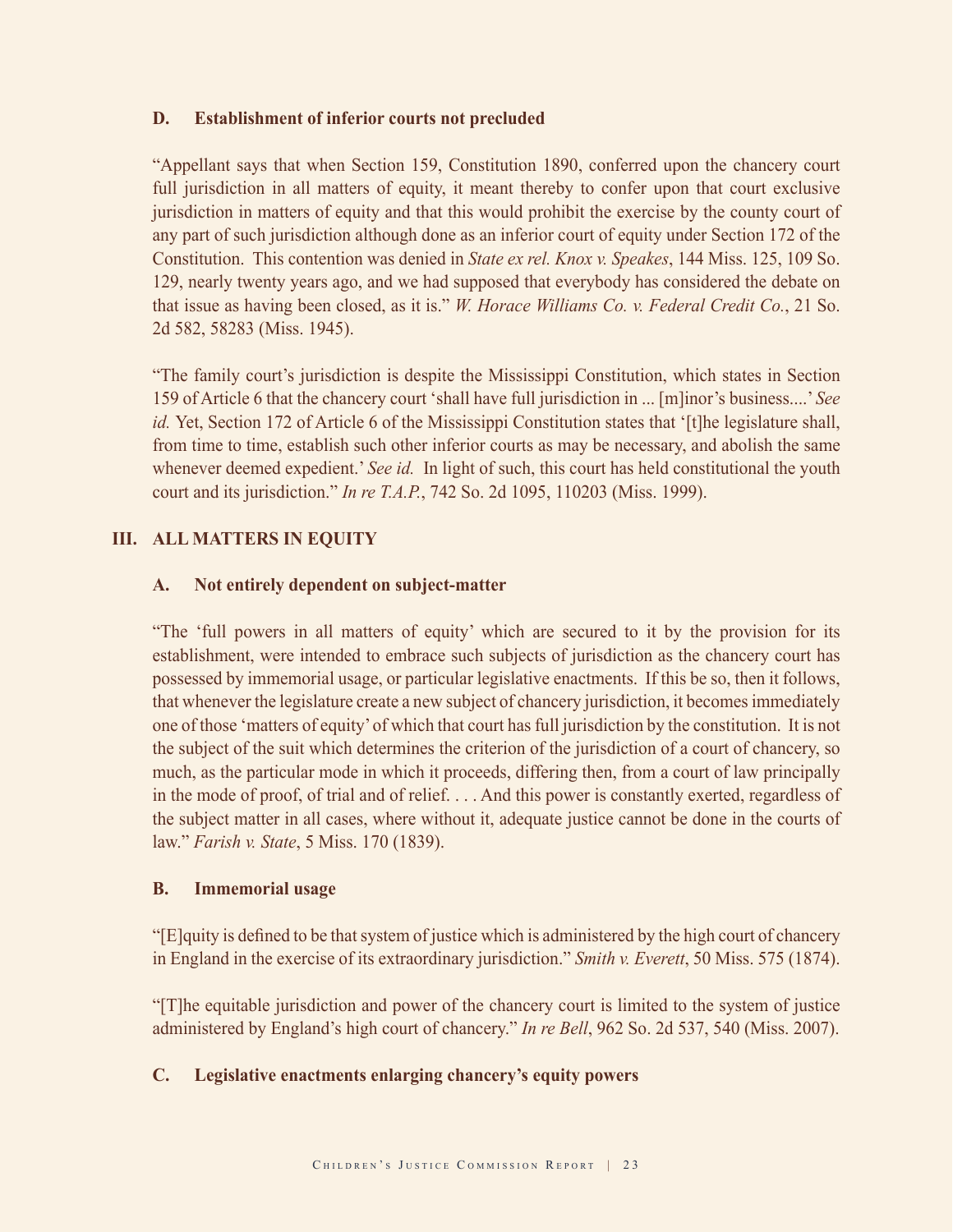"The Constitution . . . vests the judicial power in the several courts therein provided for, and, in very general terms, prescribes the jurisdiction of each; hence, referring to the legislature and to the courts themselves the duty of determining the specific subjects embraced by their respective jurisdictions." *Servis v. Beatty*, 32 Miss. 52 (1856).

 "The constitution does not confine the several courts in a straight jacket. When it established a chancery court 'with full jurisdiction in all matters of equity,' it meant that system of equity jurisprudence, unwritten and positive, which existed in this state in 1869, with all its capabilities of improvement and expansion. It left the court free to take its share in a wider development of its peculiar jurisprudence, and to new applications of its principles, to the shifting transactions of men, and the changing condition of society, assisted from time to time by legislative enactments. It meant the system as it then was, and such accessions as would be made by its natural growth, and the contributions by the legislature. The system as it was, and as it might grow to be in the future." *Bell v. City of West Point*, 51 Miss. 262 (1875).

 "[We have] held that the legislature may add new equity powers to those created by the Constitution, but it can not subtract from such chancery power." *Wheeler v. Shoemake*, 57 So. 2d 267, 285-86 (Miss. 1952).

#### **D. Legislative enactments on incidental and dependent matters**

"But the word 'full'—'full jurisdiction'—is not satisfied when restricted to the subjects of it. It indicates that where the court takes hold of a subject it ought to dispose of it fully and finally. That suggests an appropriate field for legislation, within constitutional limits." *Bank of Mississippi v. Duncan*, 52 Miss. 740 (1876).

 "If the subject of litigation be a 'matter of equity,' why should not the Legislature give to the court cognizance over all incidental and dependent matters, so as to give to the respective litigants the full benefit of their rights, and enable the court to pronounce finally?" *State v. Marshall*, 56 So. 792, 796 (Miss. 1911).

#### **IV. MINOR'S BUSINESS**

#### **A. Term originated in probate court**

"The revised constitution of the State, article 4, section 18, creates the Probate Court and defines its jurisdiction. It provides: 'That a court of probate shall be established in each county of this State, with jurisdiction in all matters testamentary and of administration, in orphans' business, and allotment of dower, in cases of idiocy and lunacy, and of persons non compos mentis.' NOTE.The Convention of 1865 amended the constitution of the State so as to give jurisdiction to the Probate Court 'in minors' business.' Ordinances of Convention, page 36." *Ex parte Atkinson*, 40 Miss. 17 (1864).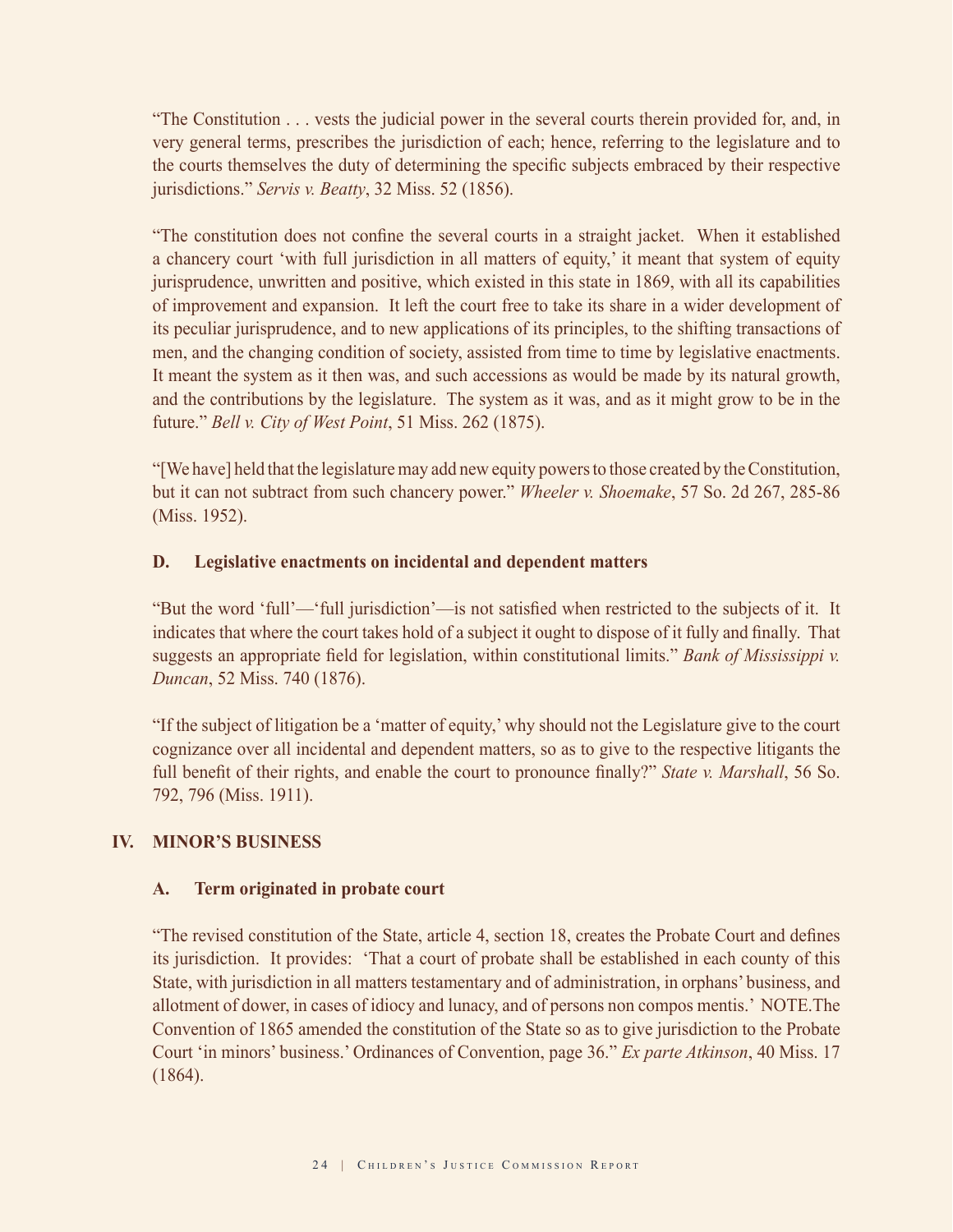"We admit that the constitution framed by the convention in 1865 and the present constitution of the state use the term 'minors' business' in defining the jurisdiction, instead of the expression 'orphans' business,' as used by the constitution of 1832." *Harrington v. Wofford*, 46 Miss. 31 (1871).

 "[I]t is manifest that both in the Constitution of 1817 and that of 1832 the words 'orphans' business' were used, not in a restricted sense, but as of the same import as 'minors' business.'" *Hall v. Wells*, 54 Miss. 289 (1877) (Simrall, J., concurring).

#### **B. Constitution of 1869 conferred "minor's business" on chancery court**

"There was always great embarrassment and difficulty in defining the precise boundaries of jurisdiction between the chancery and probate courts. It was because much of the latter was exclusive. The constitution of 1869 relieves the courts of that subject of vexation, by vesting in the chancery court all the jurisdiction conferred by the constitution of 1832 on both the chancery and probate courts." *Bank of Mississippi v. Duncan*, 52 Miss. 740 (1876).

 "Under the Constitution of 1832 the courts of chancery did not entertain [bills charging acts of devastavit by the executors], because the Constitution was construed as withholding that jurisdiction from them. But under the present Constitution the Chancery Court has all the cognizance formerly exercised by courts of chancery and the Probate Courts, and we are no longer perplexed to find the shadowy line which separated them." *Buie v. Pollock*, 55 Miss. 309 (1877).

# **C. Protection of infants traditionally in equity**

 "Infants and persons of unsound mind are disabled under the law to act for themselves. Long ago it became the established rule for the court of chancery to act as the superior guardian for all persons under such disability. This inherent and traditional power and protective duty is made complete and irrefragable by the provisions of our present state constitution. It is not competent for the Legislature to abate the said powers and duties or for the said court to omit or neglect them." *Union Chevrolet Co. v. Arrington*, 138 So. 593, 595 (Miss. 1932).

 "Mississippi Constitution Sec. 159(d) provides: 'The chancery court shall have full jurisdiction in the following matters and cases, viz.: \* \* \* (d) Minor's business; \* \* \*.' The chancery court is given 'full' jurisdiction over 'minor's business.' This is a constitutional statement of a traditional equity jurisdiction. From the earliest times, infants were regarded as entitled to the special protection of the state." *Wheeler v. Shoemake*, 57 So. 2d 267, 285 (Miss. 1952).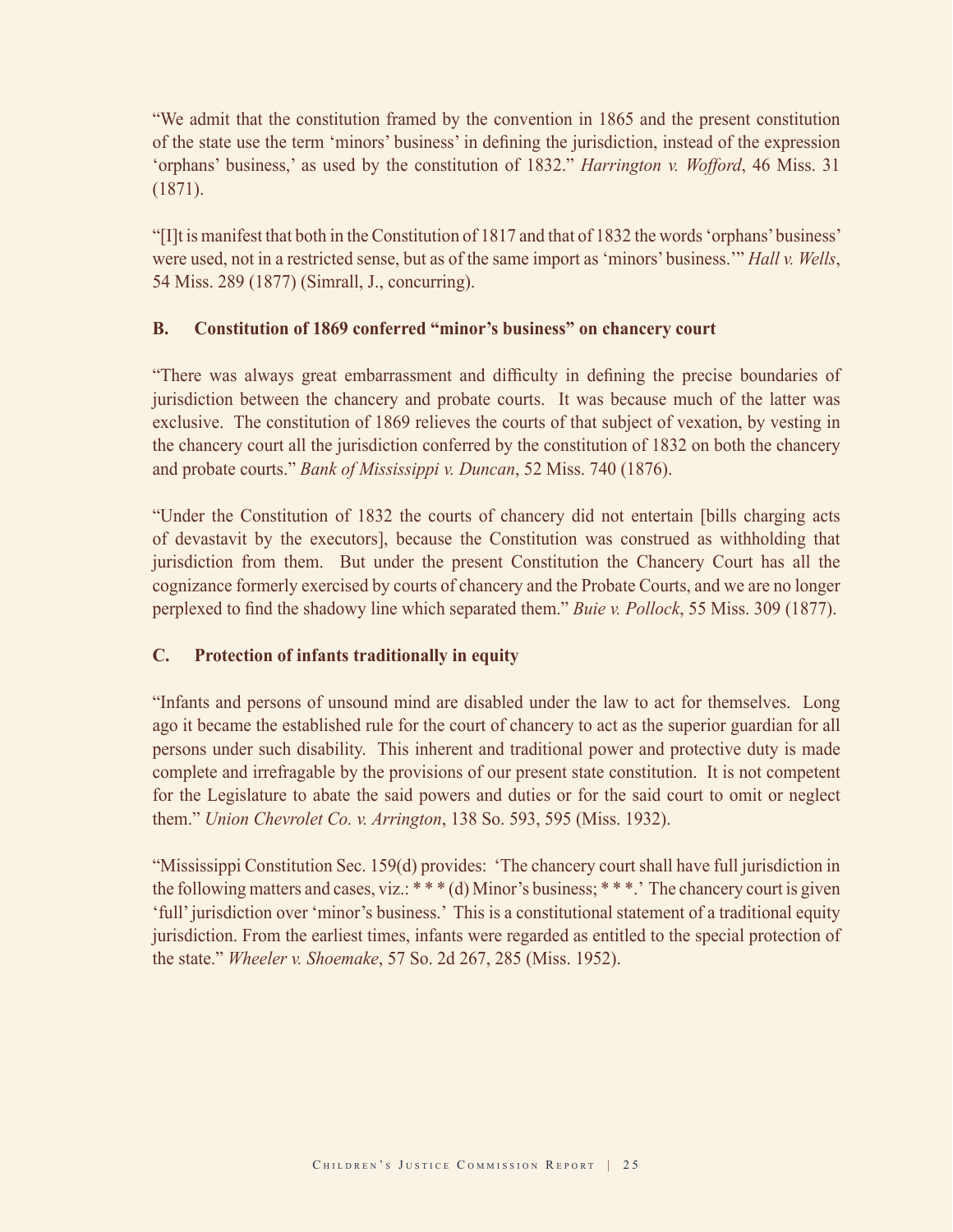#### **D. Jurisdiction over minors limited to matters involving equitable relief**

 "While it is true that both complainants were minors, this case neither involved nor required any equitable relief. An analysis of the case law concerning Section 159(d), clearly shows that the jurisdiction of the chancery court over minors is limited to matters involving equitable relief. The action at bar arises from a tort claim, and we have made it clear previously that courts of equity should not assume jurisdiction over claims for personal injury. . . . One reason for such a rule is that historically tort claims have been tried by jury." *McLean v. Green*, 352 So. 2d 1312, 1314 (Miss. 1977).

"This case [alleging intentional infliction of emotional distress] concerns a tort issue; as stated above, the chancery court does not have jurisdiction over such actions." *Little v. Collier*, 759 So. 2d 454, 457 (Miss. Ct. App. 2000).

 *See also Tyson Breeders, Inc. v. Harrison*, 940 So. 2d 230 (Miss. 2006) (breach of contract case not seeking equitable relief ); *Lawrence County School Dist. v. Brister*, 823 So. 2d 459 (Miss. 2001) (negligence case not seeking equitable relief); and *Farris v. State*, 764 So. 2d 411 (Miss. 2000) (criminal case); *but see Louisville & N. R. Co. v. Hasty*, 360 So. 2d 925, 927 (Miss. 1978) (holding that Article 147 of the Mississippi Constitution prevented reversal solely on the ground of jurisdiction even though the tort claim by the minors neither involved nor required any equitable relief).

#### **V. FORUM FOR ADMINISTERING PARENS PATRIAE POWERS**

#### **A. Abused, neglected, and delinquent children**

 "As long as parents properly exercise their duty, under their natural rights, to rear, educate, and control their children, their right to do so may not be interfered with solely because some other person or some other institution might be deemed better suited for that purpose. The children of the poor cannot be taken from them, and awarded to the rich or to some rich and powerful institution, merely because such person or such institution might, in the judgment of the court, do a better part by the child than the natural parents. But where the parents fail to perform their natural duty to so rear and educate the child as to make it a useful, intelligent, and moral being, but permit it to go unrestrained and to become vicious in its habits and practices, and a menace to the rest of society, the state, as parens patriæ of all children, may assert its power and apply the curative, so as to prevent injury to the child and to society by the negligent and wrongful conduct of the parents in failing to exercise the proper control and restraint over the child in its tendencies." *Bryant v. Brown*, 118 So. 184, 188 (Miss. 1928).

 "By section 159 of the state Constitution, the chancery court is given full jurisdiction of minors' business, cases of idiocy, lunacy, and persons of unsound mind, and all matters of equity, and the court of chancery has generally been openly recognized as the forum administering the power of the state known as parens patriæ power." *Bryant v. Brown*, 118 So. 184, 189 (Miss. 1928).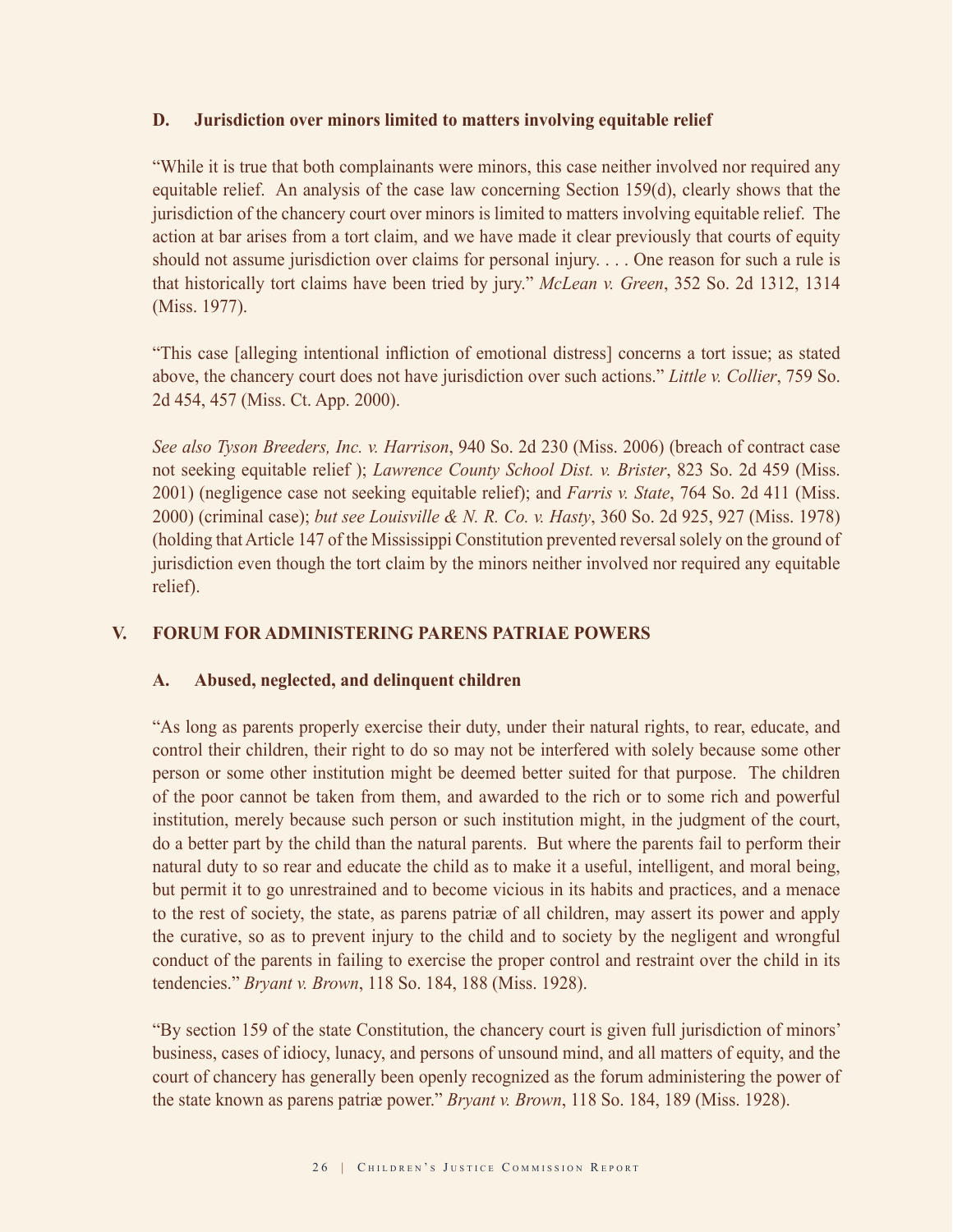"We see no reason in a proper case why the court, looking to the interest of the minors, for whom it is parens patriae, could not provide, after a full and adequate inquiry, for payment, in part, of debts in other commodities or land. It is true that this is a power that ought to be exercised with great caution, but we assume that the court did act with caution and prudence and on full inquiry." *Neely v. Craig*, 139 So. 835, 838 (Miss. 1932).

 "[T]he Youth Court Act is soundly based upon the police power of the State and its vital interest as parents patriae of children. And there is an additional reason why the act is valid. It grants the powers therein delegated to a constitutional court, under the instant facts, and that court has an inherent as well as an express constitutional jurisdiction over and interest in minors." *Wheeler v. Shoemake*, 57 So. 2d 267, 285 (Miss. 1952).

# **B. Termination of parental rights**

 "There can be no doubt, under the doctrine of parens patriae, that the State has the sovereign power of guardianship over persons under disability, and it alone has the right and power to determine the recipient of the privilege to adopt one of its wards. To insure the best interest of a child, the power of the State transcends the rights of natural parents; and if they are unfit to have the custody, their children may be taken from them." *Eggleston v. Landrum*, 50 So. 2d 364, 366 (Miss. 1951).

 "There is no doubt that a state legislature has the power to enact laws governing the termination of parental rights." *Natural Father v. United Methodist Children's Home*, 418 So. 2d 807, 809 (Miss. 1982)

# **C. Adoptions**

 "Adoption was not known to the common law; it is a creature of statute; and no person is entitled to adopt another as of right. . . . Because of the considerable power the State has over children, based on its position as parens patriae, the wisdom and judgment of the legislature in providing for procedure in adoption cases should not be questioned unless manifestly unreasonable or clearly unconstitutional." *Brunt v. Watkins*, 101 So. 2d 852, 856 (Miss. 1958).

 "[C]hancery courts have exclusive jurisdiction over adoptions and may exercise such jurisdiction, even if a youth court has established jurisdiction over the minor due to abuse and neglect, and even if a youth court already has awarded custody to someone other than the adoption petitioner." *Miss. Dep't of Human Servs. v. Watts*, 116 So. 3d 1056, 1061 (Miss. 2012).

# **VI. INFERIOR COURTS**

#### **A. Constitutional provision**

 "The legislature shall, from time to time, establish such other inferior courts as may be necessary, and abolish the same whenever deemed expedient." Miss. Const. art. VI, § 172.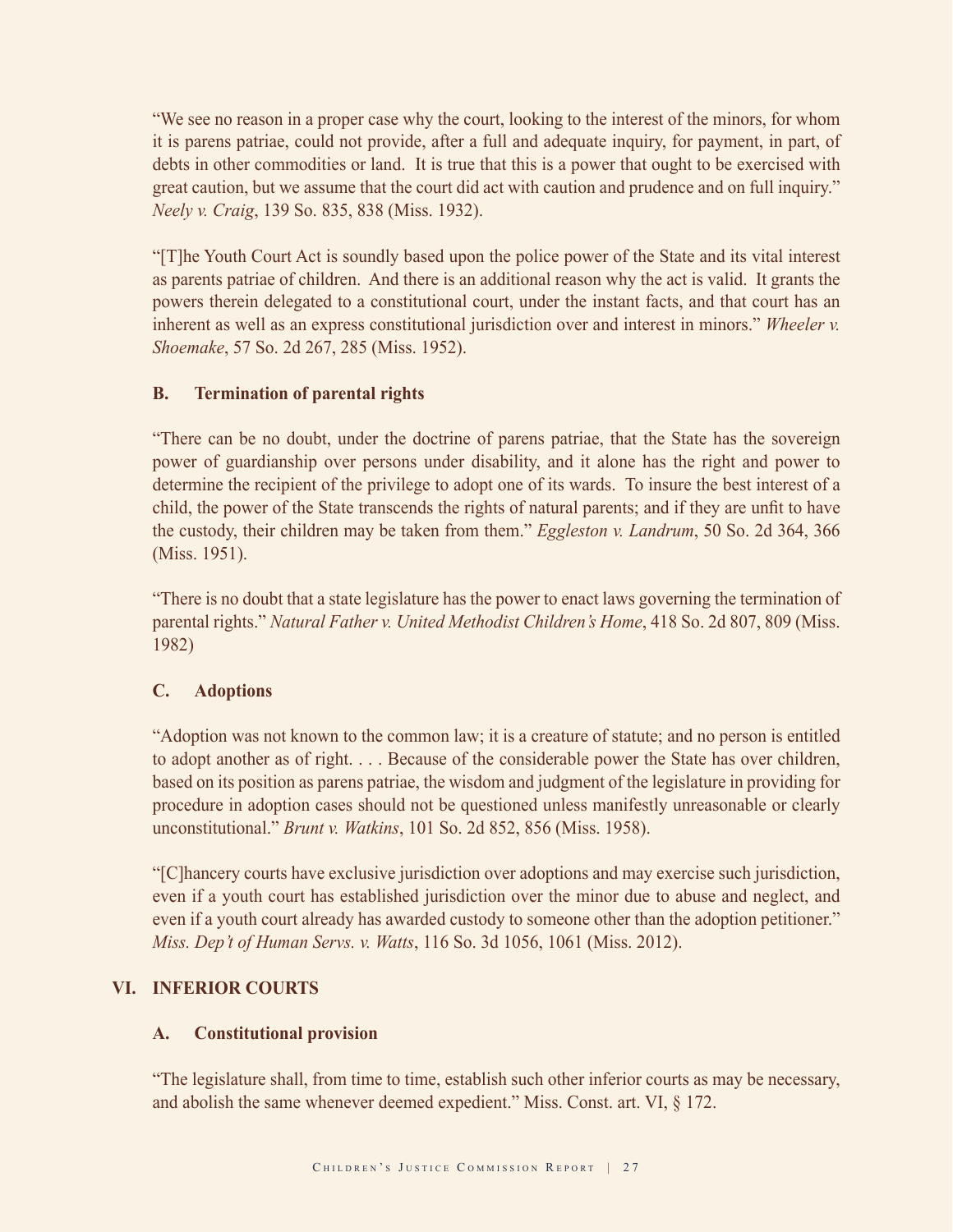"The Court judicially established that the legislative power to create 'inferior courts' is plenary in *Thomas*, and that those courts may have the same jurisdiction as a constitutionally created court in *Houston*. Regardless, whether we apply *Thomas* or *Houston*, either case would sanction the legislative scheme creating the Court of Appeals." *Marshall v. State*, 662 So. 2d 566, 570 (Miss. 1995).

#### **B. What is an inferior court?**

 "In interpreting Section 172 of the Constitution two questions arise, (1) To what court created by the Constitution must the legislative court be inferior, and (2) What is the test by which to determine whether a legislative court is an inferior court? The first of these questions was decided in *Houston v. Royston, 1 Smedes & M. 238*, wherein the court held that the legislative court must be inferior to the constitutional court, a part of the jurisdiction of which it exercises. So that we come at once to the second. There are three universally recognized tests for determining whether a court is an inferior court: (1) if its jurisdiction is special and limited and its judgments are valid only when its jurisdiction to render them appears therefrom, (2) if its jurisdiction is less extensive than that of another court over the same general subject matter, and (3) if its proceedings are subject to the supervision and control of another court." *Drummond v. State*, 185 So. 207, 211 (Miss. 1938) (Smith, J., concurring).

"It is thus clear that a court is an 'inferior court' when subject to the controlling authority or review of a constitutionally created court. *See, Ex Parte Tucker,* 164 Miss. 20, 143 So. 700 (1932)." *Marshall v. State*, 662 So. 2d 566, 572 (Miss. 1995).

#### **C. Jurisdiction is special, limited, and less extensive**

 "[W]hatever judicial power an inferior court hereafter established might have, must be subtracted from one or the other of the courts now in existence." *Bell v. City of West Point*, 51 Miss. 262 (1875).

 "But nothing in *Wheeler* suggests any constitutional infirmity in the jurisdiction of those youth courts in counties having county courts where the youth courts are made divisions thereof. In a sense our youth courts are neither superior, equal to, or inferior to other 'inferior' courts—they are special courts due to the special nature of their function." *In re T.L.C.*, 566 So. 2d 691, 696 (Miss. 1990).

 "The matter should be transferred to chancery court. The original paternity action could not have been brought in youth court. No allegations of abuse, neglect, or delinquency have been asserted, thus the matter is not one for which the youth court has been granted jurisdiction." *Helmert v. Biffany*, 842 So. 2d 1287, 1292 (Miss. 2003).

#### **D. Subject to the supervision and control of another court**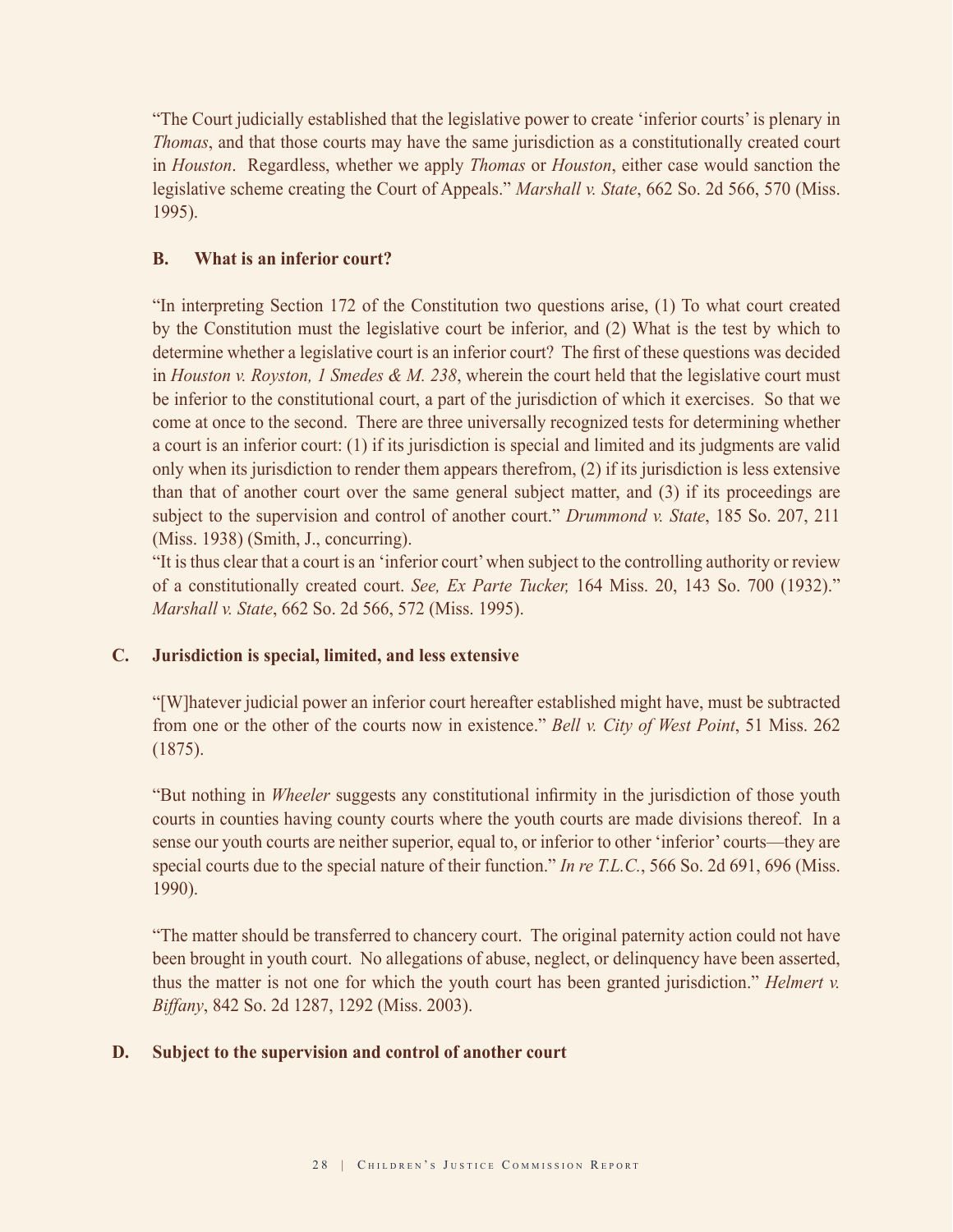"It is well settled by those decisions that the Legislature may create inferior courts which shall exercise a jurisdiction for beyond that of a petty court. In fact, it is settled that as respects its constitutional validity all that is required of a court created by legislative act under the quoted constitutional section is that when a new court is created which shall exercise a part of the jurisdiction vested by the Constitution in another court, the said new court must be inferior in ultimate authority to the Constitutional court whose jurisdiction is of the same character as that given to the new court. *See State v. Speakes*, 144 Miss. 125, 159, 109 So. 129. It is competent, therefore, to create a court which may be permitted to exercise in full measure the same jurisdiction as the circuit court, so long as the circuit court shall be superior thereto and this attribute of superiority is accomplished by giving the circuit court the controlling authority of reversal, revisal, correction, and direction over the new court, as by certiorari, appeal, etc." *Ex parte Tucker*, 143 So. 700, 701 (Miss. 1932).

#### **E. Streamlining the appellate process**

 "[As a result of the Convention of 1890,] Section 172 became of the same force and effect as if there had been added the following words'And appeals from the courts created under this section may be taken direct to the Supreme Court if so prescribed by the Legislature.'" *Drummond v. State*, 185 So. 207, 210 (Miss. 1938).

 "If we perceive Roy's point, it goes not so much to the youth court's jurisdiction ab initio as to this court's jurisdiction to hear a direct appeal, Roy apparently preferring that the appeal go to chancery court, thus establishing the youth court's inferiority. The social imperative for prompt disposition of matters affecting children is sufficiently within the police power—as read broadly in *Wheeler*—that the legislature may streamline the appellate process as it has done in the present act." *In Interest of T.L.C.*, 566 So. 2d 691, 696-97 (Miss. 1990).

 "[P]ursuant to Article 6, Section 146 of the Mississippi Constitution, the Legislature is constitutionally empowered to confer appellate jurisdiction on this Court over direct appeals from the [Mississippi Workers' Compensation] Commission . . . ." *Johnson v. Sysco Food Services*, 86 So. 3d 242, 247 (Miss. 2012).

## **VII. DISTINCTIONS BETWEEN SUPERIOR AND INFERIOR COURTS**

#### **A. Inferior courts may be abolished whenever deemed expedient**

 "The legislature shall, from time to time, establish such other inferior courts as may be necessary, and abolish the same whenever deemed expedient." Miss. Const. art. VI, § 172.

#### **B. A superior court's jurisdiction is presumed**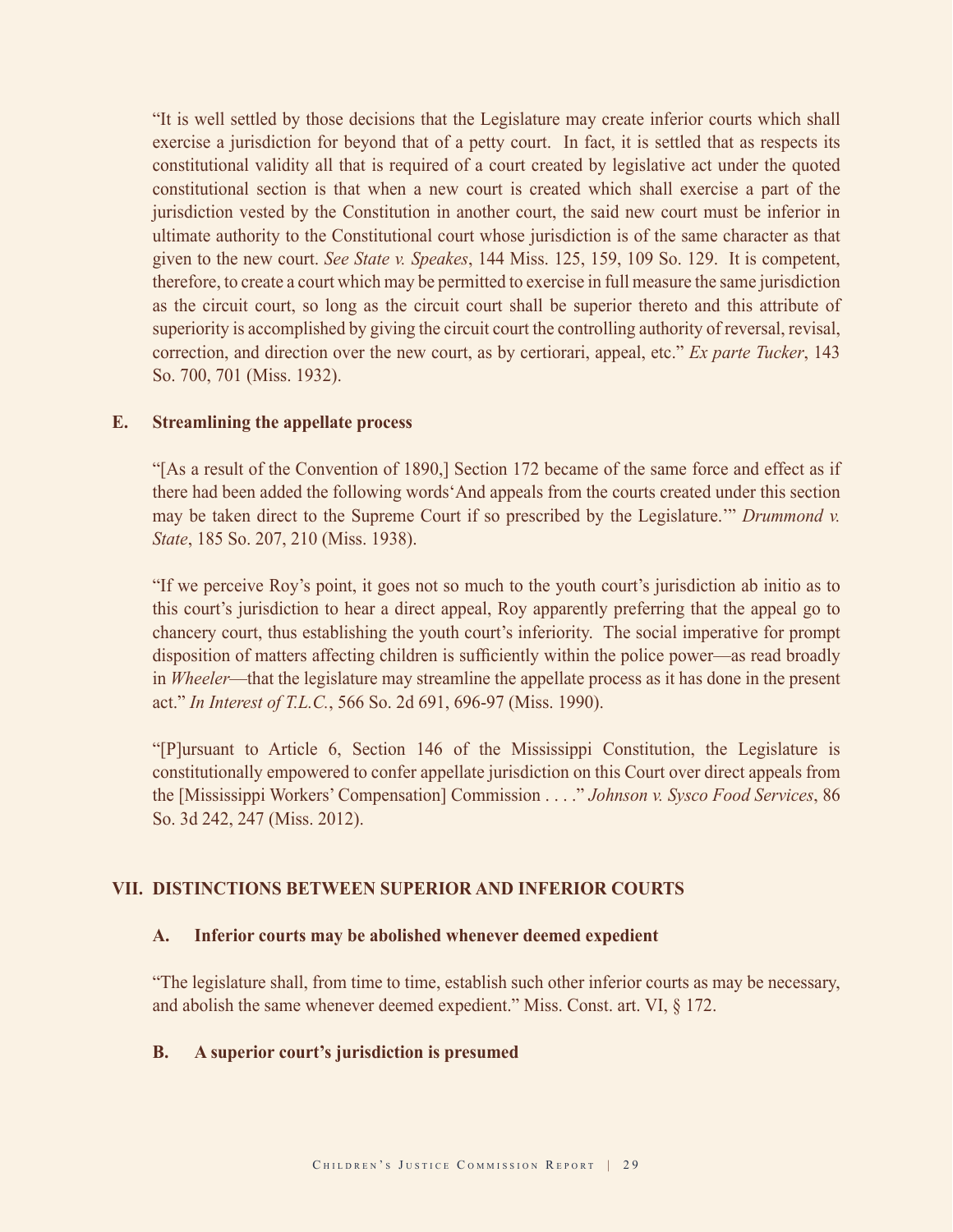"[N]o presumption is indulged in favor of a court of special and limited jurisdiction, and, where the jurisdictional facts do not appear of record, its judgments are void." *Dulion v. Folkes*, 120 So. 437, 441 (Miss. 1928).

 "The chancery court, in exercising its jurisdiction over guardianships and minors and their business, has general and constitutional jurisdiction, and all facts necessary to sustain jurisdiction or decrees of the chancery court are presumed to exist unless the contrary appear in the record." *In re Heard's Guardianship*, 163 So. 685, 686 (Miss. 1935).

# **C. A superior court's constitutional powers cannot be diminished by statute**

 "The Legislature can do no more than give [an inferior court] a concurrent jurisdiction, for it cannot divest jurisdiction already vested, and the superior court of chancery has 'full jurisdiction in all matters of equity.'" *State v. Speakes*, 109 So. 129, 133 (Miss. 1926).

 "Nevertheless, Section 159 of Article 6 of the Mississippi Constitution provides that 'the chancery court shall have full jurisdiction [over] ... minor's business,' and such jurisdiction, granted by the Constitution, 'cannot be diminished by statute.' *White v. White*, 26 So.3d 342, 347 (Miss.2010). Therefore, despite statutory language to the contrary, the chancery court did not err in exercising jurisdiction over the matter of Baby Dennis's custody." *B.A.D. v. Finnegan*, 82 So. 3d 608, 618 (Miss. 2012) (Kitchens, J., concurring in part and in result).

 "The statutes which bestow jurisdictional powers on the Youth Court do not diminish the Chancery Court's jurisdictional authority granted by our Constitution. Therefore, even though the Youth Court properly exercised jurisdiction over proceedings related to these abused and neglected minors, its jurisdiction did not extend to the Wattses' petition for adoption, and the Youth Court may not exercise its jurisdiction in a manner 'so as to thwart the adoption proceedings.'" *Miss. Dep't of Human Servs. v. Watts*, 116 So. 3d 1056, 1060-61 (Miss. 2012).

#### **D. Inferior courts are special courts of limited jurisdiction**

 "But nothing in *Wheeler* suggests any constitutional infirmity in the jurisdiction of those youth courts in counties having county courts where the youth courts are made divisions thereof. In a sense our youth courts are neither superior, equal to, or inferior to other 'inferior' courts—they are special courts due to the special nature of their function." *In re T.L.C.*, 566 So. 2d 691, 696 (Miss. 1990).

 "[T]he Special Court of Eminent Domain, in which this case originated, is a special court sitting only to hear matters of eminent domain. There is no authority limiting its jurisdiction in those instances where the subject property is owned all or in part by a minor, nor do the Cockrells cite any." *Cockrell v. City of Southaven*, 730 So. 2d 1119, 1123 (Miss. 1998).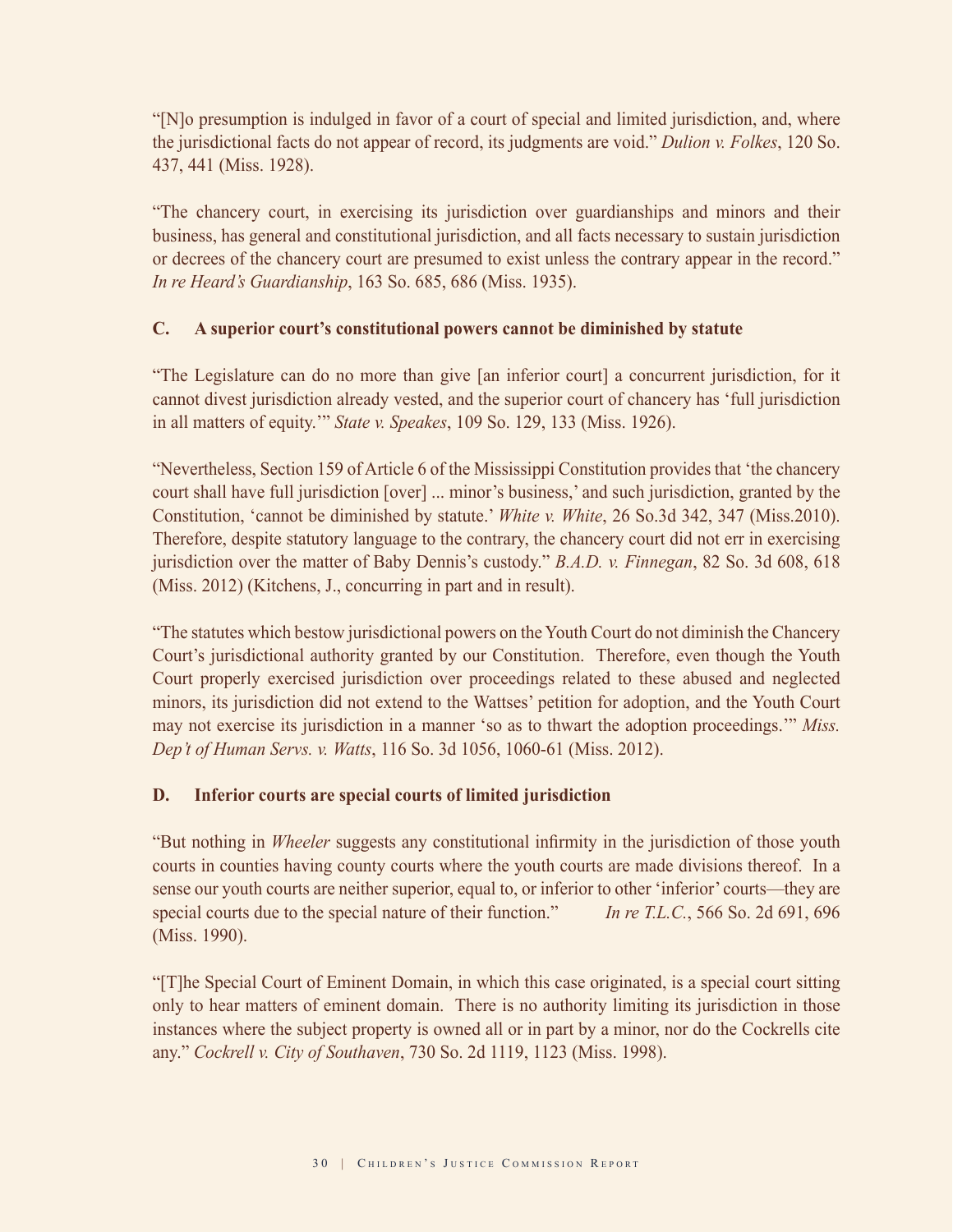"Statutes grant both the chancery court and the youth court jurisdiction over the adjudication of minors. One difference, however, is that the general jurisdiction of chancery court encompasses that of youth court, whereas youth court jurisdiction is limited to specifically delineated matters, towit, abused, neglected, or delinquent children." *Helmert v. Biffany*, 842 So. 2d 1287, 1290 (Miss. 2003).

# **VIII. YOUTH COURT**

# **A. Limited jurisdiction**

 Abused, neglected, delinquent, or dependent children: "The youth court shall have exclusive original jurisdiction in all proceedings concerning a delinquent child, a child in need of supervision, a neglected child, an abused child or a dependent child except in the following circumstances: . . . ." Miss. Code Ann. § 4321151(1).

 Transfers from circuit court: "The youth court shall also have jurisdiction of offenses committed by a child which have been transferred to the youth court by an order of a circuit court of this state having original jurisdiction of the offense, as provided by Section 4321159." Miss. Code Ann. § 4321151(4).

 Termination of parental rights when conducted by a county court sitting as a youth court that has jurisdiction over the parties under Mississippi's Youth Court Law: "Any person, agency or institution may file for termination of parental rights in the chancery court or the family or county court sitting as the youth court of the county in which a defendant or the child resides, or in the county where an agency or institution holding custody of the child is located." Miss. Code Ann. § 9315105(1).

#### **B. Special proceedings**

"The youth court shall be in session at all times." Miss. Code Ann. § 4321203(1).

 "All cases involving children shall be heard at any place the judge deems suitable but separately from the trial of cases involving adults." Miss. Code Ann. § 4321203(2).

 "Hearings in all cases involving children shall be conducted without a jury and may be recessed from time to time." Miss. Code Ann. § 4321203(3).

 "No proceeding by the youth court in cases involving children shall be a criminal proceeding but shall be entirely of a civil nature." Miss. Code Ann. § 4321203(5).

 "The general public shall be excluded from the hearing, and only those persons shall be admitted who are found by the youth court to have a direct interest in the cause or work of the youth court." Miss. Code Ann. § 4321203(6).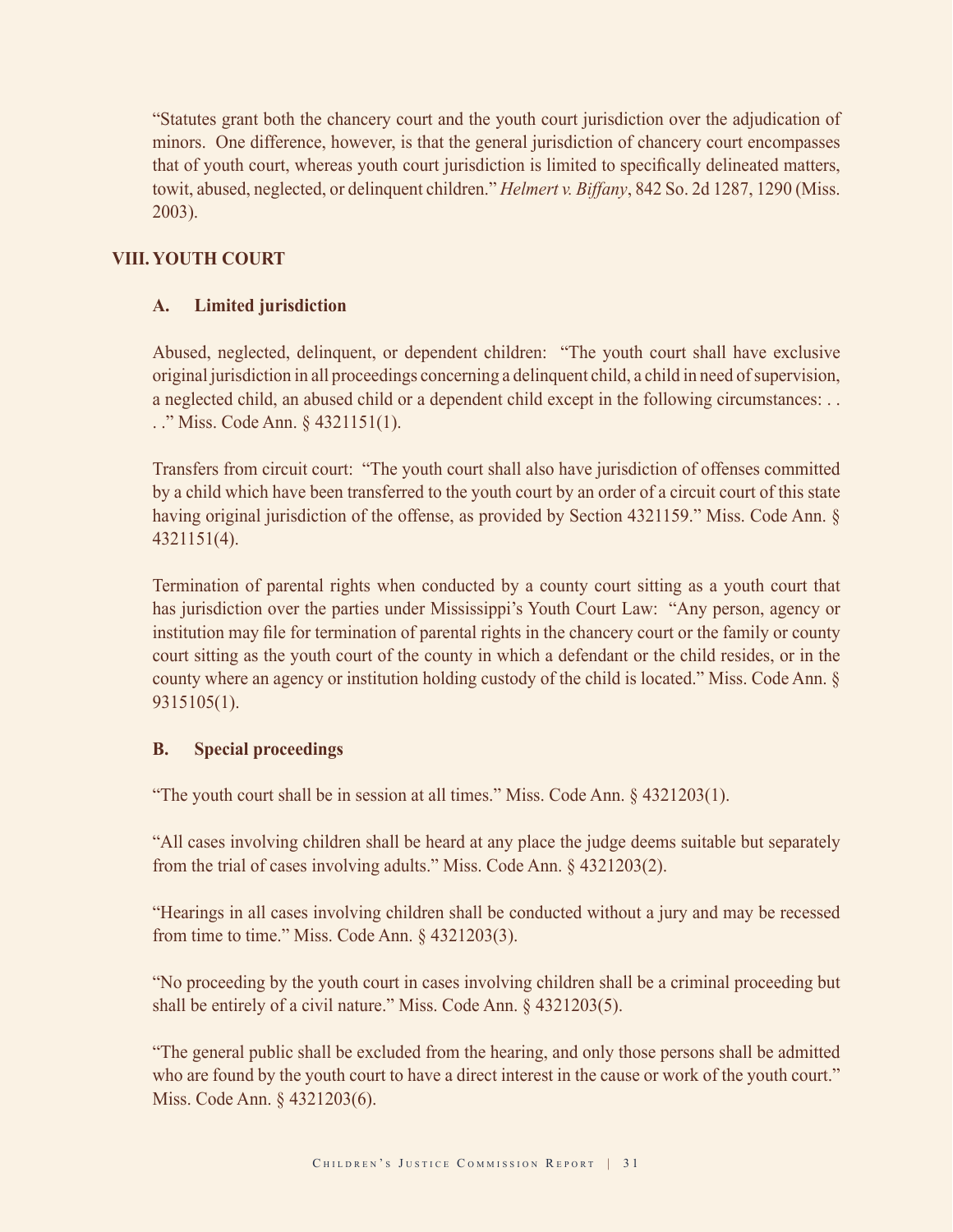"The proceeding in the chancery court is not for the purpose of inflicting punishment or entertaining criminal jurisdiction. It is the remedial proceeding designed to reform and educate the child into habits of industry, good morals, and conduct." *Bryant v. Brown*, 118 So. 184, 188 (Miss. 1928).

## **C. Special purpose (parens patriae)**

 "This chapter shall be liberally construed to the end that each child coming within the jurisdiction of the youth court shall become a responsible, accountable and productive citizen, and that each such child shall receive such care, guidance and control, preferably in such child's own home as is conducive toward that end and is in the state's and the child's best interest. It is the public policy of this state that the parents of each child shall be primarily responsible for the care, support, education and welfare of such children; however, when it is necessary that a child be removed from the control of such child's parents, the youth court shall secure proper care for such child." Miss. Code Ann. § 4321103.

- "(a) These rules are intended to provide a just, reasonably prompt, and efficient determination of every action within the jurisdiction of the youth court.
- (b) These rules shall not be construed to extend or limit the jurisdiction of the courts of Mississippi.
- (c) These rules shall be interpreted and applied in keeping with the philosophy expressed in section 4321103 of the Mississippi Code." U.R.Y.C.P. 3.

 "[The Youth Court Law] is a legitimate exercise of the police power of the State. It is a sincere and in many respects realistic attempt to begin to cope with the serious contemporary problems of juvenile delinquency." *Wheeler v. Shoemake*, 57 So. 2d 267, 279 (Miss. 1952).

#### **IX. PRIORITY OF JURISDICTION RULE**

#### **A. What is the priority of jurisdiction rule?**

 "The 'priority of jurisdiction' rule states, 'In order that the rule may be applicable, which prevents interference by another court with the jurisdiction of the court first assuming it, the second action should be between the same parties, *seeking on the one hand, and opposing on the other, the same remedy, and should relate to the same question.' Id.* at 1210 (citing 21 C.J.S. Courts § 492, at 751 (1940))." *In re D.L.D.*, 606 So. 2d 1125, 1129 (Miss. 1992).

 "This Court recognized the 'well established rule ... that where two (2) suits between the same parties over the same controversy are brought in courts of concurrent jurisdiction, the court which first acquires jurisdiction retains jurisdiction over the whole controversy to the exclusion or abatement of the second suit.' However, for the 'priority of jurisdiction' rule to apply, 'there must, of necessity, be a determination that both actions involved the same controversy, the same remedy, and that such related to the same question.'" *Miss. Dep't of Human Servs. v. Watts*, 116 So. 3d 1056, 1060 (Miss. 2012).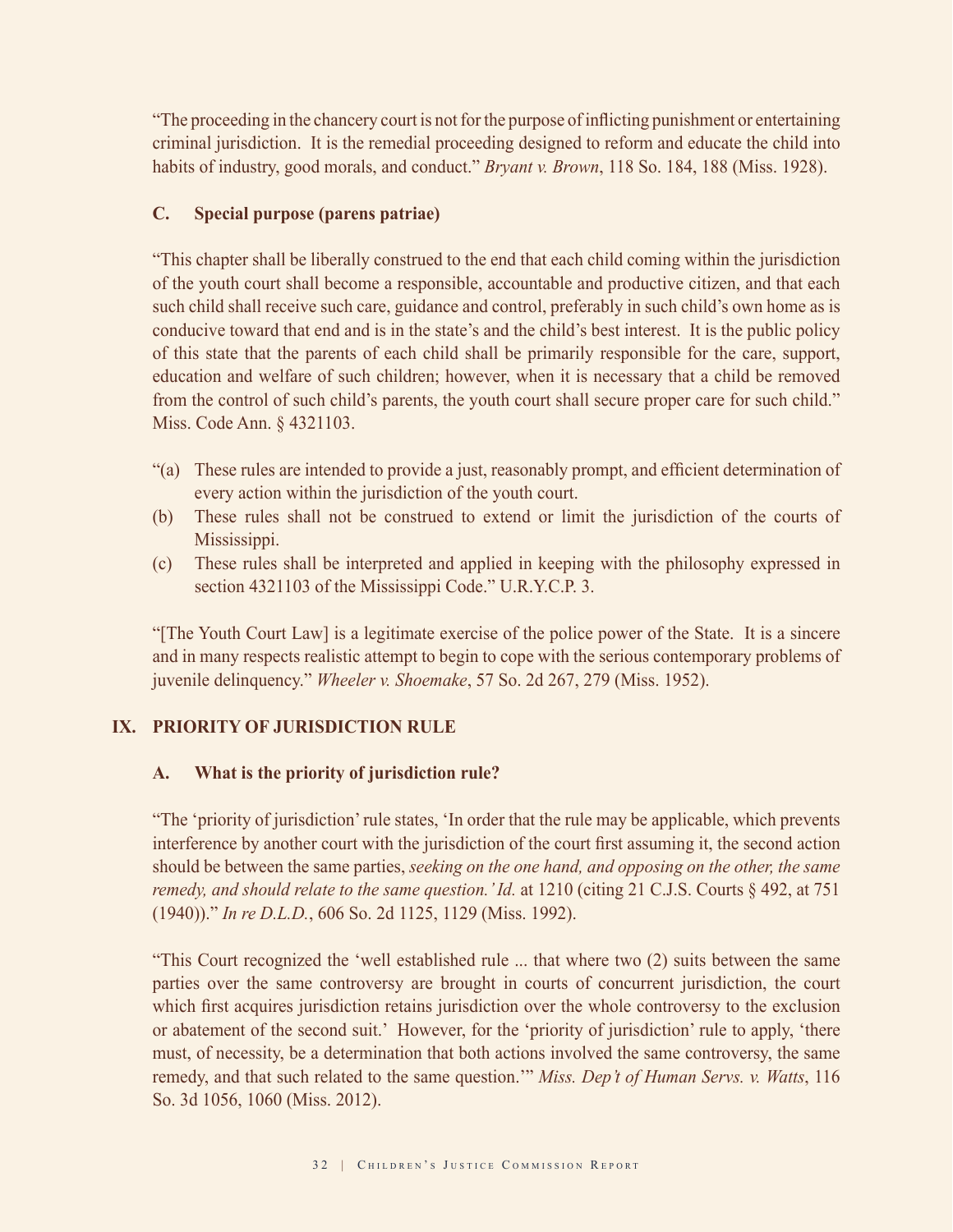## **B. Abuse and neglect proceedings**

 "We hold that a chancery court may not exercise jurisdiction over any abused or neglected child or any proceeding pertaining thereto over which the youth court may exercise jurisdiction if there has been a prior proceeding in the youth court concerning that same child. We note especially, however, that this holding is limited to questions of priority jurisdiction in counties that have a county court sitting as a youth court in addition to a chancery court." *K.M.K. v. S.L.M.*, 775 So. 2d 115, 118 (Miss. 2000).

 "It is clear that the youth court in this case possessed original jurisdiction, as M.I. and T.I. were adjudicated neglected and abused, thus falling squarely within the purview of Mississippi Code Section  $43-21-151(1)$ . Further, based on the statutory authority of youth courts to modify disposition orders and to retain jurisdiction over an abused or neglected child until the child reaches age twenty, we conclude that the youth court in this case clearly retains jurisdiction over the matter so long as it did not otherwise terminate its jurisdiction." *In re M.I.*, 85 So. 3d 856, 858 (Miss. 2012).

# **C. Divorce proceedings**

 "The 'priority of jurisdiction' rule should not apply to the case sub judice because, like *Beggiani*, neither the same subject matter nor the rights of the same parties are being adjudicated in both courts. The divorce proceedings involve only Jacqueline Clark DeLee and Ruben DeLee as parties. Although not a party to the divorce proceeding, the best interests of the minor child are considered. In contrast, the minor child is the major party in the Youth Court proceeding. Unlike the divorce proceeding in Chancery Court, the Youth Court's sole issue is the treatment and welfare of the minor child." *In re D.L.D.*, 606 So. 2d 1125, 1129 (Miss. 1992).

#### **D. Adoption proceedings**

 "Even though a juvenile court may have obtained and retained jurisdiction over a custody case by an initial adjudication of dependency and a custody award, jurisdiction of another court in a subsequent adoption proceeding is unaffected, and the juvenile court could not act so as to thwart the adoption proceedings. *Id.* at 56." *Petition of Beggiani*, 519 So. 2d 1208, 1211 (Miss. 1988).

 "We note that there are some matters concerning abused and neglected children over which the youth court has no jurisdiction. *See* Miss.Code Ann. § 93173 (1994) (adoption petitions must be filed in the chancery court). Our holding in this case is, of course, limited by statutory authority determining proper jurisdiction." *K.M.K. v. S.L.M.*, 775 So. 2d 115, 118 n.1 (Miss. 2000).

 "Further, it has been recognized that adoption proceedings are entirely separate and distinct statutory proceedings neither connected with nor controlled by the prior custody awards of another court. *Lewison v. State*, 193 So.2d 53 (Fla.Dist.Ct.App.1966). Even though a juvenile court may have obtained and retained jurisdiction over a custody case by an initial adjudication of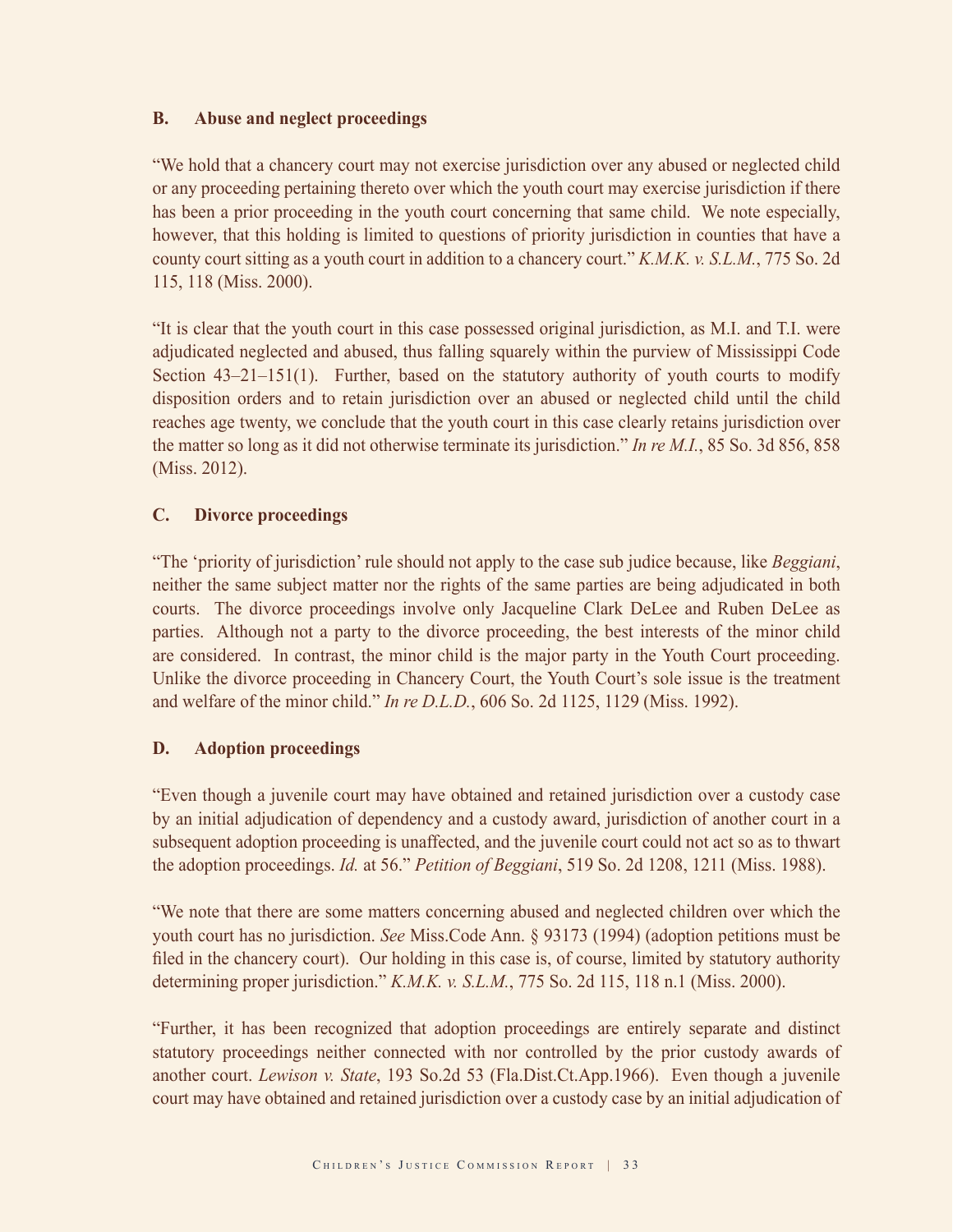dependency and a custody award, jurisdiction of another court in a subsequent adoption proceeding is unaffected, and the juvenile court could not act so as to thwart the adoption proceeding." *Miss. Dep't of Human Servs. v. Watts*, 116 So. 3d 1056, 1060 (Miss. 2012).

# **E. Termination of parental rights proceedings**

 "The youth court has different divisions. Miss.Code Ann. § 4321107 (1993). One division of the youth court is the County Court, presided over by the county court judge or a judge chosen by the county court judge, in those counties that have a county court. *Id.* Another division is a division of the Chancery Court, presided over by a chancellor or a youth court referee. *Id.*; Miss.Code Ann. § 4321111 (Supp.1999). In jurisdictions where there is no county court, the chancery court would rightfully retain jurisdiction over cases involving termination of parental rights. Miss.Code Ann. § 9315105." *K.M.K. v. S.L.M.*, 775 So. 2d 115, 118 n.2 (Miss. 2000).

# **F. When trying to thwart the State's parens patriae powers**

 "As a consequence of the fact that an adoption is superior to a custody award, and additionally as the Youth Court of Carroll County did not pursue the best interests of the children, its decision is reversed." *Petition of Beggiani*, 519 So. 2d 1208, 1214 (Miss. 1988).

 "Further, it has been recognized that adoption proceedings are entirely separate and distinct statutory proceedings neither connected with nor controlled by the prior custody awards of another court. *Lewison v. State*, 193 So.2d 53 (Fla.Dist.Ct.App.1966). Even though a juvenile court may have obtained and retained jurisdiction over a custody case by an initial adjudication of dependency and a custody award, jurisdiction of another court in a subsequent adoption proceeding is unaffected, and the juvenile court could not act so as to thwart the adoption proceeding." *Miss. Dep't of Human Servs. v. Watts*, 116 So. 3d 1056, 1060 (Miss. 2012).

#### X. COMMENTARY ON THE SCOPE OF YOUTH COURT JURISDICTION

The Mississippi Constitution divides the powers of government into three distinct departments– legislative, judicial, and executive–each of which may not encroach upon the powers properly belonging to one of the others. Miss. Const. art. 1 §§ 1, 2. The judicial power of the state is vested in a Supreme Court and such other courts as are provided for in the Mississippi Constitution. Miss. Const. art IV § 144. But this particular vesting of power does not apply to inferior courts:

 Such a provision [as "the legislature might from time to time establish such other inferior courts as might be deemed necessary, and abolish the same whenever they should be deemed expedient"] indicates that the convention thought that it might be convenient and proper to make some changes in the judicial system. Nothing else could have induced such a provision. And it must have been the design to clothe the legislature with power to make such changes. Such a provision was not inserted to give the legislature power to provide for the exercise of a jurisdiction which had not been disposed of, for it was all appropriately vested by the constitution; none remained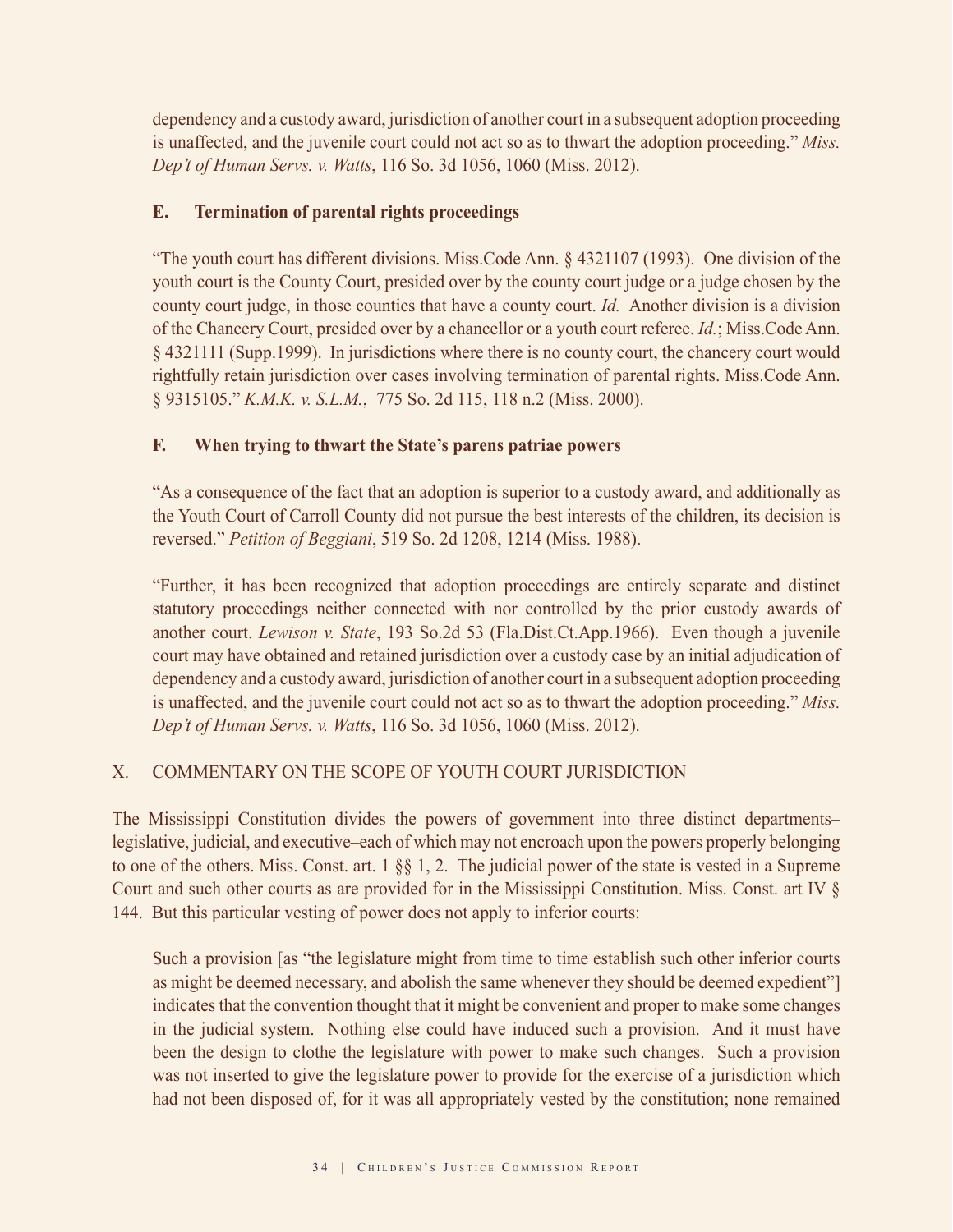for legislative disposition. The power therefore to create inferior courts, necessarily implies the power to clothe them when created with a part of the jurisdiction which had been vested in the courts established by the constitution; otherwise they could have no jurisdiction whatever, for the constitution had disposed of all. Any other supposition leads to a charge of absurdity in the convention, in having done a useless and meaningless act; and such a presumption is not to be indulged, when the act can have a sensible application.

Houston v. Royston, 8 Miss. 543 (1843).

Thus, the legislature cannot create new judicial powers but only applications of existing ones already vested in the Supreme Court, circuit courts, chancery courts, or justice courts. That is why chancery court may hear an allegation of abuse or neglect of a child that first arises in the course of a custody or maintenance action despite the language of section 4321151 of the Mississippi Code granting the youth court "exclusive original jurisdiction in all proceedings concerning a delinquent child, a child in need of supervision, a neglected child, an abused child or a dependent child . . . ." In other words, chancery court's judicial power to hear such actions was already vested even if theretofore portions of it had lain dormant. On the other hand, the Supreme Court, by virtue of its inherent authority to establish rules to promote justice, uniformity, and the efficiency of courts, could adopt rules of procedures for chancery courts to follow when taking up child protection proceedings. See Newell v. State, 308 So. 2d 71, 76 (Miss. 1975) ("The inherent power of this Court to promulgate procedural rules emanates from the fundamental constitutional concept of the separation of powers and the vesting of judicial powers in the courts."). And, in January 2009, it did just that by adopting the Uniform Rules of Youth Court Practice.

So what exactly is an inferior court? In Ex Parte Tucker, the Court remarked:

 [I]t is settled that as respects its constitutional validity all that is required of a court created by legislative act under the quoted constitutional section is that when a new court is created which shall exercise a part of the jurisdiction vested by the Constitution in another court, the said new court must be inferior in ultimate authority to the Constitutional court whose jurisdiction is of the same character as that given to the new court.

Ex Parte Tucker, 143 So. 700, 701 (Miss. 1932).

The Court further noted that this "attribute of superiority" could be accomplished by giving the superior court a "controlling authority of reversal, revisal, correction, and direction over the new court, as by certiorari, appeal, etc." Id. But thereafter, in Drummond v. State, the Court recognized the power of the legislature to streamline appeals from inferior courts directly to the Supreme Court:

 [As a result of the Convention of 1890,] Section 172 became of the same force and effect as if there had been added the following words–"And appeals from the courts created under this section may be taken direct to the Supreme Court if so prescribed by the Legislature."

Drummond v. State, 185 So. 207, 210 (Miss. 1938).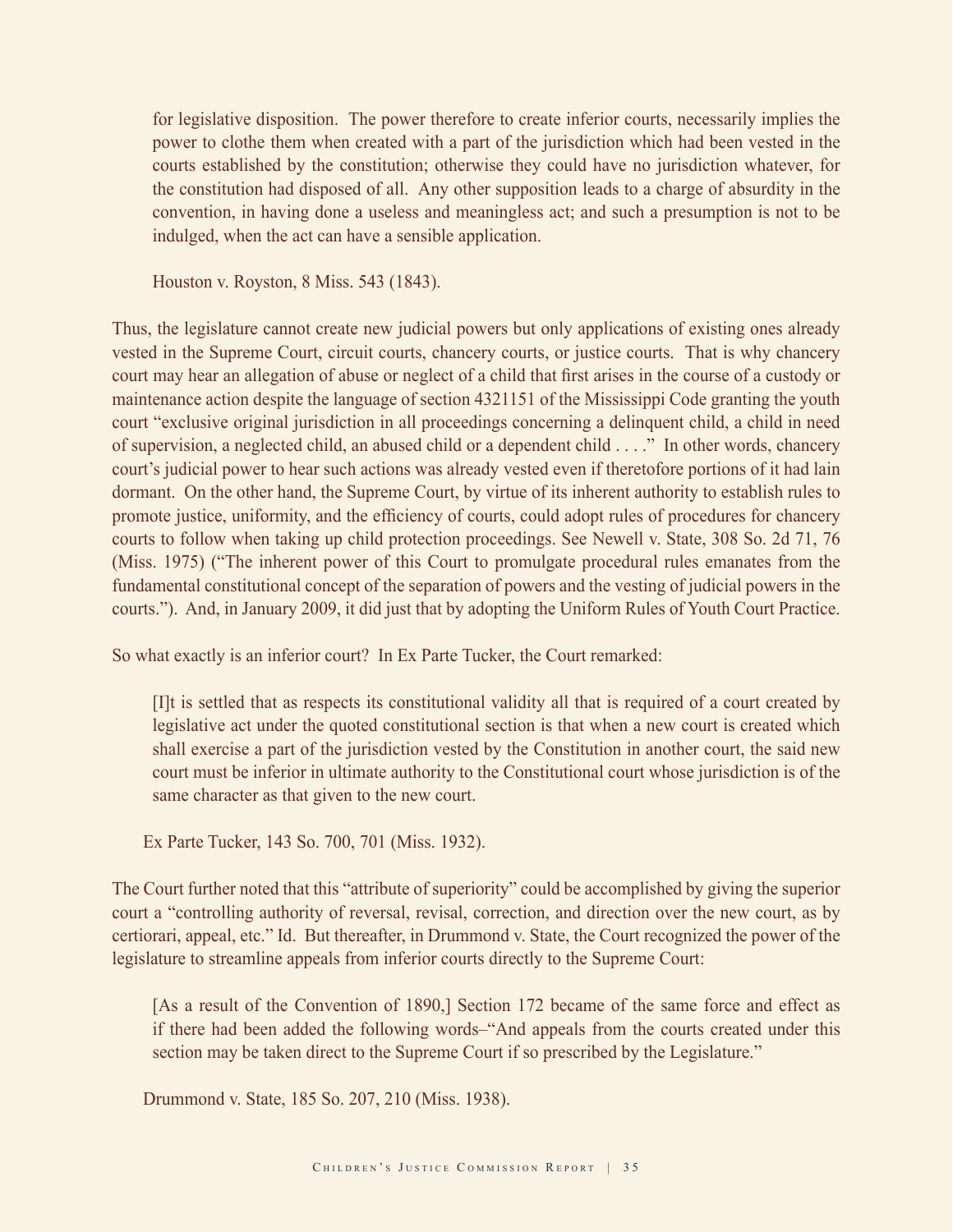This judicial position has been reaffirmed by subsequent opinions of the Court. See, e.g., Johnson v. Sysco Food Services, 86 So. 3d 242, 247 (Miss. 2012) ("[P]ursuant to Article 6, Section 146 of the Mississippi Constitution, the Legislature is constitutionally empowered to confer appellate jurisdiction on this Court over direct appeals from the [Mississippi Worker's Compensation] Commission . . . ."); In re T.L.C., 566 So. 2d 691, 69697 (Miss. 1990) ("The social imperative for prompt disposition of matters affecting children is sufficiently within the police power–as read broadly in Wheeler–that the legislature may streamline the appellate process as it has done in the present act.").

It should also be noted that the legislative power to create inferior courts is plenary:

 The Court judicially established that the legislative power to create "inferior courts" is plenary in Thomas, and that those courts may have the same jurisdiction as a constitutionally created court in Houston. Regardless, whether we apply Thomas or Houston, either case would sanction the legislative scheme creating the Court of Appeals.

Marshall v. State, 662 So. 2d 566, 570 (Miss. 1995).

But there are limitations to that power:

- The legislature may not divest a superior court of its already vested powers. See, e.g., State v. Speakes, 109 So. 129, 133 (Miss. 1926) ("The Legislature can do no more than give [an inferior court] a concurrent jurisdiction, for it cannot divest jurisdiction already vested . . . .").
- The legislature may not defeat the general jurisdiction of the superior court. An inferior court's jurisdiction is less than its superior counterpart. See, e.g., Cockrell v. City of Southhaven, 730 So. 2d 1119, 1123 (Miss. 1998) ("[T]he Special Court of Eminent Domain, in which this case originated, is a special court sitting only to hear matters of eminent domain."); In re T.L.C., 566 So 2d 691, 696 (Miss. 1990) ("In a sense our youth courts are neither superior, equal to, or inferior to other 'inferior' courts–they are special courts due to the special nature of their function.").
- The legislature must provide either some measure of supervision and control by the constitutional court whose jurisdiction is of the same character or a direct appeal to the Supreme Court. See Drummond v. State, 185 So. 207, 211 (Miss. 1938) (Smith, J. concurring) (setting forth criteria for determining whether a court is an inferior court).

Another aspect of the State's plenary power is that of parens patriae to ensure the protection and welfare of its citizens and the best interests of children and others subject to a disability or infirmity. See, e.g., Bryant v. Brown, 118 So. 184, 188 (Miss. 1928) ("[T]he state, as parens patriae of all children, may assert its power and apply the curative, so as to prevent injury to the child and to society by the negligent and wrongful conduct of the parents in failing to exercise the proper control and restraint over the children in its tendencies.").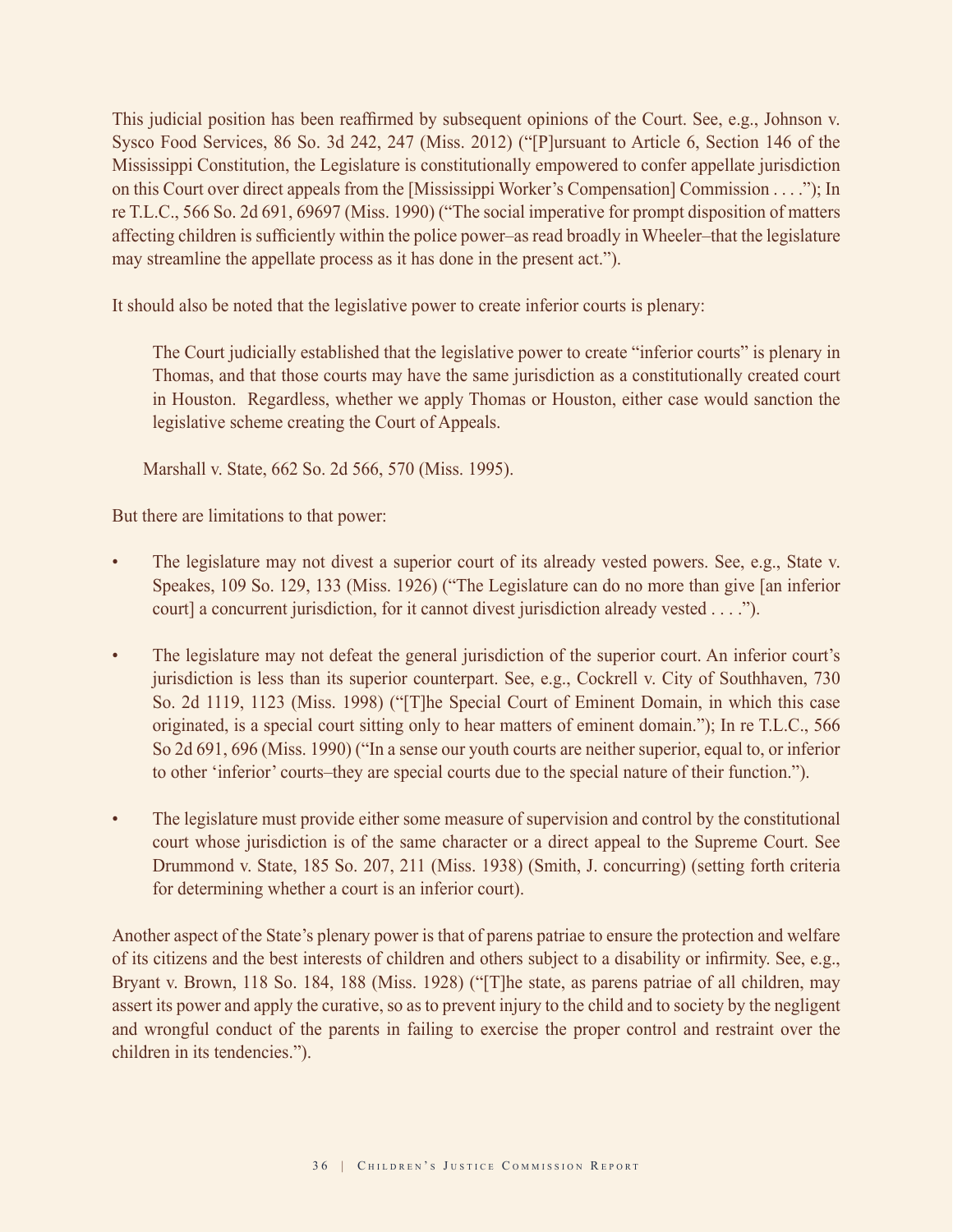With these considerations in mind, the legislature was clearly acting within its plenary power in establishing youth courts:

 [T]he Youth Court Act is soundly based upon the police power of the State and its vital interest as parents patriae of children. And there is an additional reason why the act is valid. It grants the powers therein delegated to a constitutional court, under the instant facts, and that court has an inherent as well as an express constitutional jurisdiction over and interest in minors.

Wheeler v. Shoemake, 57 So. 2d 267, 285 (Miss. 1952).

And, likewise, in establishing which courts may hear termination of parental rights cases:

 There can be no doubt, under the doctrine of parens patriae, that the State has the sovereign power of guardianship over persons under disability, and it alone has the right and power to determine the recipient of the privilege to adopt one of its wards. To insure the best interest of a child, the power of the State transcends the rights of natural parents; and if they are unfit to have the custody, their children may be taken from them.

 Eggleston v. Landrum, 50 So. 2d 364, 366 (Miss. 1951); see also Natural Father v. United Methodist Children's Home, 418 So. 2d 807, 809 (Miss. 1982) ("There is no doubt that a state legislature has the power to enact laws governing the termination of parental rights.").

And, likewise too, in granting chancery court exclusive jurisdiction to hear adoption cases:

 Adoption was not known to common law; it is a creature of statute; and no person is entitled to adopt another as of right. . . . Because of the considerable power the State has over children, based on its position as parens patriae, the wisdom and judgment of the legislature in providing for procedure in adoption cases should not be questioned unless manifestly unreasonable or clearly unconstitutional.

Brunt v. Watkins, 101 So. 2d 852, 856 (Miss. 1958).

But, whenever operating as a forum for administering parens patriae, the particular court with proper jurisdiction must comply with the statutory mandates and court rules.

- In youth court proceedings, that means following the "Mississippi Youth Court Law" and the Uniform Rules of Youth Court Practice.
- In termination of parental rights proceedings, that means following the "Termination of Rights of Unfit Parents Law" set forth in sections 9315101 through 93-15-111 of the Mississippi Code and any applicable court rules.
- In adoption proceedings, that means following Title 93, Chapter 17 of the Mississippi Code and any applicable court rules.